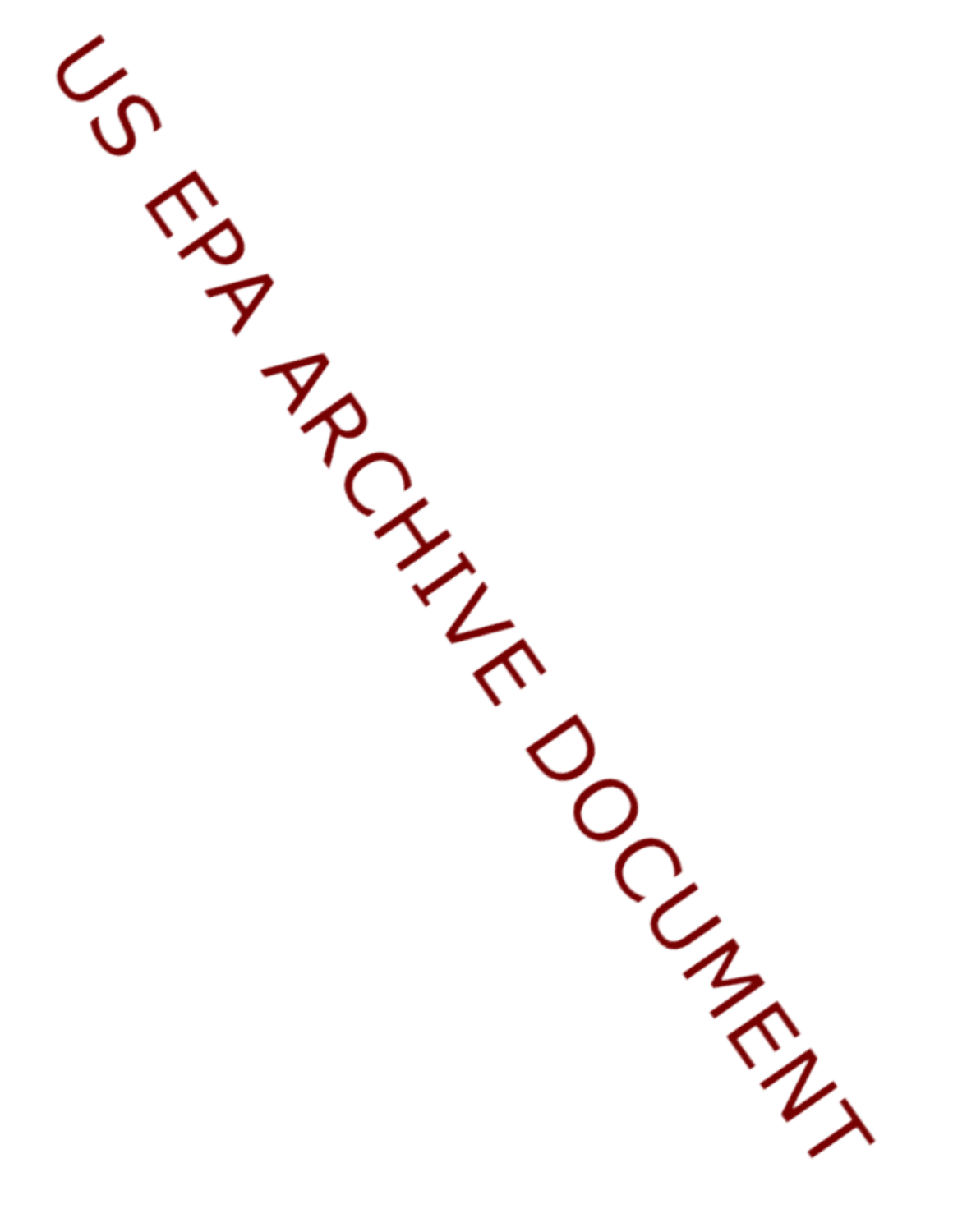# **AGENCY: ENVIRONMENTAL PROTECTION AGENCY (EPA) TITLE: COMMUNITY ACTION FOR A RENEWED ENVIRONMENT (CARE) PROGRAM**

**ACTION: Request for Proposals (RFP)** 

**RFP NO.: EPA-OAR-IO-08-02** 

# **CATALOG OF FEDERAL DOMESTIC ASSISTANCE (CFDA) NO: 66.035**

**CLOSING DATE:** The closing date to submit proposals is March 17, 2008. The closing date and time for receipt of hard copy submission of proposal packages is March 17, 2008, 6:00 p.m., EST. All hard copy submission of proposal packages must be received by Larry Weinstock by March 17, 2008, 6:00 p.m., EST in order to be considered for funding. Grants.gov submissions must be submitted electronically via Grants.gov by March 17, 2008, 11:59 p.m., EST. Proposals received after the closing date and time will not be considered for funding.

EPA reserves the right to amend this solicitation as deemed necessary. Amendments could be administrative in nature (e.g., change of dates or location), technical (e.g., change in requirements), or changes which affect the anticipated funding. If this need occurs, EPA will post the amended solicitation at the same location as this announcement, and the amendment will also be posted on Grants.gov (http://www.grants.gov).

**SUMMARY:** This notice announces the availability of funds and solicits from eligible entities project proposals to receive financial assistance through the Community Action for a Renewed Environment (CARE) program. CARE is a unique community-based, community-driven, multimedia demonstration program designed to help communities understand and reduce risks due to toxics and environmental pollutants from all sources. The CARE grant program works with the eligible entities to help their communities form collaborative partnerships, develop a comprehensive understanding of the many sources of risk from toxics and environmental pollutants, set priorities, and identify and carry out projects to reduce risks through collaborative action at the local level. CARE's long-term goal is to help communities build self-sustaining, community-based partnerships that will continue to improve human health and local environments into the future. This is the fourth year requesting proposals for the CARE grant program; the first was in the spring of 2005.

The objective of the CARE grant program is to work collaboratively within the community to investigate the effectiveness of the CARE process--whether this cross-Agency, multi-media program provides greater environmental benefits than either non-collaborative or single media approaches.

EPA will award two types of cooperative agreements **(Level I and Level II)** under this solicitation as part of the CARE grant program.

**EXECUTE:** Level I cooperative agreements will support the following types of activities: working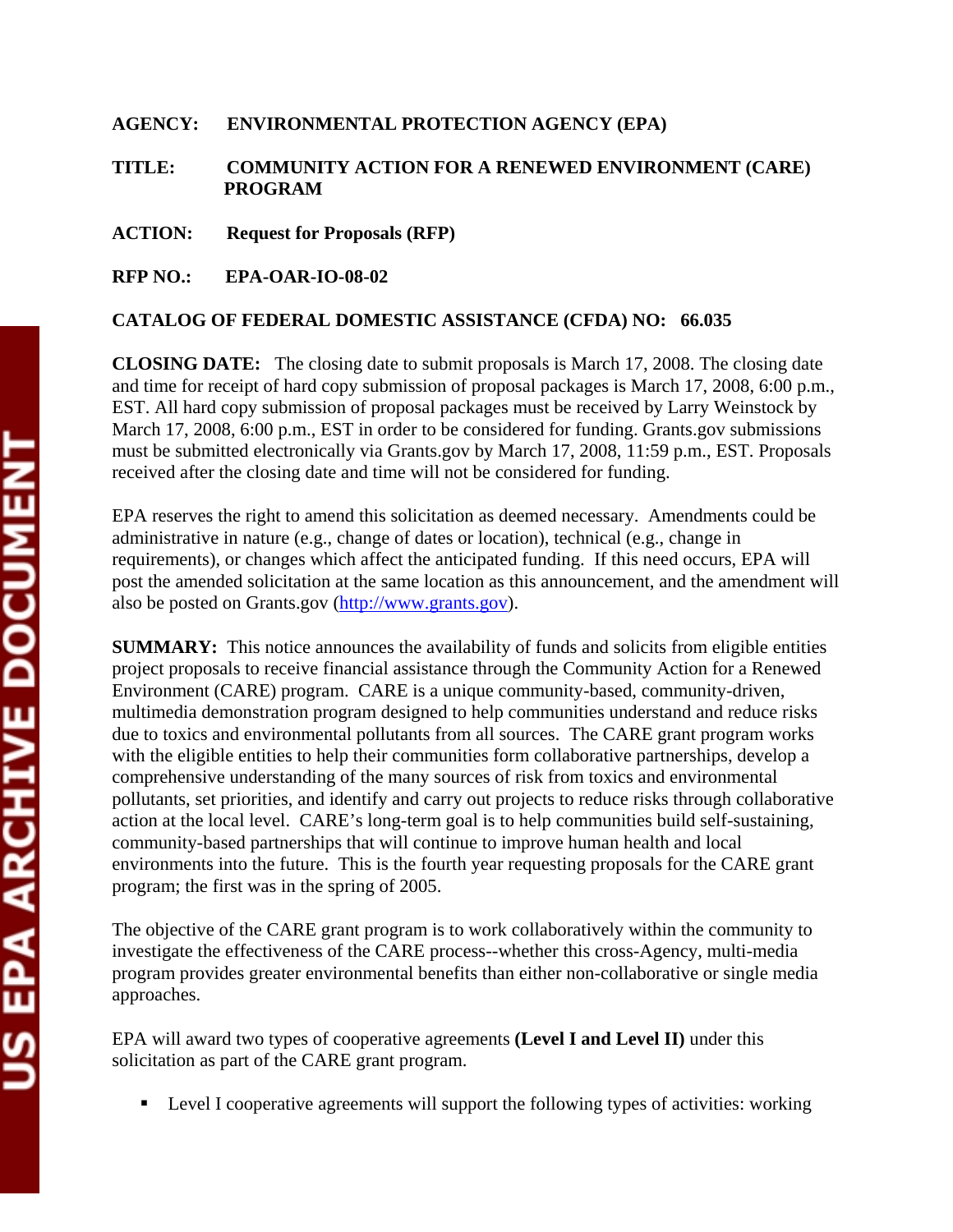with the funded entity to form community-based collaborative partnerships; developing a comprehensive understanding of the many sources of risk from toxics and environmental pollutants; and setting community risk reduction priorities.

**EXECUTE:** Level II cooperative agreements will fund activities to identify and demonstrate actual risk reduction projects "on the ground" in their community. Level II agreements are for communities that have already completed the actions typically taken in a Level I agreement. However, receipt of a Level I cooperative agreement is not a prerequisite to receiving a Level II cooperative agreement.

**FUNDING/AWARDS:** The financial assistance obtained through this solicitation will be awarded as a two-year cooperative agreement. The total estimated funding expected for all awards under this solicitation is approximately \$3.5 million for FY 2008.

- EPA anticipates awarding 5 10 Level I cooperative agreements ranging in approximate value from \$75,000 to \$100,000. Most Level I agreements are expected to be funded at the level of about \$90,000 with a maximum value of \$100,000. (See Section III.B., Threshold Eligibility Requirements).
- **EPA** also anticipates awarding  $6 8$  Level II cooperative agreements ranging in approximate value from \$150,000 to \$300,000. Most Level II agreements are expected to be funded at about \$275,000 with a maximum value of \$300,000. (See Section III.B., Threshold Eligibility Requirements.)

The CARE grant program is very competitive. In the 2007 competition, 130 applications were received and 17 projects were funded.

EPA reserves the right to increase or decrease (including to zero) the total number of cooperative agreements awarded for each level, or change the ratio of Level I to Level II agreements it awards. Such changes may be necessary as a response to the quality of applications received by EPA, the amount of the funds awarded to the selected applicants, or budget availability.

# **CONTENTS BY SECTION**

- **I. Funding Opportunity Description**
- II. **Award Information**
- **III. Eligibility Information**
- **IV. Proposal and Submission Information**
- **V. Proposal Review Information**
- **VI. Award Administration Information**
- **VII. Agency Contacts**
- **VIII. Other Information**

**IX. Appendixes:** (Appendix A: CARE Required Performance Measures; Appendix B: Sample Budget Narrative; Appendix C: Suggestions for Writing Your Narrative Proposal) **SECTION I— Funding Opportunity Description**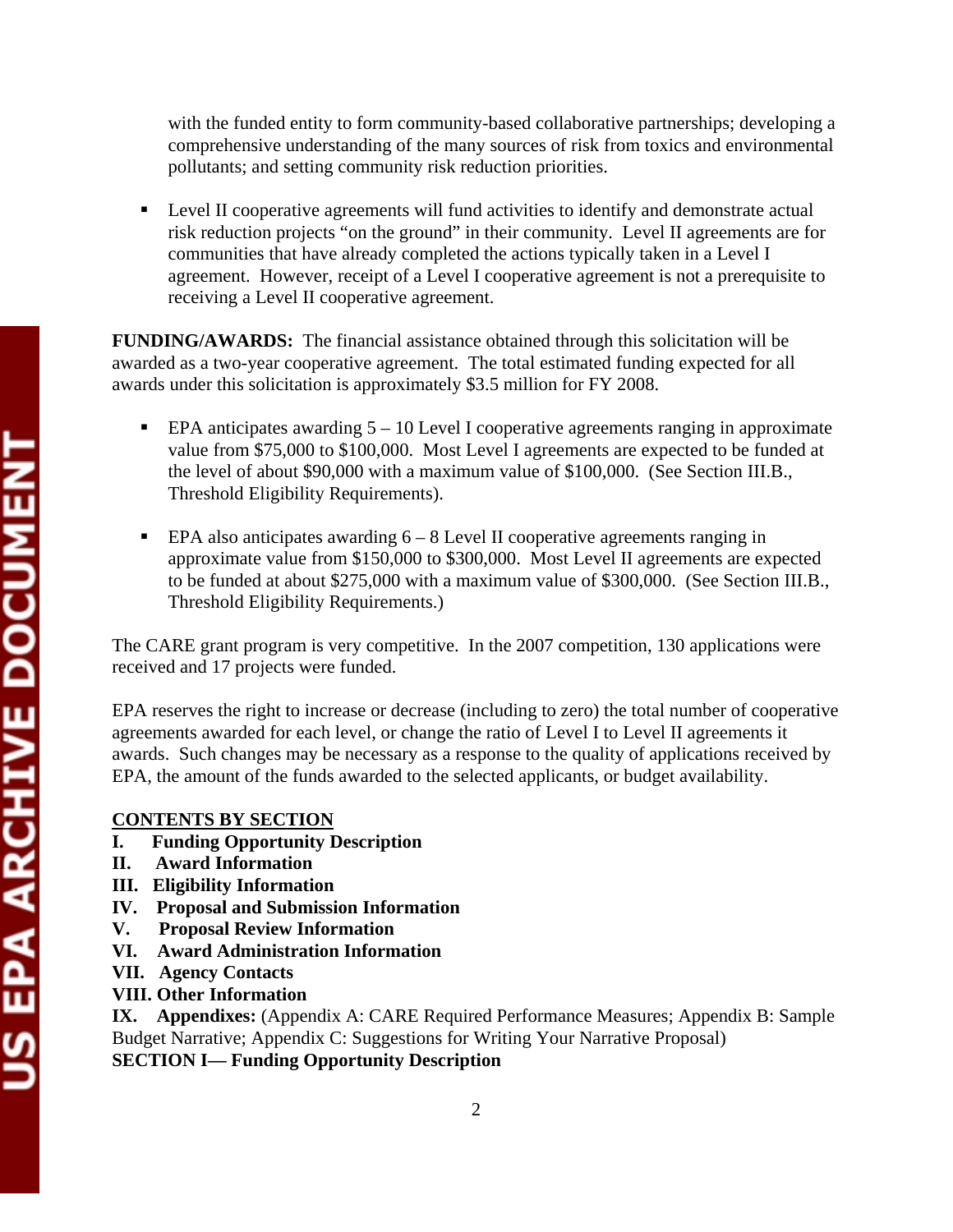# **A. Background**

EPA developed the CARE program in response to community requests for help in addressing environmental concerns and in recognition of the need for a new approach to help communities develop locally-led solutions to address these concerns. While national regulatory approaches have resulted in significant reductions in toxic releases and other environmental improvements, these methods have not always been effective in addressing specific community concerns and cumulative risks resulting from toxic releases from multiple and often diffuse sources.

CARE is designed to complement national regulatory approaches and meet community needs by building the capacity of communities to understand and take effective actions at the local level to address existing environmental concerns. The CARE program will provide funding, information, training, technical support, and help to build collaborative local partnerships, improved access to voluntary programs and address community environmental concerns.

This help will focus on building the communities' capacity to understand and reduce the risks from toxics and environmental pollutants in all environmental media. Since the first round of CARE grants in 2005, EPA has already provided over \$8 million in funding for 51 projects: 32 Level I and 19 Level II cooperative agreements. Two communities have graduated from Level I to Level II cooperative agreements. This is the fourth CARE solicitation. Because each solicitation has been similar to the previous three years, applicants may find it useful to go to the CARE Web site (www.epa.gov/care) and read the descriptions of the existing CARE projects. Note, however, that there has been some evolution to the CARE grant solicitation over time, especially with regards to the threshold criteria for a Level II project, so applicants need to focus on the specific criteria in this solicitation.

# **B. Scope of CARE Projects**

- 1. Goals -- The goals of the CARE program are to:
	- Reduce exposures to toxic pollutants through collaborative action at the local level.
	- Help communities gain an understanding of all potential sources of exposure to toxic pollutants.
	- Work with communities to set priorities for risk reduction activities.
	- Create self-sustaining, community based partnerships that will continue to improve the local environment.

2. Strategies -- To achieve these goals, the CARE program will use the following strategies:

- Build effective collaborative partnerships that include community organizations and residents, businesses, and governments and other appropriate partners.
- **Provide information, tools, and technical assistance to help communities understand all** potential sources of exposure to toxic pollutants.
- Establish consensus in communities on priorities, effective action to reduce risks.
- Focus on action, mobilize local resources and utilize EPA voluntary programs to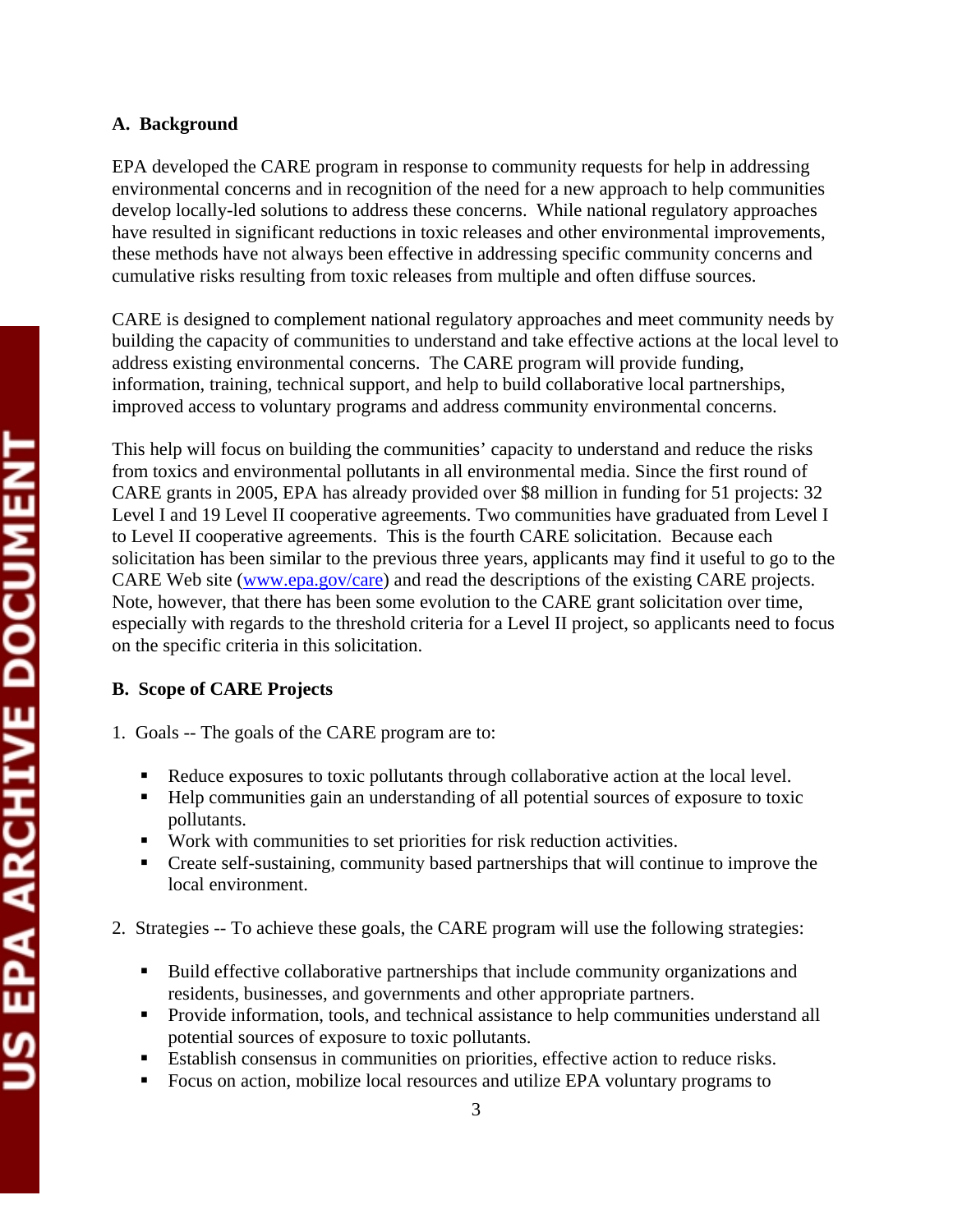implement risk reduction activities.

- Facilitate networking among CARE communities to share experiences and lessons learned.
- Build long-term community capacity to continue improving the local environment.
- 3. Definition of "toxics" under the CARE program:

 limiting the term toxics to chemicals listed in one or more environmental statute or regulations. For additional information please refer to the CARE Solicitation Questions and Answers. This The CARE program is designed to help communities reduce toxics in their environment and solve environmental problems that affect the health and/or the environment of the people who live and/or work in the community. EPA uses the term toxics to mean environmental pollutants that cause negative health or environmental impacts. These environmental pollutants can be in any environmental media--**air, water, land and/or in the indoor environment**. EPA is not document can be found on the CARE Web site, www.epa.gov/care.

4. Definition of "community" under the CARE program:

CARE is designed to help place-based communities build collaborative partnerships that can work to understand and improve environments at the local level. The funded recipient will act as a catalyst to bring the community together and empower the community to help in the completion of the CARE projects.

 program is not strictly defining the term community. A community is **all** the people living in the Since the size of local level place-based communities varies depending on the project, the CARE same area sharing the same environment, including both residents and businesses. A community will often be in a relatively small area, but in rural locations a larger area such as a watershed would be considered a community. A tribal reservation would normally be considered a community. Eligible CARE partnerships can be formed at the neighborhood level or in larger place-based areas.

However, for purposes of CARE program's focus on building capacity at the local level, New York City or watersheds the size of the Missouri or the Columbia Rivers would be considered too large to be a community. Sections of New York City or the watershed of smaller rivers would be considered communities. Moreover, a subpopulation of a community (e.g., all the schools in a specific area; or all the people of the same ethnic group; or all the people with a single occupation to the exclusion of the other people living in the same area), does not qualify as representing the entire community and a project addressing a subpopulation is not be eligible for a CARE grant. For additional information please refer to the CARE Solicitation Questions and Answers on the CARE Web site: www.epa.gov/care.

5. What we are looking for in a community-based partnership and a collaborative stakeholder group:

The key to the CARE process is the community partnership. One of our goals is to work in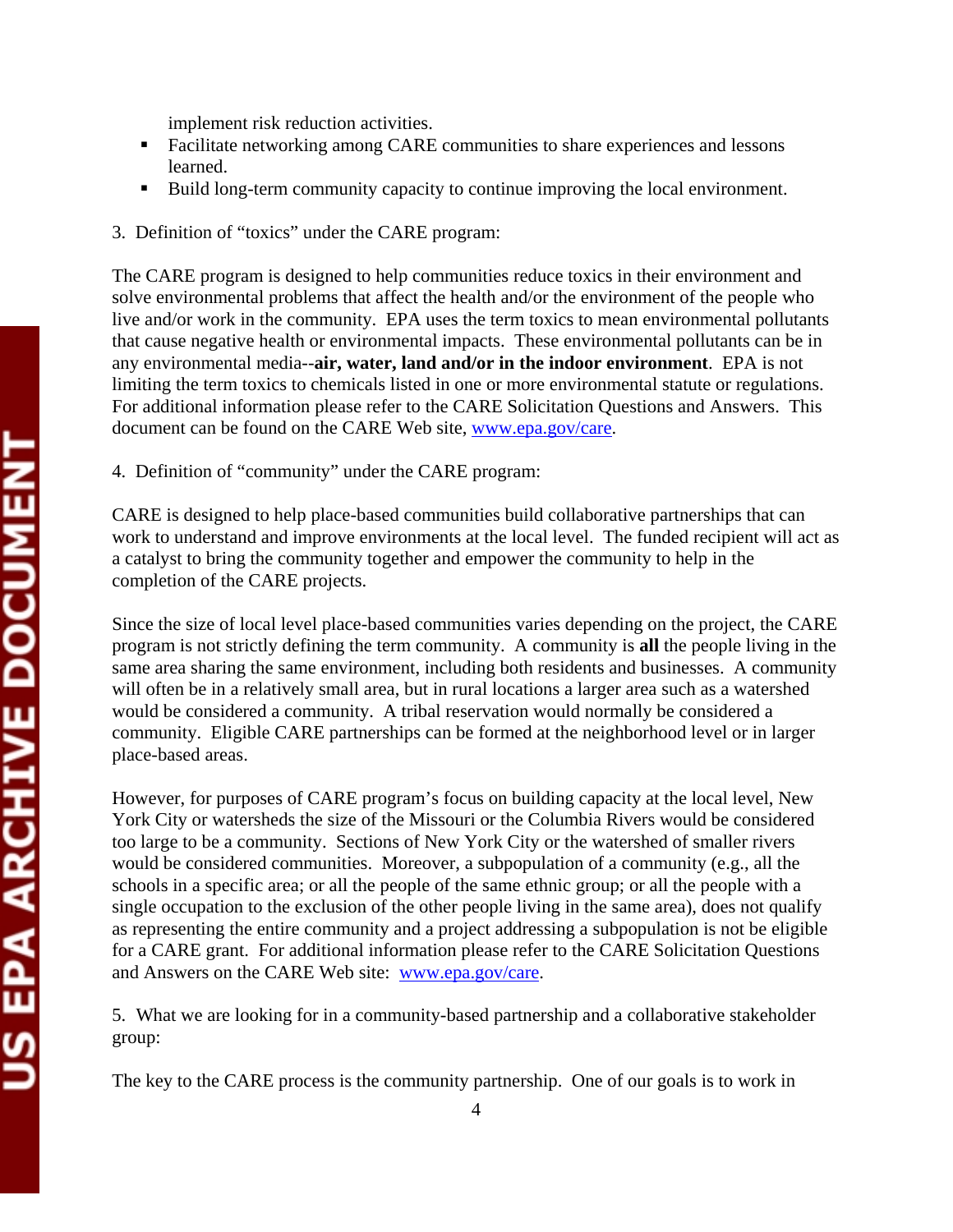partnership with the funded entity to create a self-sustaining, community-based partnership that will continue to improve the local environment, even after the CARE cooperative agreement ends. The community-based partnership needs to include representative from all three different "sides" in a community: residents, local businesses, and local government. All three sides must work together to allow a true community-wide consensus to be created and for sustainable solutions. These members work together to get information about environmental risks, disseminate that information out to the community, collect feedback, and use a consensus-based process to make decisions.

Everyone in the partnership is committed to work together to identify and address their environmental problems of concern and not point fingers at potential responsible parties. All the participants are willing to look fairly at their contribution to risk and are willing to participate in voluntary and other programs to reduce that risk. EPA realizes that this means that CARE is not appropriate for all communities. CARE requires a community where all sides are willing to work together and collaborate to produce long-term solutions.

When EPA asks for a list of the applicant's "partners", EPA is asking the applicant to name the organizations/groups/local leaders/volunteers that will be part of the community stakeholder group and/or those who will work to support and lead the project. EPA is looking for a stakeholder group that represents all three "sides" of a community.

EPA recognizes that there are other stakeholders in a community besides residents. local businesses, and local governments (for example colleges and universities). These other stakeholders can, and where appropriate, should be included in the stakeholder group. The three major "sides" of a community are the minimum needed for a true community-wide partnership.

6. What is a good CARE project?

A good CARE project would have a partnership that reflects all aspects mentioned in the above question. In addition, the grantee, or recipient of the CARE funds, would have the capacity and ability (and preferably successful experiences) to be a catalyst and convener for the community and the partnership working to bring about a consensus within the community and not trying to drive the community to their pre-determined risks and solutions. The grantee recognizes that the project is about empowering the community to improve their environment.

A good CARE project has a sound plan and ability to achieve results in helping the community identify sources of exposure to toxic pollutants and set priorities for risk reduction activities through a collaborative process (Level I); take action to reduce exposures to toxic pollutants through collaborative action (Level II); and create self-sustaining, community-based partnerships to continue to improve the local environment after the EPA grants ends (Level I and II).

7. What resources are provided by EPA through the CARE program?

When recipients receive a CARE cooperative agreement, in addition to funding they may also receive: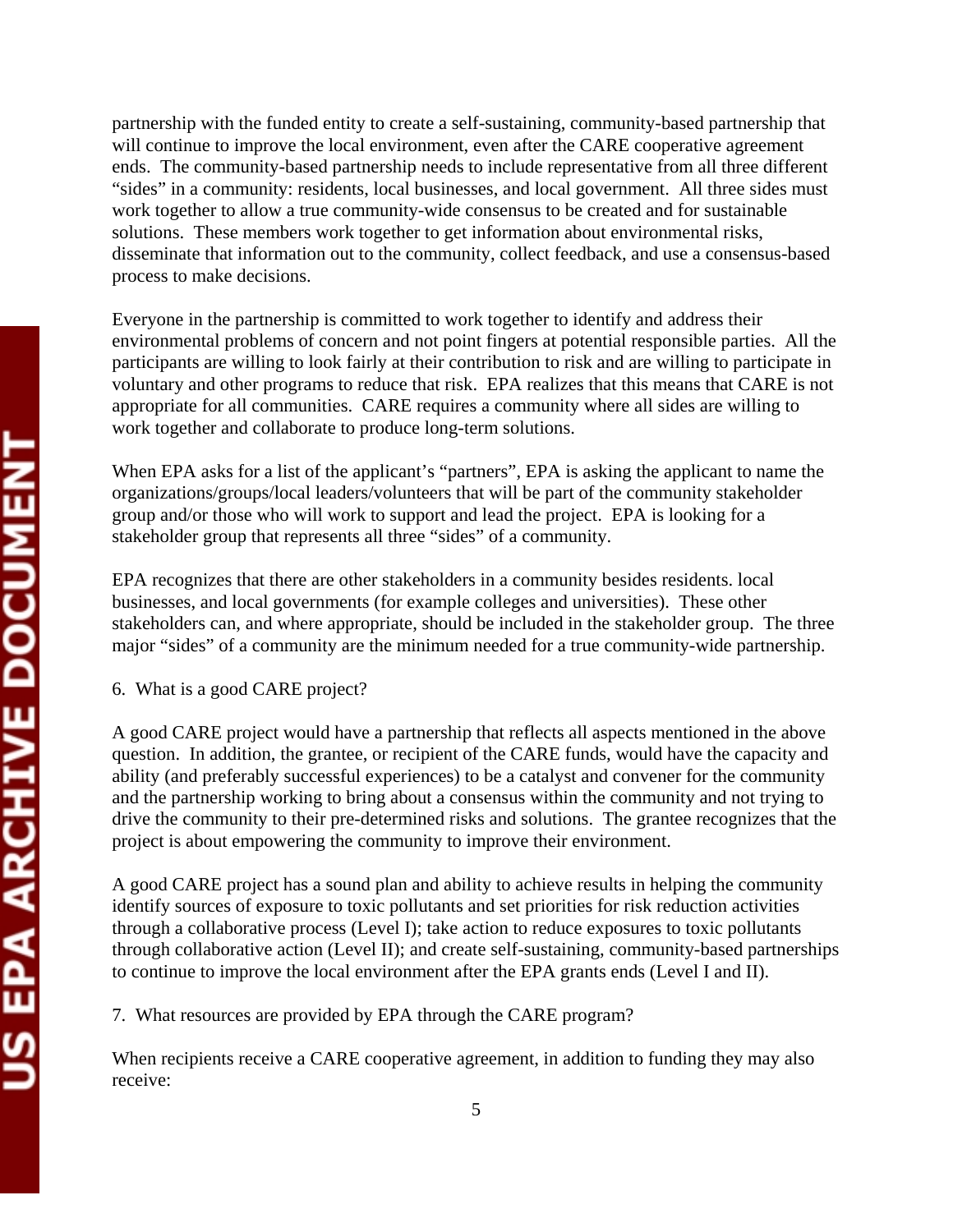- EPA Program Support: EPA will provide information about EPA programs and support to help CARE recipients use the EPA programs they select;
- EPA Technical Advisor Support: EPA will provide regional technical advisory staff who will work directly with the partnership group. The technical support provided by the EPA staff will be both scientific information, such as access to databases, models and other forms of technical support to evaluate and reduce risks, and community organizational support, such as how to make partnerships work better, consensusbuilding, strategic planning, becoming self-sustaining, among other skills.
- CARE National Training Workshop: CARE cooperative agreement recipients will be required to attend an annual multi-day, CARE training. Some of the training's objectives will be to help the recipient with strategic planning, cooperative agreement management, and afford numerous opportunities to network with other CARE community representatives. **Expenses for this annual national training (i.e., travel, lodging, etc.) must be included, for both years of the grant, in the applicant's budget narrative proposal (see Appendix B).** We do not know, at this time, where the training location will be, so proposed travel costs can be considered estimates. Previous trainings were located in Denver, Seattle, and Atlanta.
- CARE Community Network: All CARE communities are networked together through regular emails, formal conference calls or other methods, so the communities can provide informal and formal support to each other, share experiences and help each other solve problems. EPA views this portion of the program as one of the keys to its success.
- 8. Utilization of EPA partnership programs:

CARE is designed to deliver partnership programs to communities. Partnership programs in EPA include a wide variety of programs, initiatives, and activities that are based on communities and citizens taking action not required by statute or regulation. There are two major categories of partnership programs:

- **Category One:** Participants specifically sign up for a partnership program, and must meet certain criteria to be considered members. The motivation for participation is usually based on a combination of a desire for improved environmental performance, economic savings, or improved performance and/or recognition. Examples include: EPA's WasteWise, Best Workplaces for Commuters, National Priorities for Environmental Pollutants, Performance Track, and Source Water Protection programs.
- **Category Two**: Participants are provided information to carry out EPA's partnership programs, or to design their own approaches to reduce health risks to them or others, examples include: EPA's Indoor Air Quality Tools for Schools, Integrated Pest Management, Pollution Prevention, and Make a Difference Campaign programs.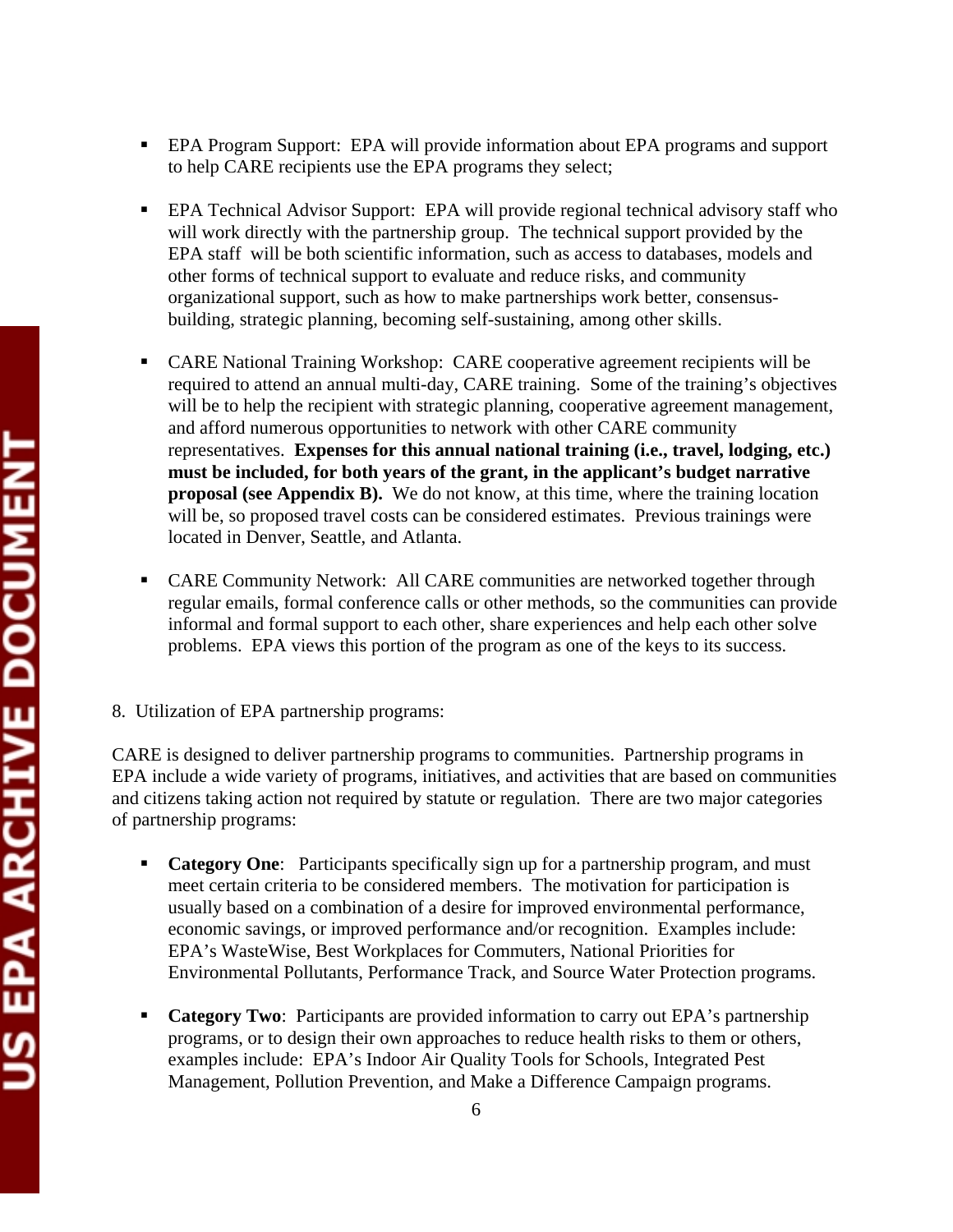EPA's Web site includes a Voluntary Program Guide which lists the national EPA voluntary partnership programs that could be of use to communities*.* The Guide provides information on where to find the requirements for each of the programs listed. *(www.epa.gov/care)* 

9. There are two Levels of CARE funding – EPA will provide CARE funding to applicants through cooperative agreements to support projects at two different levels (Level I and Level II) as follows:

# **a. Level I CARE Funding**

The goal of Level I projects is to ensure, at completion, that the community has developed an effective problem solving partnership, has an understanding of toxic risks facing the community, and has reached consensus in prioritizing those risks.

CARE Level I cooperative agreement funding will:

- Provide assistance to applicants to create, develop and or sustain a collaborative partnership dedicated to understanding toxic risks and environmental pollutant impacts in their community. Community partnerships should be as inclusive as possible including community residents, representatives of community organizations, small and large businesses, state, tribal, local government agencies, EPA and other federal agencies, colleges and universities, and other organizations and individuals as appropriate.
- Build local capacity and organizations (e.g. using the funds to develop local leaders, hold leadership-building workshops, build local networks that have long-term sustainability, build local environmental coalitions that can aid local environmental agencies, and environmental solution implementation.)
- Assist broad-based partnerships, with technical support from EPA, states, and other partners;
- Identify all sources of toxics and environmental pollutants in the community (however, CARE funding cannot be used for surveys of more than 9 people by the recipient. CARE funding can pay for the assessment of survey data), perform a multimedia screening level assessment of the risks from them, and work to help determine community priorities for risk reduction.

\*\*An example of a model for doing this prioritization is the PACE-EH process (http://pace.naccho.org/DownloadPage.asp )

# **b. Level II CARE Funding**

A CARE Level II community will demonstrate success by continuing to reduce identified toxic risks and environmental pollutants and build healthier communities, even after the completion of the funded Level II project.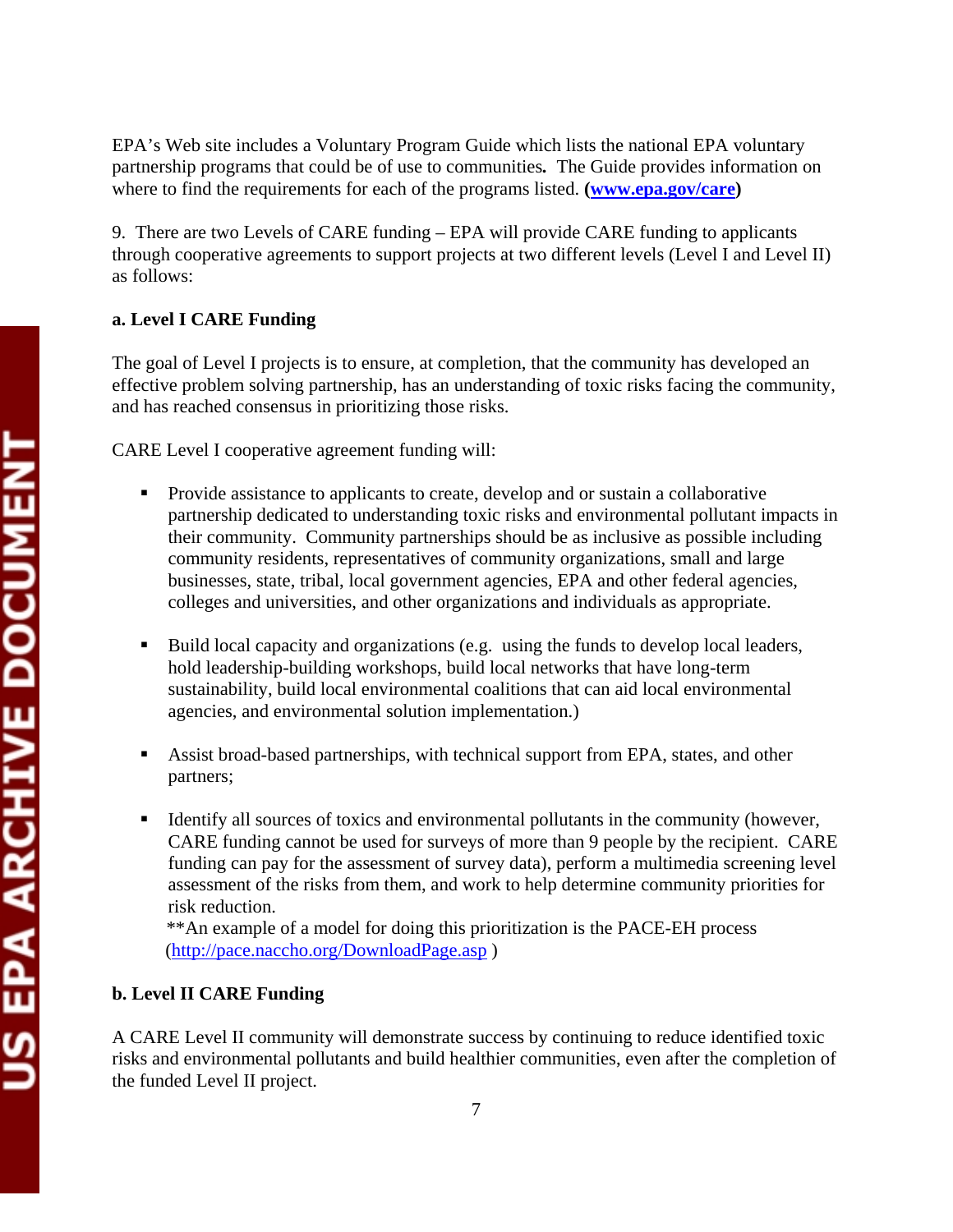Applicants are not required to have been a recipient of a Level I agreement in order to receive a Level II agreement. However, they are designed for communities that have **already** established a broad-based, collaborative, problem solving partnership; that have developed an understanding of all or most of the toxic risks and environmental pollutants facing their community in multiple environmental media; and that have set community priorities for risk reduction.

CARE Level II cooperative agreement funding will:

- help communities identify and accomplish risk reduction actions to address the community's priority risks (as identified before the Level II project was started). Risks will be addressed through the selection and use of EPA-programs and technical assistance or other voluntary actions selected by the partnership.
- help the community partnership become self-sustaining. (Please note: CARE assistance may include training and assistance in how to attract new resources and partners to support further risk reduction activities, but CARE funds cannot be used to pay for filling out grant applications or other fund raising activities.)

Please note: A group, no matter how broad its constituents, which was convened about a specific kind of toxin or toxic source must demonstrate that they did a detailed examination of more than that single source or class of toxics. For example, a group called "Good People Against Diesel Emissions", cannot say that they simply looked at all multi-media impacts of diesel emissions and then decided that Diesel Emissions are the top priority in the community.

10. Examples of Suggested Activities for Level I Projects:

- building, convening, facilitating, and providing environmental information to community stakeholder group(s);
- investigating different environmental toxic problems in the different environmental media in the community and preparing education materials for the community regarding the results of the investigations;
- analyzing the toxics problems in the community and their relative risks and potential solutions;
- providing information to the stakeholder group, community or the general public about any of the above activities and their results;
- evaluating and tracking the progress of the project, and communicate lessons learned with their and other communities.

11. Examples of Suggested Activities for Level II Projects:

 activities to reduce risks, including: identifying, choosing and implementing options for risk reduction and mobilizing local resources to carry out new or existing voluntary programs (e.g. Indoor Air Quality Tools for Schools, Design for the Environment, and the Pesticide Environmental Stewardship Program, and pollution prevention of Priority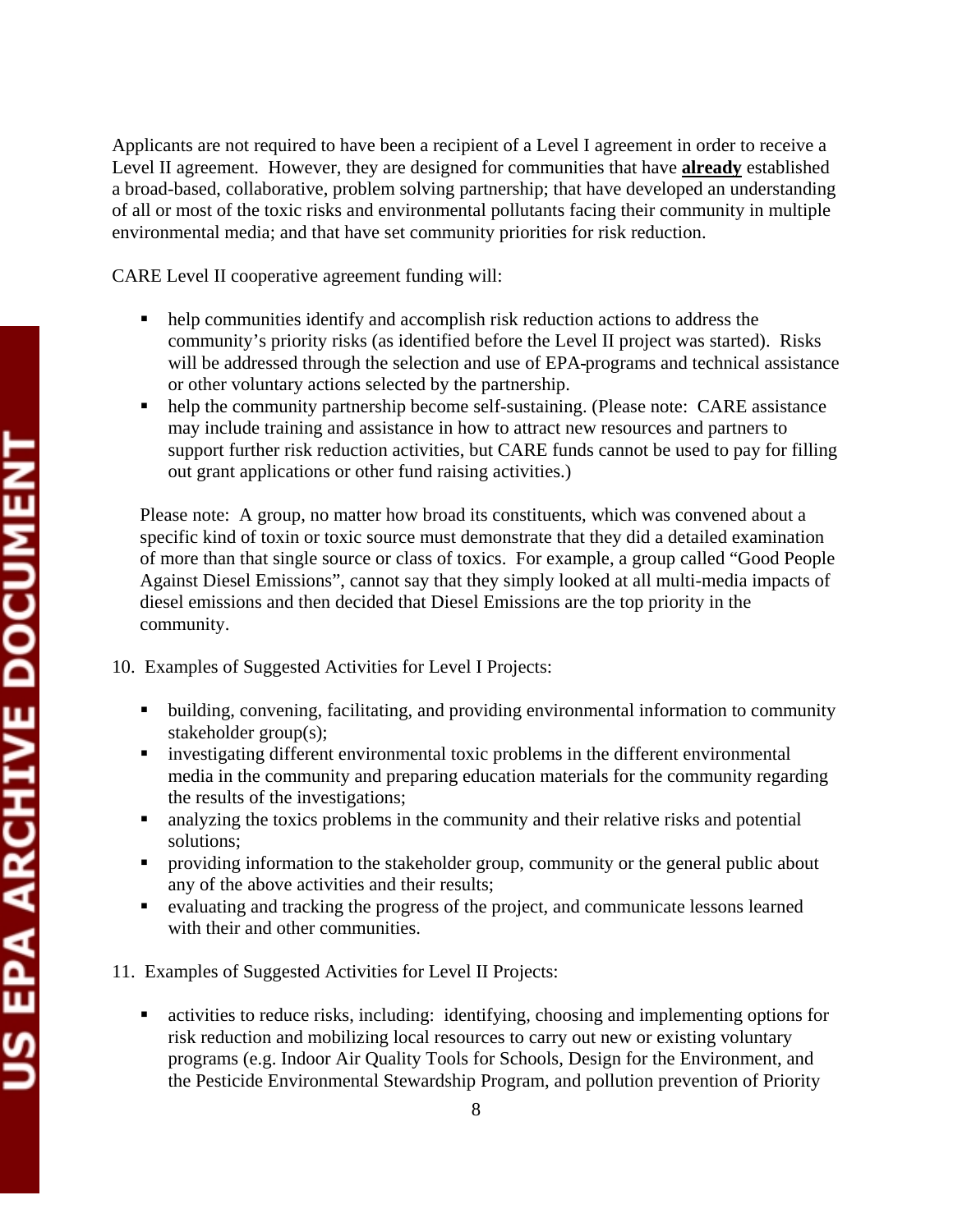Chemicals);

- convening, facilitating, and providing environmental information to community stakeholder group(s) that may hopefully lead to toxic risk reductions;
- finding additional partners and resources to make the project self-sustaining;
- evaluating and tracking the progress of the project, measuring results, and communicating lessons learned with their and other communities;
- **•** providing information to the stakeholder group, community or the general public about any of the above activities and their results.
- 12. How is the CARE program different from other EPA grant programs?

The CARE cooperative agreements are designed to investigate and demonstrate the long-term value of the CARE program. Specifically, EPA has developed the CARE program as a different approach to address the problems of cumulative risk in communities. While CARE builds on the efforts of previous community-based programs, CARE does offer a different approach. The CARE approach combines all of the following factors (each of which may not be unique to CARE, but the combination of approaches and tools is unique):

- CARE is a multimedia program that takes a comprehensive view of toxics and environmental pollutants in a community and is not limited to a single media (air, water, land) or source.
- CARE is based on providing the tools and information to communities so they can set their own priorities for risk reduction and select the voluntary programs that best fit their needs.
- CARE creates a network that includes all the CARE communities. This network will allow communities to learn from and support each other.
- Through a single program, CARE cooperative agreements allow communities to get organized, examine and prioritize toxic risks, and take voluntary actions to reduce those risks.
- CARE uses collaborative stakeholder processes and voluntary programs to bring the various sectors of the community together to solve problems.
- CARE mobilizes a network of EPA staff from across programs and regional offices to provide support, training, and tools to help communities achieve success.
- CARE establishes an effective mechanism to deliver the full range of the EPA voluntary partnership programs to the communities that need and want them.
- CARE helps develop community capabilities that will be self-sustaining, collaborative, and will hopefully continue improving the environmental health in the community even after the grant funding expires.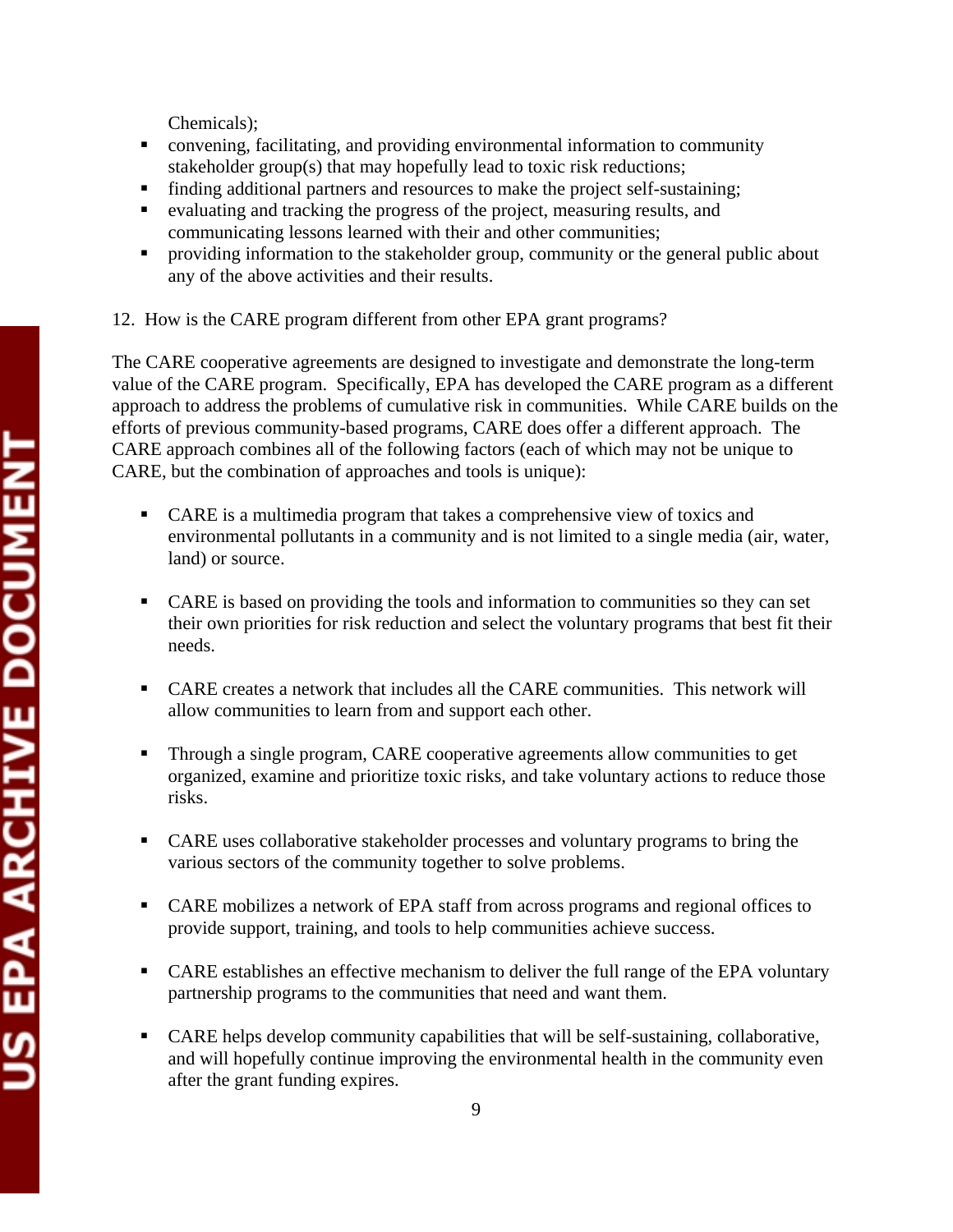13. Timing of CARE funding (especially important for Level I applicants):

It is the expectation of EPA that communities who receive CARE Level I cooperative agreements will successfully complete their CARE Level I project; and continue by applying and competing for a CARE Level II cooperative agreement. All Level I projects should consider the timing of the CARE funding cycle in planning their projects. Applications for CARE grants will be due in the February to March timeframe. Successful applicants will receive their money in September or October of the same year. A CARE Level I project that wants to apply for a CARE Level II cooperative agreement will have to demonstrate that they have examined the environmental risks in their community and gone through a consensus process to prioritize those risks. In other words, they must complete most of their work before applying for a Level II cooperative agreement.

Level I grants provide two years of funding, the applicant can complete the project more quickly to apply for a Level II grant in 18 months or plan to ask for a 1 year no-cost extension, they then would apply for a Level II grant in 30 months after their CARE Level 1 project is awarded. In this way, the grant recipient can finalize or extend the project to match with EPA's funding cycle. Of course, the applicant can take a full two years on the project and then use other resources to keep the partnership together until they apply, compete and hopefully receive a Level II cooperative agreement.

#### **C. EPA Strategic Plan Linkage to CARE and Anticipated Outcomes/Outputs.**

**1. EPA's Strategic Plan** ((http://www.epa.gov/ocfopage/plan/plan.htm)) has five goals:

 Goal 4: Healthy Communities and Ecosystems Goal 5: Compliance and Environmental Stewardship Goal 1: Clean Air and Global Climate Change Goal 2: Clean and Safe Water Goal 3: Land Preservation and Restoration

Awards under the CARE program directly support progress towards EPA Strategic Plan's **Goal 4**: *Healthy Communities and Ecosystems*; **Objective 4.2**: *Communities Sustain, Clean Up, and Restore Communities and the Ecological Systems That Support Them*; and **Sub-objectives**: 4.2.1 (Sustain Community Health); 4.2.2 (Restore Community Health); and Objective 4.3 (Ecosystems); 4.3.1 (Protect and Restore Ecosystems).

**2. The CARE program supports the other goals in EPA's Strategic Plan.** In the CARE program, communities will select and carry out EPA partnership programs to reduce toxic exposures and protect the environment in their communities. While the partnership programs and other actions taken will differ from community to community, overall, the actions taken by communities through the CARE program will support a number of the other goals, objectives, and sub-objectives in the EPA Strategic Plan across all the environmental media. In addition to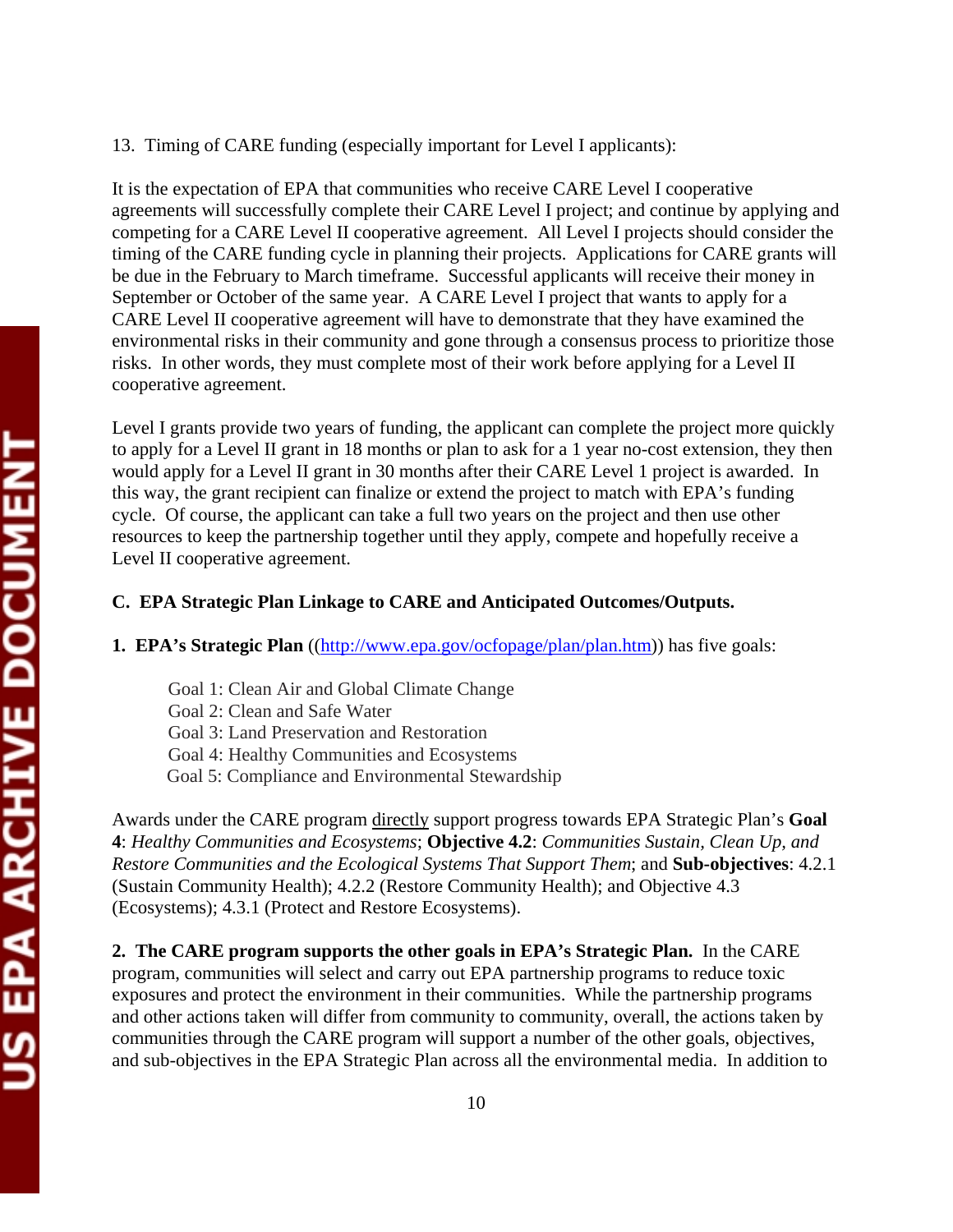#### Goal 4 they are:

- **Goal 1** Clean Air and Global Climate Change: Objective 1.1 (Healthier Outdoor Air) Sub-Objective 1.1.2 (Reduced Risk from Toxic Air Pollutants) Objective 1.2 (Healthier Indoor Air)
- **Goal 2** Clean and Safe Water Objective 2.1 (Protect Human Health) Sub-objective 2.1.1 (Water Safe to Drink) Objective 2.2: Protect Water Quality Sub-objective 2.2.1: Improve Water Quality on a Watershed Basis
- **Goal 3** Land Preservation and Restoration Objective 3.1 (Preserve Land) Sub-objective 3.1.1 (Reduce Waste Generation and Increase Recycling)
- **Goal 5** Compliance and Environmental Stewardship Objective 5.2: Improve Environmental Performance through Pollution Prevention and Innovation,

Sub-objective 5.2.1 (Prevent Pollution and Promote Environmental Stewardship by Government and the Public) Sub-objective 5.2.2 (Prevent Pollution and Promote Environmental Stewardship

by Business)

Sub-objective 5.2.3 (Business and Community Innovation)

**3. Outcomes** -- Through the agreements expected to be awarded under this solicitation, EPA expects to work with communities so they can:

- Create self-sustaining community-based partnerships that will continue to improve local environments. (CARE Level I and II projects)
- Develop a comprehensive understanding of all sources of risk from toxics and set priorities for effective action. (CARE Level I projects)
- **•** Demonstrate the reduction of risk from exposure to toxic pollutants through collaborative action at the local level. (CARE Level II projects)

**4. Outputs** -- The anticipated outputs for awards expected to be made under this solicitation will vary from community to community. The main expected outputs are the following:

- CARE Level I project: The creation of a broad-based community stakeholder group that has developed an understanding of and has prioritized the list of the toxic risks and environmental pollutants in their community and engaged the community through a consensus process.
- CARE Level II project: The community reaches consensus on the selection of partnership programs and/or other approaches to address the community's priority risks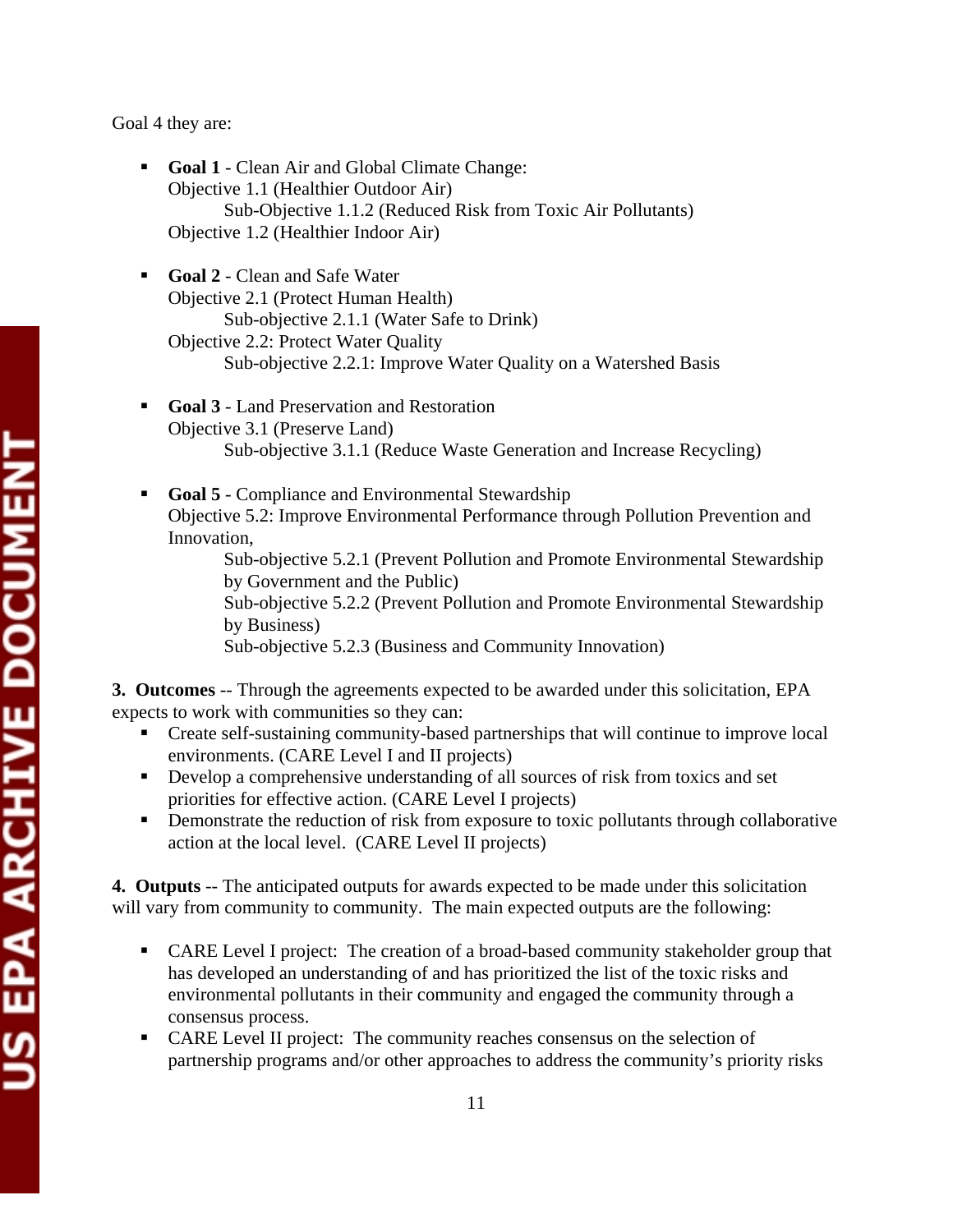(to address the risks identified in a Level I or similar project) and these programs and approaches are implemented to reduce risks in the community. While different communities will select different partnership programs, they will be expected to achieve the specific outputs/outcomes of the programs they choose.

#### **5. Developing Performance Measures**

To receive a cooperative agreement under the CARE program, the applicant must develop performance measures they expect to achieve through the proposed, funded activities. *The performance measures should focus on specific, quantitative actions related to the applicant's activities, outputs, and outcomes*. These performance measures will help gather insights and will be the mechanism to track progress concerning successful process and outcome strategies and will provide the basis for developing lessons to inform future CARE recipients.

During the two-year cooperative agreement period, every CARE grant recipient is encouraged to measure performance success in the environmental, economic, and social dimensions. While the CARE project may not lead to dramatic improvement in all three of these dimensions, the CARE applicant is encouraged to think long-term on how the environmental, economic and/or social progress of the project could be monitored long-time through data collection.

Level II cooperative agreement recipients are encouraged to address actual environmental and human health improvement, whether it is through reduced impact, a more effective use of materials, control of toxics and other pollution sources, healthier ecosystem (land, air, water) functioning, or other measures. In addition, Level II cooperative agreements recipients should collect and/or use data to measure and track both short and long-term progress and success.

See Appendix A for the Level I and Level II list of specific required performance measures that must be reported to EPA and examples of the kinds of measures projects could use.

#### **D. Supplementary Information**.

1. National CARE Internet Seminar Web cast:

The CARE program will conduct three identical national informational sessions for potential applicants via a national web cast seminar on the following dates and times:

| January 18, 2008  | 12:30 - 2:00 p.m. eastern time    |
|-------------------|-----------------------------------|
| February 11, 2008 | 11:00 - 12:30 p.m. eastern time   |
| February 27, 2008 | $10:00 - 12:00$ a.m. eastern time |

To register for the upcoming CARE Internet Seminar for either of the above dates, please go to: http://www.cluin.org/studio/seminar.cfm and click on the registration link for the "CARE Request for Proposals Q&A".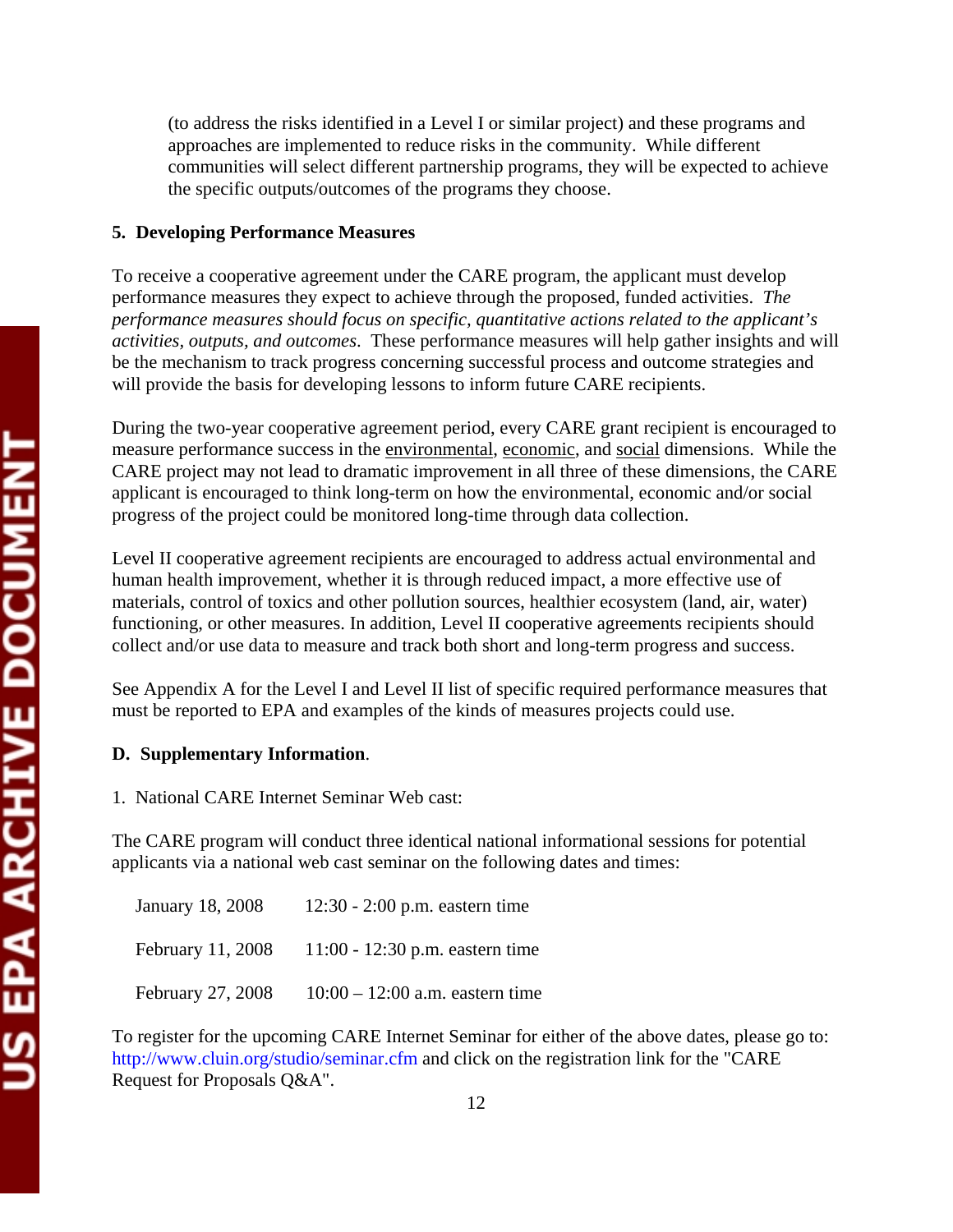After the three national Web cast sessions are completed, a recorded version of the full web cast seminar will available on: https://www.clu-in.org/live/archive.

2. EPA CARE cooperative agreements will be awarded under the following EPA research and demonstration statutory authorities:

- **Clean Water Act,** Section 104(b)(3);
- **Solid Waste Disposal Act, Section 8001(a);**
- **Clean Air Act,** Section 103(b)(3);
- **Toxic Substances Control Act,** Section 10(a) as supplemented by P.L. 106-74 (1999);
- **Federal Insecticide, Fungicide, and Rodenticide Act,** Section 20(a) as supplemented by P.L. 106-74 (1999); and,
- **Marine Protection, Research, and Sanctuaries Act,** Section 203;
- **National Environmental Policy Act, Section 102(2)(F)**

To be selected for funding, a project must consist of activities within the statutory terms of EPA's research and demonstration grant authorities; specifically, the statutes listed above. Generally, a project must address the causes, effects, extent, prevention, reduction, and elimination of water pollution, solid/hazardous waste pollution, air pollution, toxic substances control, pesticide control, or ocean dumping. Most, but not all, of the statutes authorize financial assistance for the following activities: "research, investigations, experiments, training, demonstrations, and studies." These activities relate generally to the gathering or the transferring of information or advancing the state of knowledge. The application of established practices may qualify when they are part of a broader project which qualifies under the term "research." (See Section III. B., Threshold Eligibility Requirements).

Applicants must be aware that there are certain statutory restrictions related to EPA's annual Appropriation Acts**.** Therefore, EPA funds for cooperative agreements under this solicitation **cannot** be used for projects within the scope of activities covered by other appropriation accounts within the EPA Appropriation Act. For example, CARE cooperative agreements **cannot** be used:

- To equip school buses with diesel retrofit technology or to replace older school buses in order to reduce diesel emissions.
- To develop and enhance state and tribal efforts to protect wetlands or to implement State and Tribal wetland programs**.**
- For the principal purpose of providing training, research, and technical assistance to individuals and organizations to facilitate the inventory of Brownfield sites, site assessments, remediation of Brownfield sites, community involvement or site preparation. (EPA funds those types of projects with State and Tribal Assistance Grant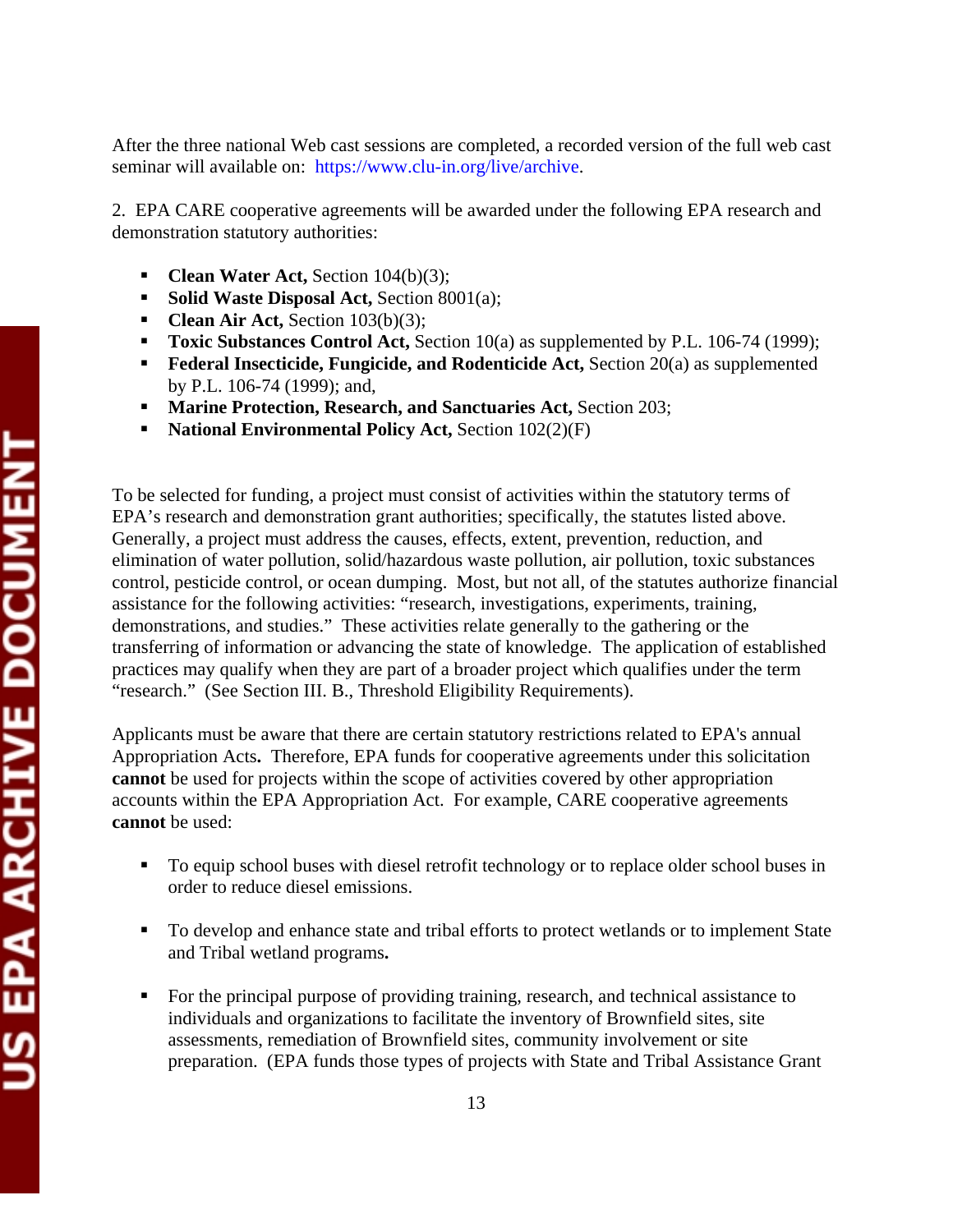appropriations under the Office of Brownfields Cleanup and Redevelopment's "*Brownfields Training, Research, and Technical Assistance Grants and Cooperative Agreement Program*", Catalog of Federal Domestic Assistance Number 66.814.)

- For response actions and other associated activities (including Technical Assistance Grants) under the Comprehensive Environmental Response, Compensation, and Liability Act, as amended (CERCLA).
- To duplicate the work of the Targeted Watersheds Grant Program. The Targeted Watersheds Grant Program enhances community watershed groups' efforts through two different types of grants. Implementation grants provide monetary assistance directly to watershed organizations to implement restoration/protection activities within their watershed. Money is used to stabilize stream banks, demonstrate innovative nutrient management schemes, establish pollutant credits and trading projects, and work with local governments and private citizens to promote sustainable practices and strategies. Grants range from \$300,000 to \$1,300,000, with an additional 25% leveraged from other sources. Capacity building grants support established watershed service providers in their effort to increase the viability, sustainability and effectiveness of local watershed groups by providing tools, training, and education.
- To survey more than 9 members of the public without prior approval by the Office of Management and Budget of the survey instrument.

# **SECTION II—Award Information**

# **A**. **What is the amount of funding available?**

The total estimated amount of funding available under this solicitation for FY 2008 is approximately \$3.5 million. Cooperative agreements resulting from this announcement will be funded incrementally, as appropriate, over a two-year period.

# **B. How many cooperative agreements will EPA award under this solicitation?**

The EPA anticipates awards of between 5 and 10 Level I cooperative agreements ranging in approximate value from \$75,000 to \$100,000 with a maximum value of \$100,000; and between 6 and 8 Level II cooperative agreements ranging in approximate value from \$150,000 to \$300,000, with a maximum value of \$300,000. (See Section III. B., Threshold Eligibility Requirements).

EPA reserves the right to reject any or all proposals and make no awards under this solicitation. EPA also reserves the right to make additional awards under this announcement consistent with Agency policy, if additional funding becomes available. Any additional selections for awards will be made no later than six months after the original selection decisions.

# **C. What is the project period for award(s) resulting from this solicitation?**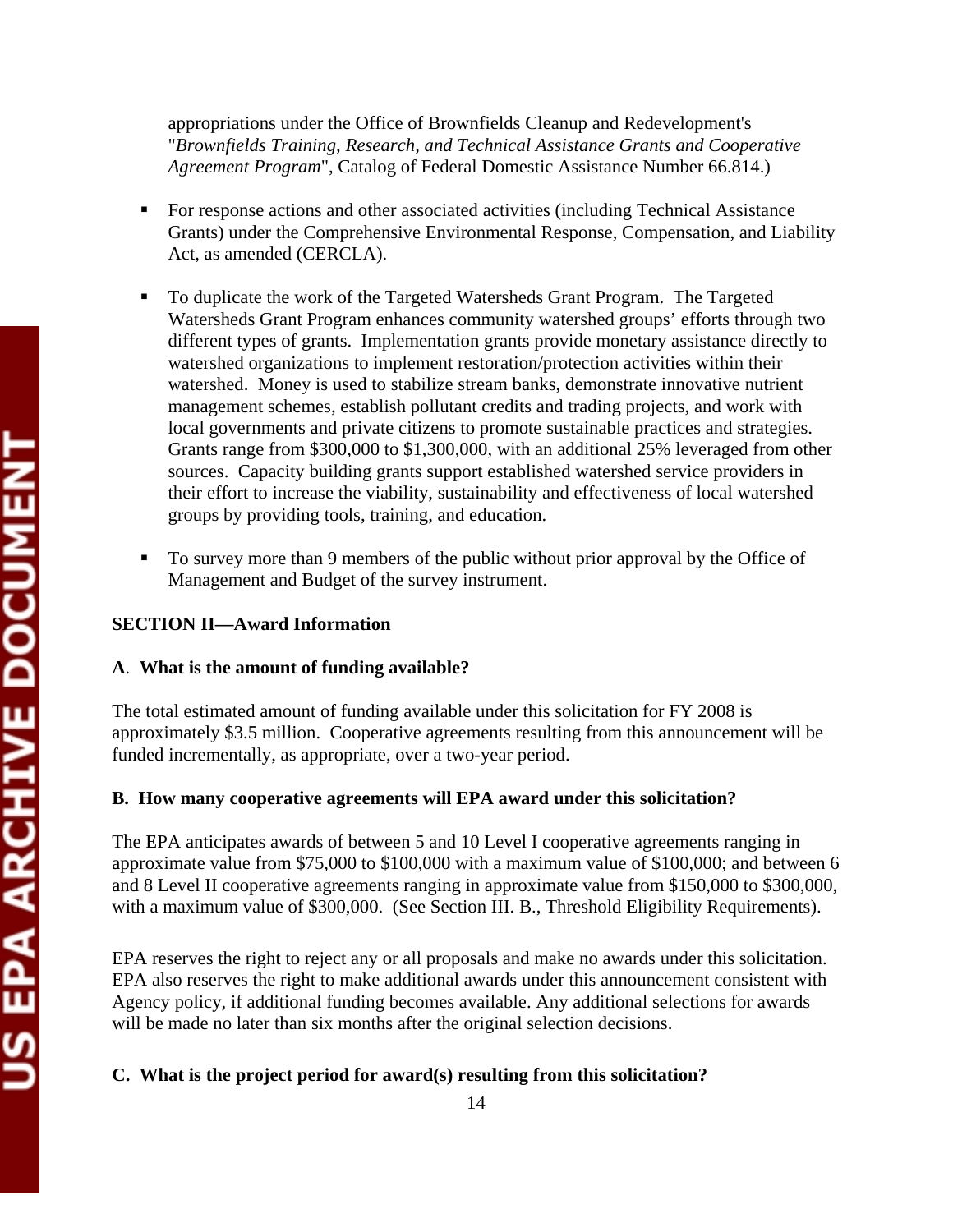CARE cooperative agreements are intended to last for two years. The estimated project period for awards resulting from this solicitation is October 2008 through September 2010.

# **D. Funding Type**

The funding for selected projects will be in the form of a cooperative agreement. Cooperative agreements permit substantial involvement between the EPA Project Officer and the selected applicants in the performance of the work supported. Although EPA will negotiate precise terms and conditions relating to substantial involvement as part of the award process, the anticipated substantial Federal involvement for this project may include:

- close monitoring of the recipient's performance;
- reviewing project progress reports;
- collaborating in the performance of the scope of work;
- review proposed procurements, in accordance with 40 C.F.R. 31.36(g);
- approving qualifications of key personnel (EPA will not select employees or contractors employed by the recipient);
- reviewing and commenting on content of publications (printed or electronic) prepared under the cooperative agreement (the final decision on the content of reports rests with the recipient);
- aiding the recipient and the community in understanding various networking opportunities at the federal, state, and local levels.

#### **SECTION III--Eligibility Information**

#### **A. Eligible Entities.**

To be an eligible entity, an entity must fall within the statutory terms of EPA's research and demonstration grant authorities. Local, public non-profit institution/organizations, federallyrecognized Indian tribal government, Native American organizations, private non-profit institution/organization, quasi-public nonprofit institution/organization both interstate and intrastate, local government, colleges, and universities could be eligible to apply for CARE funds.

A "non-profit organization", as defined by OMB Circular A-122, means any corporation, trust, association, cooperative, or other organization which: (1) is operated primarily for scientific, educational, service, charitable, or similar purposes in the public interest; (2) is not organized primarily for profit; and (3) uses its net proceeds to maintain, improve, and/or expand its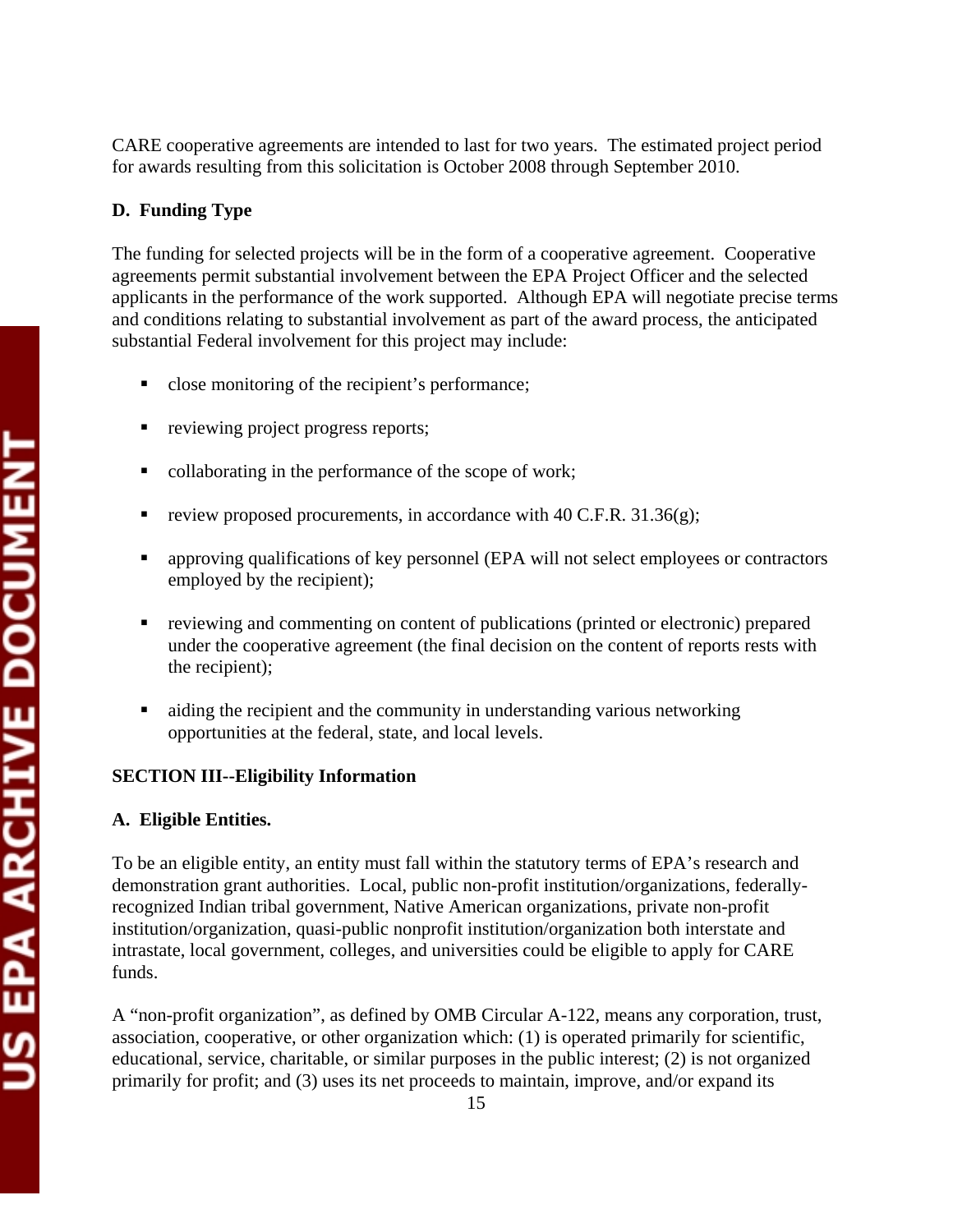operations. For this purpose, the term "non-profit organization" excludes (i) colleges and universities; (ii) hospitals; (iii) state, local, and federally-recognized Indian tribal governments; and (iv) those non-profit organizations which are excluded from coverage of this Circular in accordance with paragraph 5 of the Circular.

Non-profit organizations described in Section 501(c)(4) of the Internal Revenue Code that engage in lobbying activities as defined in Section 3 of the Lobbying Disclosure Act of 1995 are not eligible to apply.

State governments or their agencies are not eligible to apply. EPA hopes the CARE partnerships will work with State agencies as partners to support CARE projects and communities, where appropriate.

#### **B. Threshold Eligibility Requirements.**

These are requirements which if not met by the time of proposal submission will result in elimination of the proposal from consideration for funding. Only proposals that meet all of these criteria will be evaluated against the ranking factors in Section V of this solicitation. Applicants deemed ineligible for funding consideration as a result of the threshold eligibility review will be notified within 15 calendar days of the ineligibility determination.

1. Proposed projects must consist of activities within the statutory terms of EPA's research and demonstration grant authorities, as explained in Section I.D., Supplementary Information.

2. Proposals received for Level I projects in excess of the maximum value of \$100,000 will not be considered.

3. Proposals received for Level II projects in excess of the maximum value of \$300,000 will not be considered.

4. Applicants must apply for either a Level I or Level II agreement, **not both**, and they must state their Level I or Level II selection clearly in their proposal. An applicant that has already received a Level I Grant cannot apply for a second Level I grant and an applicant that has already received a Level II Grant cannot apply for a second Level II grant.

5. Only one proposal may be submitted per applicant organization. However, an applicant organization can be a partner for more than one CARE project proposal.

6. The proposal must be for a project in a community that meets the CARE definition in Section I. B.4., Definition of a CARE Community, and must be located in the United States or its territories.

7. Project proposals must be written in English. The minimum acceptable font size for the narrative proposal and the budget is 12 point; material in smaller font sizes will not be considered. Pages must have at least 1 inch margins on all sides.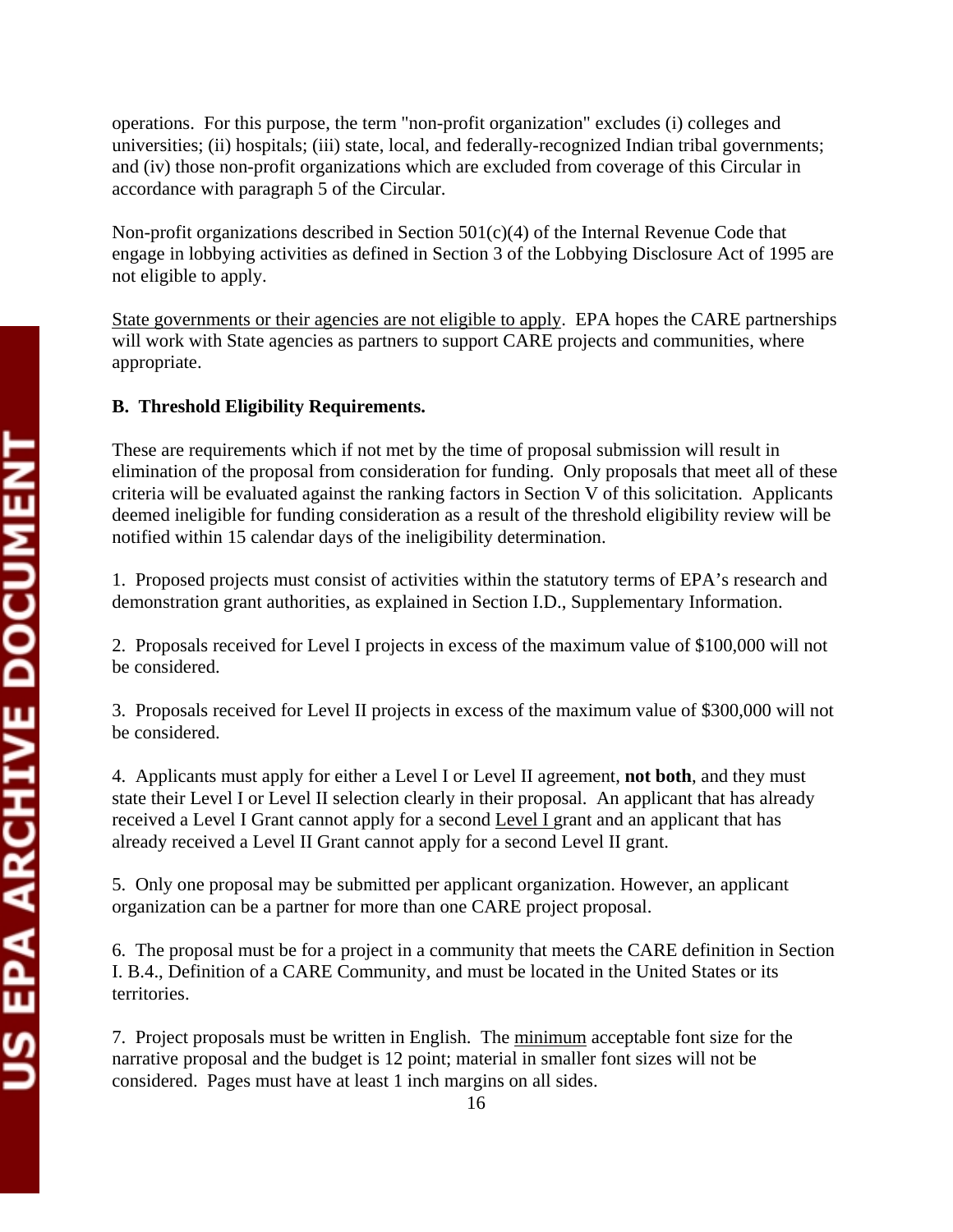8. Hard copy proposals will only be accepted by an **express delivery service.** EPA will not accept proposals sent by U.S. Postal Service. EPA will not accept proposals submitted via FAX or email.

9. a. Proposals must substantially comply with the proposal submission instructions and requirements set forth in Section IV of this announcement or else they will be rejected. However, where a page limit is expressed in Section IV with respect to the proposal, pages in excess of the page limitation will not be reviewed.

b. In addition, proposals must be received by the EPA or received through www.grants.gov, as specified in Section IV of this announcement, on or before the proposal submission deadline published in Section IV of this announcement. Applicants are responsible for ensuring that their proposal reaches the designated person/office specified in Section IV of the announcement by the submission deadline.

c. Proposals received after the submission deadline will be considered late and returned to the sender without further consideration unless the applicant can clearly demonstrate that it was late due to EPA mishandling. For hard copy submissions, where Section IV requires proposal receipt by a specific person/office by the submission deadline, receipt by an agency mailroom is not sufficient. Applicants should confirm receipt of their proposal with Dennis O'Connor (oconnor.dennis@epa.gov) as soon as possible after the submission deadline—failure to do so may result in your proposal not being reviewed.

 10. **Threshold Factor for Level II Proposals Only:** *There must be an established broad-based*   *most of the toxic risks in the community and established priorities for risk reduction. stakeholder group (as described in Section I.B.5) that has developed an understanding of all or* 

To be eligible for a Level II cooperative agreement, the applicant:

- must be leading or representing an existing collaborative partnership that represents the various constituencies in the community: citizens, businesses, and local government (additional appropriate partners can also be part of the partnership). A majority of the stakeholders in the partnership that did the prioritization must be part of the collaborative partnership that will be used for the Level II process. Specific commitments from the individual partners should be included in the proposal package. EPA expects that most of the community members or organizations that were part of the original work will continue to be part of the Level II partnership.
- **n** must be part or represent a stakeholder group that have completed a detailed examination of all or most of the toxic risks in the community including all environmental media (air, water, etc.). While EPA recognizes that it is possible for a community to look at a widerange of environmental risks and media, and come to consensus that they will work in only one environmental media, we believe it to be unlikely. Therefore, the proposal must include very clear evidence to demonstrate how the community-based partnership examined risks from a number of sources in a number of environmental media; and why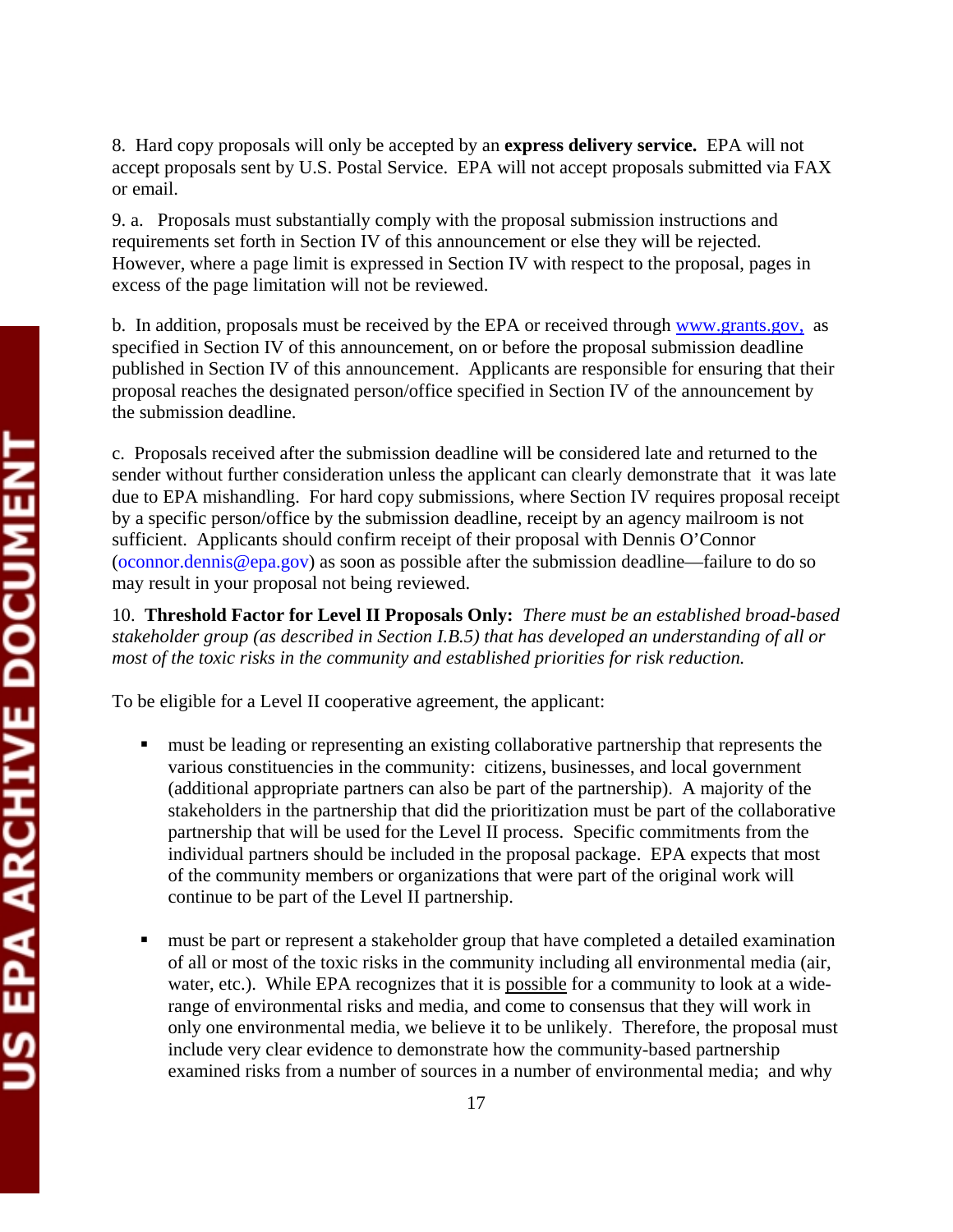the Level II grant proposes: a single project, or all or the vast majority of the work in one single medium.

- must be part or represent a stakeholder group that has come to consensus on the specific community priorities for risk reduction. It is not acceptable to have a process in which several different, unrelated groups did separate analyses of different risks and then the applicant takes the results from the separate groups and simply puts them together. Somewhere in the process there must be a single broad-based stakeholder group that will examine the risks across media and come to community-based consensus on the priority risks.
- must be prepared to choose a risk reduction activity to address to address the identified community priorities.

**PLEASE NOTE:** A collaborative stakeholder group, no matter how broad its constituents, which was convened about a specific kind of toxic or environmental pollutant source or environmental media must demonstrate that they did a detailed examination of more than that single source or class of toxics. For example, a group called "Good People Against Diesel Emissions", cannot state that they looked at all multi-media impacts of diesel emissions and then decided that diesel emissions were the top priority in the community. EPA does not consider this to be a "detailed examination of all or most of the toxic risks in the community including all environmental media."

#### **C. Are matching funds required?**

A specific level of cost sharing or matching funds is not required as a condition of eligibility, or otherwise, for project proposals to be selected for award. If matched dollars/in-kind work are included in a Level I proposal, they will not be used as additional weight in the Level I projects evaluation. However, the ability to leverage additional resources, technical or financial, from other applicants or partners will be evaluated for Level II projects (See Section V.A, Evaluation Criteria).

#### **SECTION IV--Proposal and Submission Information**

#### **A. How to Obtain Proposal Package**

EPA encourages applicants to obtain proposal materials and apply electronically through http://www.grants.gov. Applicants may also download individual grant application forms, or electronically request a paper application package and an accompanying computer CD of information related to applicant/grants recipients roles and responsibilities from EPA's Grants and Debarment Web site at: (http://www.epa.gov/ogd/grants/how\_to\_apply.htm). Potential applicants may request a paper copy of the application package by contacting the Agency contact listed in Section VII of this announcement. Note that only applicants selected for award will be asked to submit a full application package.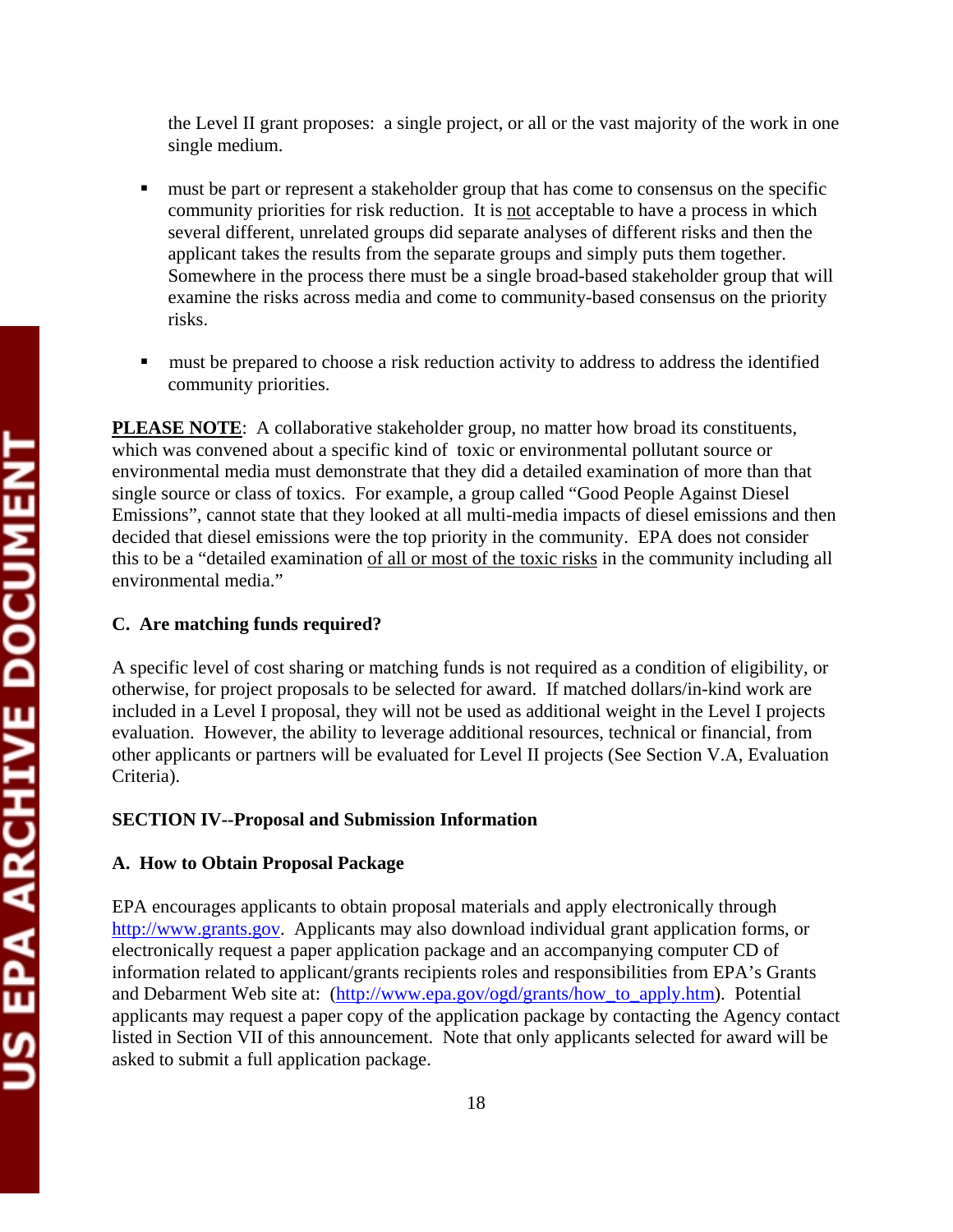#### **B. Content and Format of Proposal**

All proposals must contain the following mandatory items:

- 1. Standard Form 424 Application for Federal Assistance
- 2. Title Page

The title page shall contain the name address and phone number of organization applying, the name of a contact person, the location of the community (general information such as town/county and State not a long description, e.g., NE Metropolis, New York; Columbus and Lincoln Counties Florida; Springfield, Alaska), whether the application is for a Level I or a Level II cooperative agreement and the amount of money requested. The title page should have no other information.

3. Narrative Proposal and Detailed Itemized Budget (see Appendix B):

- The narrative project proposal must be a maximum of ten (10) pages in length. Pages in excess of ten will not be considered.
- Applicants for Level II cooperative agreements are also allowed to include up to five (5) attachments of no more than 50 TOTAL pages of substantiating materials (e.g. membership lists, meeting notes, reports)– These attachments should demonstrate that the Level 2 applicant has met the Level 2 threshold criteria for a Level II grant. The CARE Level 1 projects do not have to meet this criterion.
- If other information is included, it will be removed from the package and not considered.
- **These page limits do not include an optional cover letter or any pieces documenting third** party commitments (e.g., references or letters confirming commitments in the project ).
- **Pages must be numbered in order starting with the "Project Title" and continuing through** the "Key Personnel" sections.
- The narrative proposal must contain information that addresses the ranking factors in Section V of this solicitation and should conform to the following outline:

**I. Project Title** -- Please include the city, state/tribal identification in the title.

 **II. Organization Overview** -- An overview of the applicant's organization, its mission, and pertinent related experience.

**III. Community Profile** -- A profile of the community served by the proposed project including political and geographical boundaries, description of the community, and other information that would be useful to understand the target population. Please specify how you are defining the community, whether by political boundary such as county, by geographical boundary such as watershed or valley, or by neighborhood or any other definition.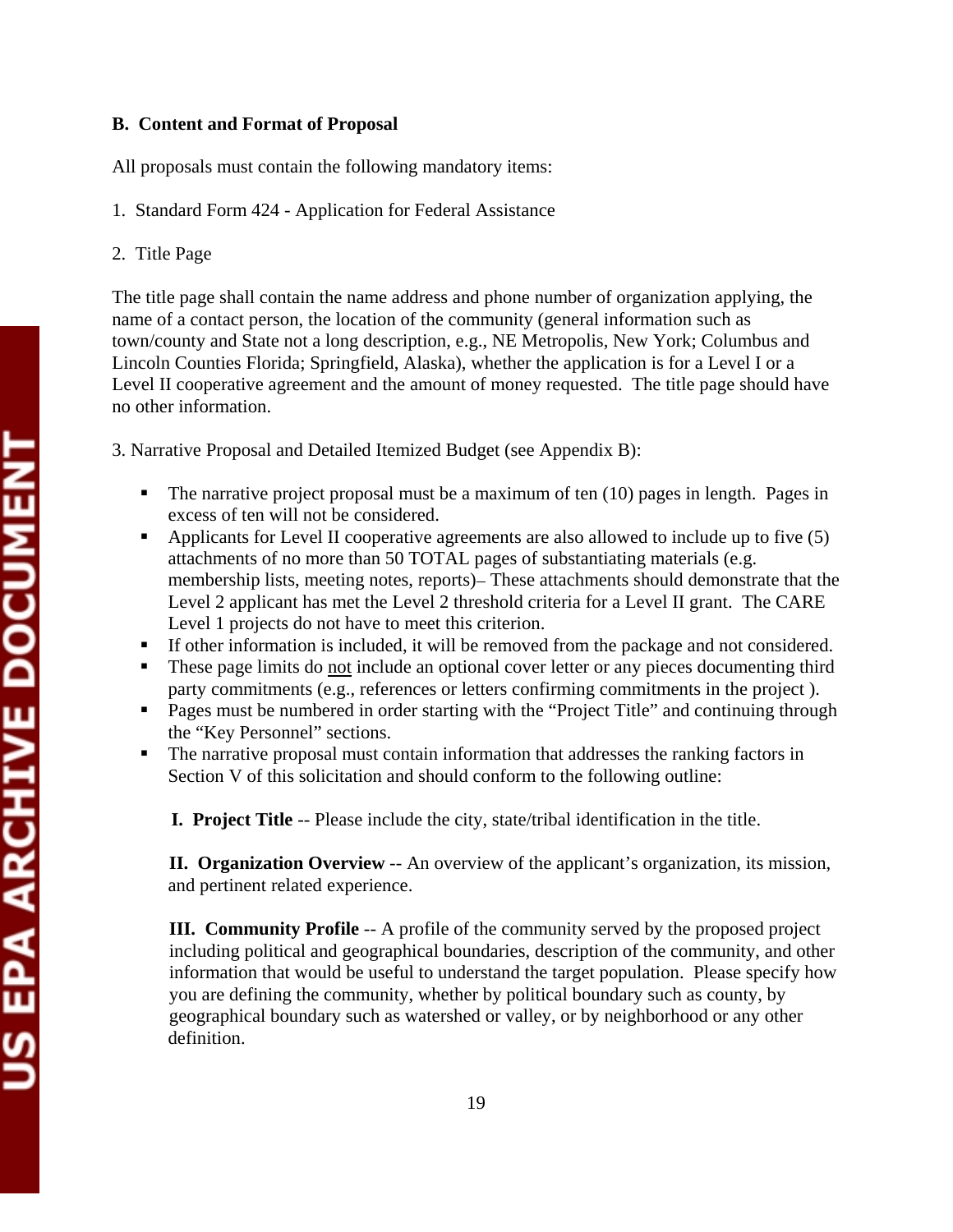**IV. Project Description** -- A summary of the project and an explicit description of how the proposed project specifically addresses each of the applicable evaluation criteria in Section V. Applicants must submit information addressing, and responding to each of the evaluation factors in Section V. To assist potential applicants in the preparation of their proposals, EPA has provided "suggested types of information" in Appendix C that will help the applicant respond to the requirements of the Evaluation Criteria elements specified in Section V.

Level I project description should include a reasonable level of detail on the:

- Project's purpose, in a brief concise paragraph
- Extent of environmental and public health problem affecting the community
- Project goals and performance plan with proposed timeline
- Community involvement/collaboration/partnership
- Alignment with the CARE strategies (as identified in Section I.B.2)
- Tracking and measuring environmental results, including a plan with milestones for tracking and measuring progress towards achieving the expected project's outcomes and outputs
- Applicant's programmatic capability

Level II project description should include a reasonable level of detail on the:

- Project's purpose, in a brief concise paragraph
- Environmental issues and community concerns including both those considered and the ones identified to be addressed by the project
- Project goals and performance plan with proposed timeline
- Names of the members of the broad-based stakeholder group (those who participated in Level I work and those who will be part of the Level II project).
- Results of the Level I work including the priority risks
- Ability to leverage new resources and sustain community efforts to understand and improve the environment
- Project's alignment with CARE strategies (as identified in Section I.B.2)
- Tracking and measuring of environmental results, including a tracking and measurement plan with milestones, that address the progress of achieving the expected project outcomes and outputs
- Applicant's programmatic capability

**V. Key Personnel** -- Brief biographical sketches of key technical experts who will be involved in the proposed project.

**VI. Budget** – A detailed budget which reflects the tasks/activities proposed for the CARE project. In addition, please provide an approximation of the percentage of the budget designated for each major activity. (See Appendix B)

Please provide the following in your detailed itemized budget:

• Personnel Cost (if any )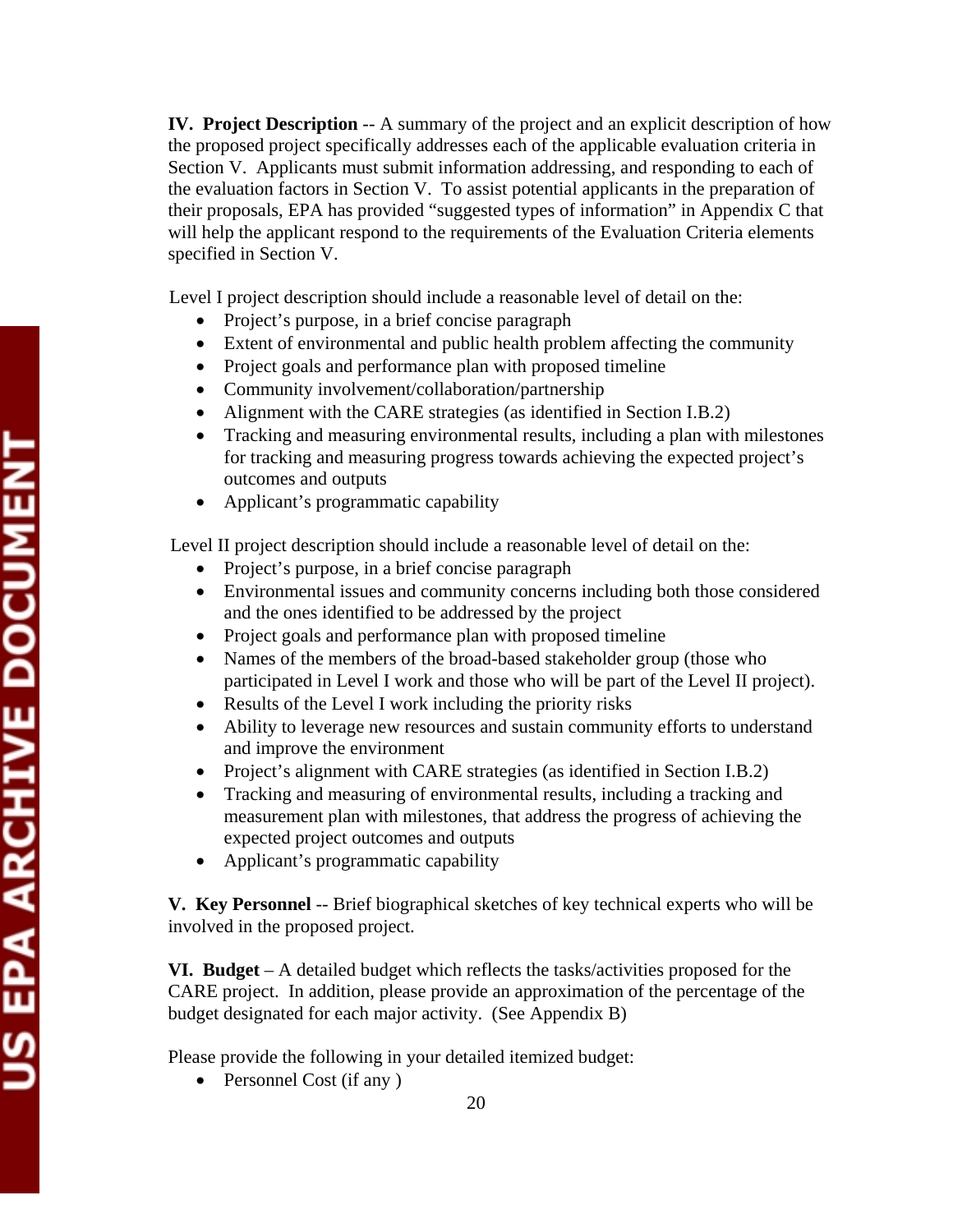- Fringe Benefits (if any)
- Contractual Costs
- Travel
- Equipment
- Supplies
- Other
- Total Direct Costs
- Total Indirect Costs

4. Applicants must submit one original proposal signed by an authorized organization official and two complete copies, unless the proposals are submitted electronically through "www.grants.gov."

# **C. Proposal Submission Dates and Times**

The deadline for submission of hard copy proposal packages is **6:00 p.m., EST** on March 17, 2008**.** All hard copies of proposal packages must be received by 6:00 p.m., EST on the closing date in order to be considered for funding. Electronic submissions must be submitted via www.grants.gov by March 17, 2008 at 11:59pm EST. Proposals received after the closing date and time will not be considered for funding.

Final (full) grant applications will be requested only from those eligible entities whose proposals have been tentatively selected for award. Additional instructions for final application packages will be provided when the applicant is notified of the tentative selection.

# **D. Instructions for Hard Copy Submission.**

Hard copies will only be accepted if sent by an **express delivery service.** EPA will not accept proposals sent by U.S. Postal Service. (See Section III.B., Threshold Eligibility Requirements) Applicants must send one original proposal signed by an authorized organization official and two complete copies (a total of three copies) to:

# Express Delivery Address (FedEx, UPS, DHL, etc.) US EPA

Attn: CARE Program (Larry Weinstock) Mail Code 8001A 5426 ARN 1200 Pennsylvania Avenue, NW Washington, DC 20460 Phone: 202-564-7400

# **E. Instructions for Submission via Grants.gov.**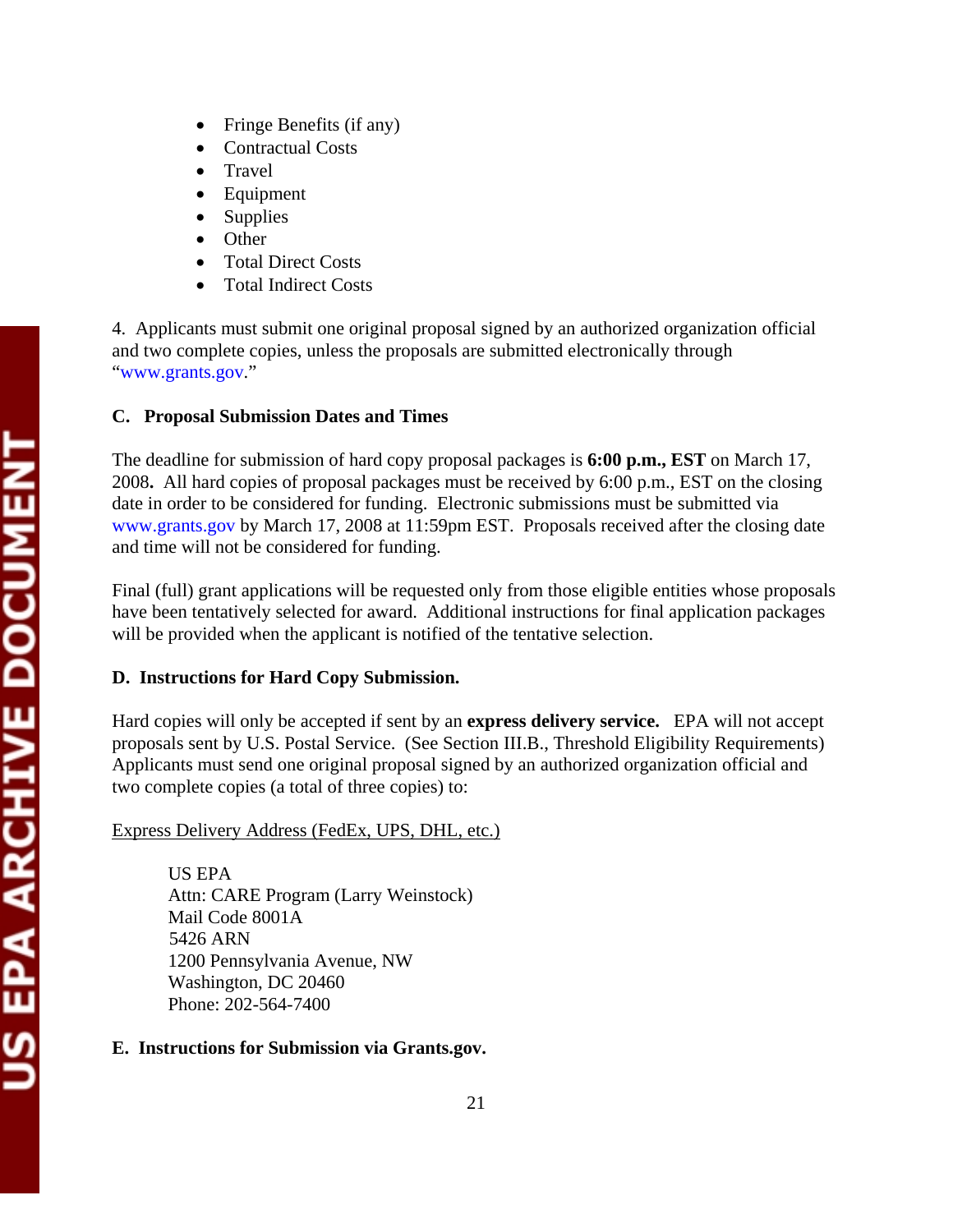The electronic submission of your application must be made by an official representative of your institution who is registered with Grants.gov and is authorized to sign applications for Federal assistance. For more information, go to http://www.grants.gov and click on "Get Registered" on the left side of the page. *Note that the registration process may take a week or longer to complete.* If your organization is not currently registered with Grants.gov, please encourage your office to designate an AOR and ask that individual to begin the registration process as soon as possible. **Please note you must register in advance and cannot do this at the last minute.** 

To begin the application process under this solicitation, go to http://www.grants.gov and click on the "Apply for Grants" tab on the left side of the page. Then click on "Apply Step 1: Download a Grant Application Package and Instructions" to download the PureEdge viewer and obtain the application package for the announcement. To download the PureEdge viewer click on the "PureEdge Viewer" link. Once you have downloaded the viewer, you may retrieve the application package by entering the Funding Opportunity Number, EPA-OAR-IO-08-02, or the CFDA number that applies to the announcement (CFDA 66.035), in the appropriate field. You may also be able to access the application package by clicking on the button "Application" at the top right of the synopsis page for this announcement on http://www.grants.gov (to find the synopsis page, go to http://www.grants.gov and click on the "Find Grant Opportunities" button on the left side of the page and then go to Search Opportunities and use the Browse by Agency feature to find EPA opportunities).

# **ATTENTION – Microsoft Vista and Word 2007 Users**

Please note that Grants.gov does not currently support the new Microsoft Vista Operating system. The PureEdge software used by Grants.gov for forms is not compatible with Vista. Grants.gov will be reviewing this new product to determine if it can be supported in the future.

In addition, the new version of Microsoft Word saves documents with the extension .DOCX. The Grants.gov system does not process Microsoft Word documents with the extension .DOCX. When submitting Microsoft Word attachments to Grants.gov, please use the version of Microsoft Word that ends in .DOC.

If you have any questions regarding this matter please email the Grants.gov Contact Center at support@grants.gov or call 1-800-518-4726.

Grants.gov Proposal Submission Deadline: Your organization's AOR must submit your complete application electronically to EPA through Grants.gov (http://www.grants.gov) no later than March 17, 2008 at 11:59 p.m.

If applying thru Grants.gov, please submit *all* of the application materials described below.

- **1. Standard Form (SF) 424, Application for Federal Assistance**  Complete the form. There are no attachments. Please note that the organizational Dun and Bradstreet (D&B) Data Universal Number System (DUNS) number must be included on the SF-424. See Section IV.G below.
- **2. Narrative Proposal (attached as Project Narrative Attachment Form on**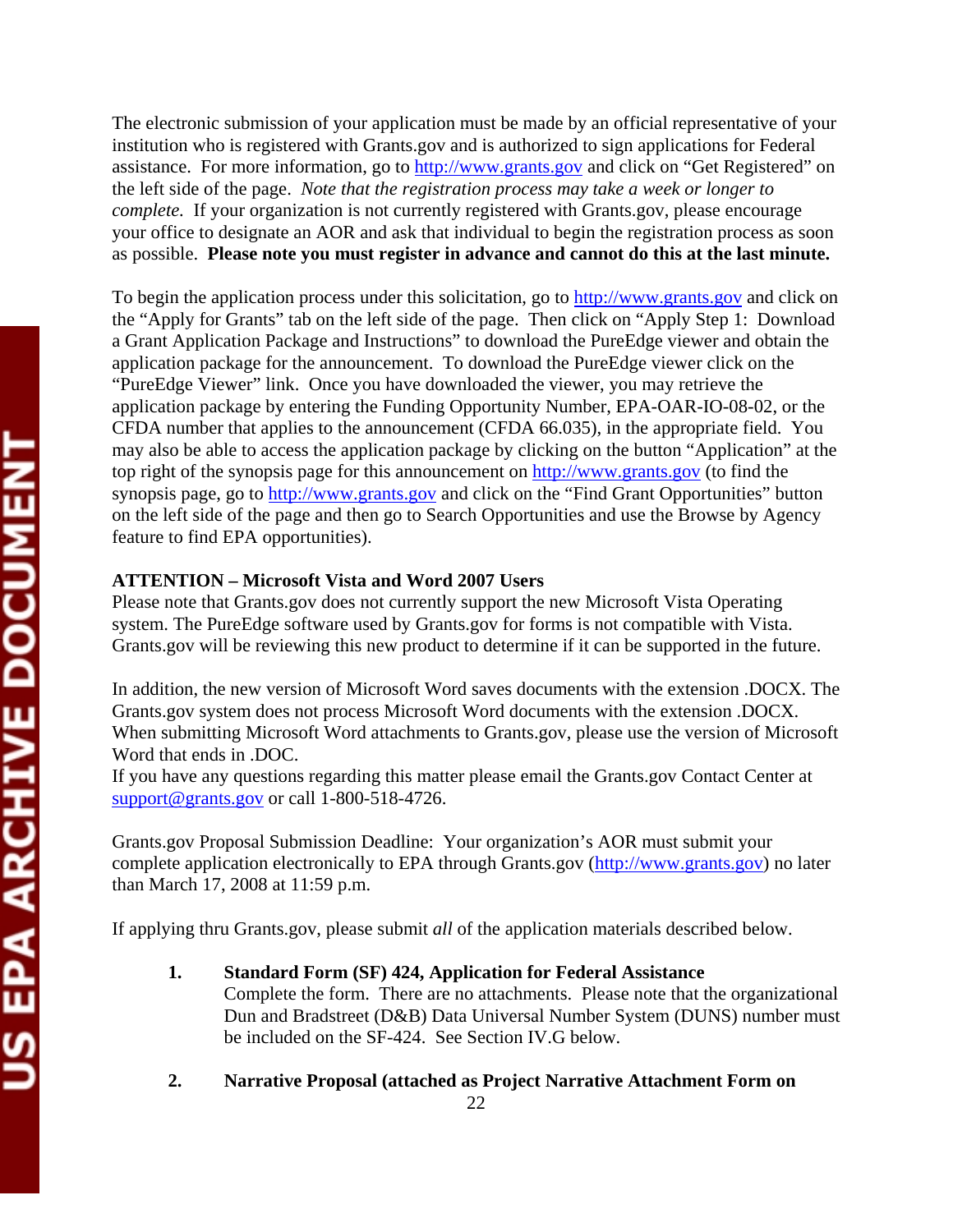**Grants.gov)** developed following the instructions in Section IV., B.4., above.

#### **Application Preparation and Submission Instructions**

**Document 1** listed above should appear in the "Mandatory Documents" box on the Grants.gov, "Grant Application Package" page.

**For document 1**, click on the appropriate form and then click "Open Form" below the box. The fields that must be completed will be highlighted in yellow. Optional fields and completed fields will be displayed in white. If you enter an invalid response or incomplete information in a field, you will receive an error message. When you have finished filling out each form, click "Save." When you return to the electronic Grant Application Package page, click on the form you just completed, and then click on the box that says, "Move Form to Submission List." This action will move the document over to the box that says, "Mandatory Completed Documents for Submission."

**For document 2**, you will need to attach electronic files. Prepare your narrative proposal using the format outlined above (in Section IV., B.3. above) and save the document to your computer as a MicroSoft (MS) Word or WordPerfect file. (U.S. EPA prefers to receive documents in MS Word, but documents prepared in WordPerfect will also be accepted.) When you are ready to attach your Narrative Proposal to the application package, click on "Project Narrative Attachment Form," and open the form. Click "Add Mandatory Project Narrative File," and then attach your Work Plan (previously saved to your computer) using the browse window that appears. You may then click "View Mandatory Project Narrative File" to view it. Enter a brief descriptive title of your project in the space beside "Mandatory Project Narrative File Filename;" the filename should be no more than 40 characters long. If there are other attachments that you would like to submit to accompany your Work Plan, you may click "Add Optional Project Narrative File" and proceed as before. When you have finished attaching the necessary documents, click "Close Form." When you return to the "Grant Application Package" page, select the "Project Narrative Attachment Form" and click "Move Form to Submission List." The form should now appear in the box that says, "Mandatory Completed Documents for Submission."

Once you have finished filling out all of the forms/attachments and they appear in one of the "Completed Documents for Submission" boxes, click the "Save" button that appears at the top of the Web page. It is suggested that you save the document a second time, using a different name, since this will make it easier to submit an amended package later if necessary. Please use the following format when saving your file: "Applicant Name –  $FY08 - Assoc Prog Supp - 1<sup>st</sup> Submission" or "Application Name - FY 08 Assoc Prog$ Supp – Back-up Submission." If it becomes necessary to submit an amended package at a later date, then the name of the  $2<sup>nd</sup>$  submission should be changed to "Applicant Name – FY08 Assoc Prog Supp  $-2<sup>nd</sup>$  Submission."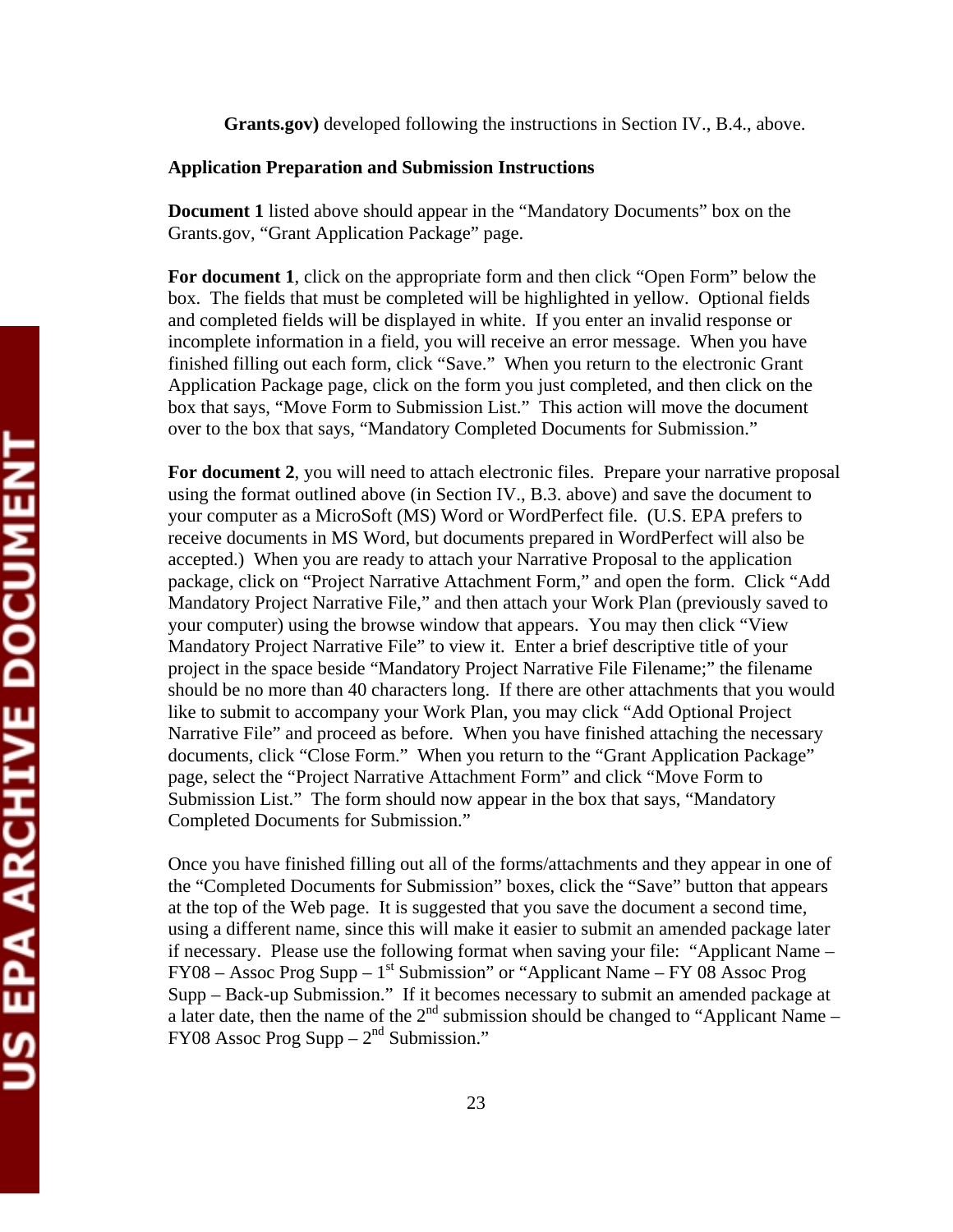Once your application package has been completed and saved, send it to your AOR for submission to U.S. EPA through Grants.gov. Please advise your AOR to close all other software programs before attempting to submit the application package through Grants.gov.

In the "Application Filing Name" box, your AOR should enter your organization's name (abbreviate where possible), the fiscal year (e.g., FY08), and the grant category (e.g., Assoc Prog Supp). The filing name should not exceed 40 characters. From the "Grant Application Package" page, your AOR may submit the application package by clicking the "Submit" button that appears at the top of the page. The AOR will then be asked to verify the agency and funding opportunity number for which the application package is being submitted. If problems are encountered during the submission process, the AOR should reboot his/her computer before trying to submit the application package again. [It may be necessary to turn off the computer (not just restart it) before attempting to submit the package again.]

If the AOR continues to experience submission problems, he/she may contact Grants.gov for assistance by phone at 1-800-518-4726 or email at support@grants.gov or oconnor.dennis@epa.gov.

Proposal packages submitted thrugrants.gov will be time/date stamped electronically.

#### **F. Confidential Business Information.**

In accordance with 40 CFR 2.203, applicants may claim all or a portion of their application/proposal as confidential business information. EPA will evaluate confidentiality claims in accordance with 40 CFR Part 2. Applicants must clearly mark applications/proposals or portions of applications/proposals they claim as confidential. If no claim of confidentiality is made, EPA is not required to make the inquiry to the applicant otherwise required by 40 CFR  $2.204(c)(2)$  prior to disclosure.

#### **G. Pre-proposal/Application Assistance and Communications.**

In accordance with EPA's Assistance Agreement Competition Policy (EPA Order 5700.5A1), EPA staff will not meet with individual applicants to discuss draft proposals, provide informal comments on draft proposals, or provide advice to applicants on how to respond to ranking criteria. Applicants are responsible for the contents of their applications/proposals. However, consistent with the provisions in the announcement, EPA will respond to questions from individual applicants regarding threshold eligibility criteria, administrative issues related to the submission of the proposal, and requests for clarification about the announcement.

#### **H. Management Fees**

Management Fees: When formulating budgets for proposals/applications, applicants must not include management fees or similar charges in excess of the direct costs and indirect costs at the rate approved by the applicants cognizant audit agency, or at the rate provided for by the terms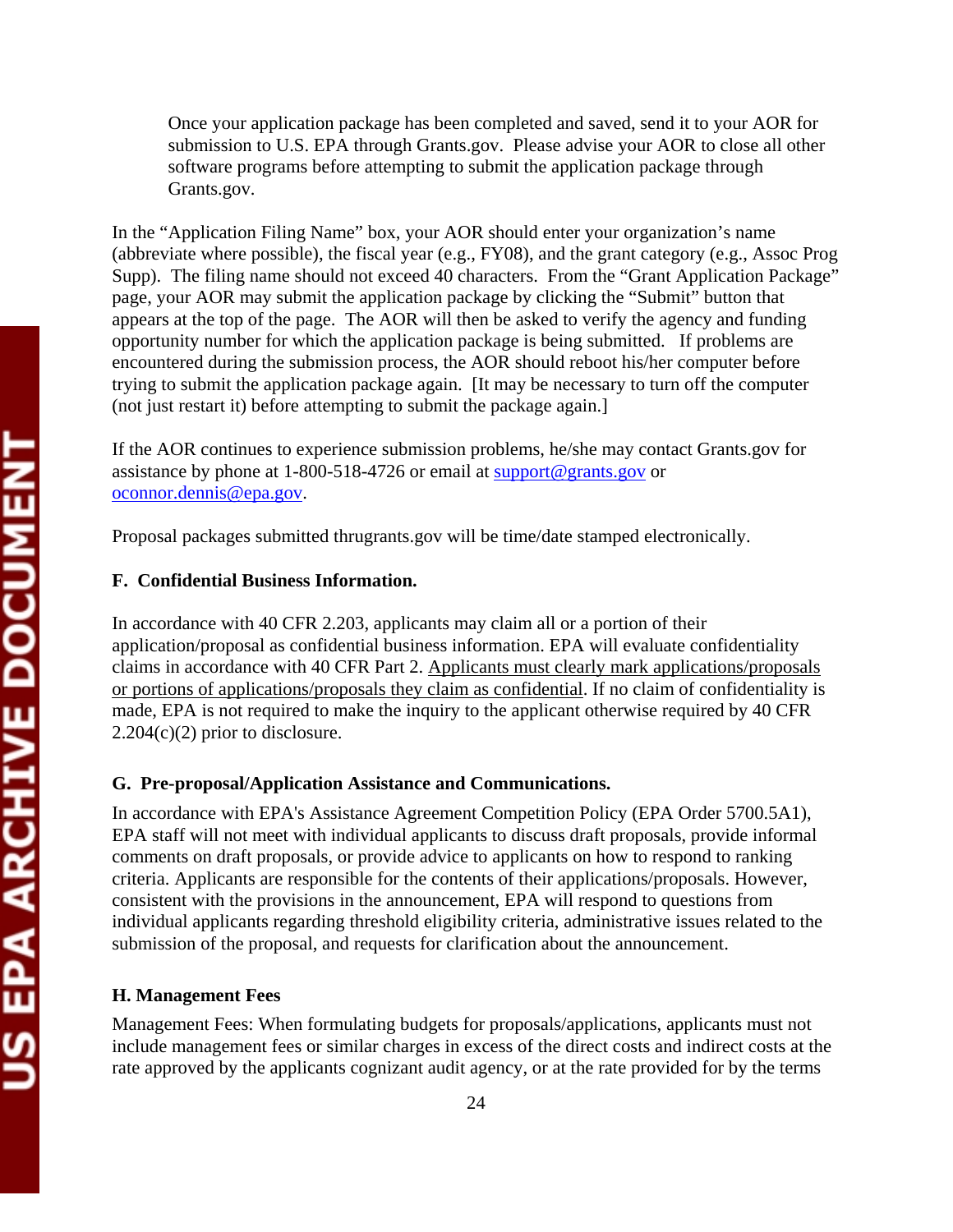of the agreement negotiated with EPA. The term "management fees or similar charges" refers to expenses added to the direct costs in order to accumulate and reserve funds for ongoing business expenses, unforeseen liabilities, or for other similar costs that are not allowable under EPA assistance agreements. Management fees or similar charges may not be used to improve or expand the project funded under this agreement, except to the extent authorized as a direct cost of carrying out the scope of work.

#### **I. Data Universal Number System (DUNS) Number**

All applicants **are required** to provide a Dun and Bradstreet (D&B) Data Universal Numbering System (DUNS) number when applying for a federal grant or cooperative agreement. Applicants can receive a DUNS number, at no cost, by calling the dedicated toll-free DUNS Number request line at 1-866-705-5711, or by visiting the D&B web-site at: http://www.dnb.com.

#### **J. Past Performance**

#### **Programmatic Capability**

**i. Programmatic Capability:** Submit a list of federally funded assistance agreements **(assistance agreements include Federal grants and cooperative agreements but not Federal contracts)** similar in size, scope and relevance to the proposed project that your organization performed within the last three years (no more than 5, and preferably EPA agreements) and describe (i) whether, and how, you were able to successfully complete and manage those agreements and (ii) your history of meeting the reporting requirements under those agreements including submitting acceptable final technical reports.

\*In evaluating applicants under these factors in Section V, EPA will consider the information provided by the applicant and may also consider relevant information from other sources, including information from EPA files and from current and prior Federal agency grantors (e.g., to verify and/or supplement the information provided by the applicant). If you do not have any relevant or available past performance or reporting information, please indicate this in the proposal and you will receive a neutral score for these factors under Section V.

**ii. Reporting on Environmental Results--Outcomes and Outputs:** Submit a list of federally funded assistance agreements **(assistance agreements include Federal grants and cooperative agreements but not Federal contracts)** that **your organization** performed within the last three years ( no more than 5, and preferably EPA agreements**),** and describe how you documented and/or reported on whether you were making progress towards achieving the expected results (e.g., outputs and outcomes) under those agreements. If you were not making progress, please indicate whether, and how, you documented why not.

\*In evaluating applicants under this factor in Section V, EPA will consider the information provided by the applicant and may also consider relevant information from other sources, including information from EPA files and from current and prior Federal agency grantors (e.g., to verify and/or supplement the information provided by the applicant). If you do not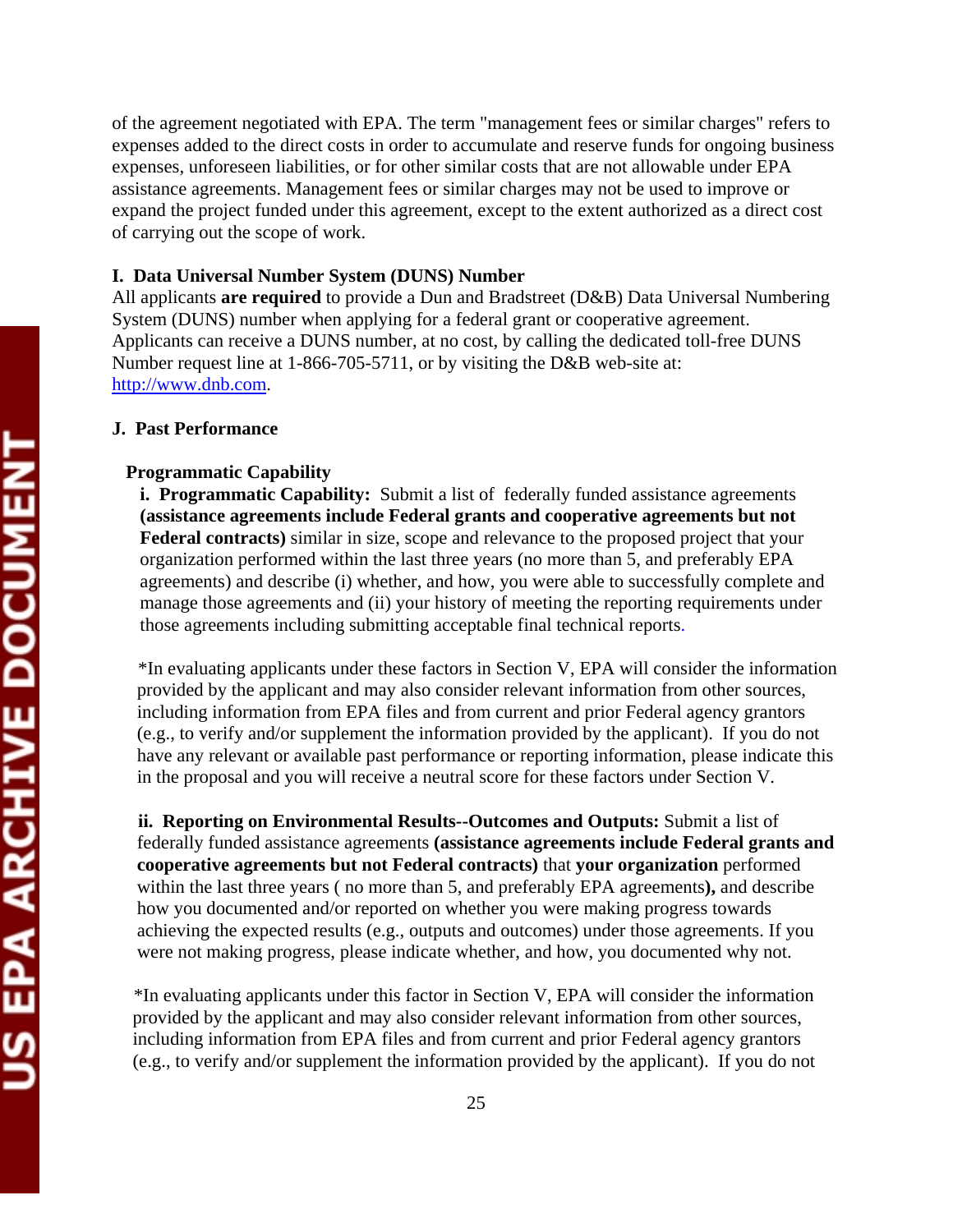have any relevant or available environmental results past performance information, please indicate this in the proposal and you will receive a neutral score for this factor under Section V.

#### **K. Partnerships, Contractors and Subawards**

#### **i. Can funding be used for the applicant to make subawards, acquire contract services, or fund partnership?**

EPA awards funds to one eligible applicant as the recipient even if other eligible applicants are named as partners or co-applicants or members of a coalition or consortium. The recipient is accountable to EPA for the proper expenditure of funds.

contained in 40 CFR Parts 30 or 31, as appropriate. Applicants must compete contracts Funding may be used to provide subgrants or subawards of financial assistance, which includes using subawards or subgrants to fund partnerships, provided the recipient complies with applicable requirements for subawards or subgrants including those for services and products, including consultant contracts, and conduct cost and price analyses to the extent required by the procurement provisions of the regulations at 40 CFR Parts 30 or 31, as appropriate. The regulations also contain limitations on consultant compensation. Applicants are not required to identify subawardees/subgrantees and/or contractors (including consultants) in their proposal/application. However, if they do, the fact that an applicant selected for award has named a specific subawardee/subgrantee, contractor, or consultant in the proposal/application EPA selects for funding does not relieve the applicant of its obligations to comply with subaward/subgrant and/or competitive procurement requirements as appropriate. Please note that applicants may not award sole source contracts to consulting, engineering or other firms assisting applicants with the proposal solely based on the firm's role in preparing the proposal/application.

 funding mechanism. Successful applicants cannot use subgrants or subawards to avoid requirements in EPA grant regulations for competitive procurement by using these instruments to acquire commercial services or products from for-profit organizations to carry out its assistance agreement. The nature of the transaction between the recipient and the subawardee or subgrantee must be consistent with the standards for distinguishing between vendor transactions and subrecipient assistance under Subpart B Section .210 of OMB Circular A-133 , and the definitions of subaward at 40 CFR 30.2(ff) or subgrant at 40 CFR 31.3, as applicable. EPA will not be a party to these transactions. Applicants acquiring commercial goods or services must comply with the competitive procurement standards in 40 CFR Part 30 or 40 CFR Part 31.36 and cannot use a subaward/subgrant as the

#### **ii. How will an applicant's proposed subawardees/subgrantees and contractors be considered during the evaluation process described in Section V of the announcement?**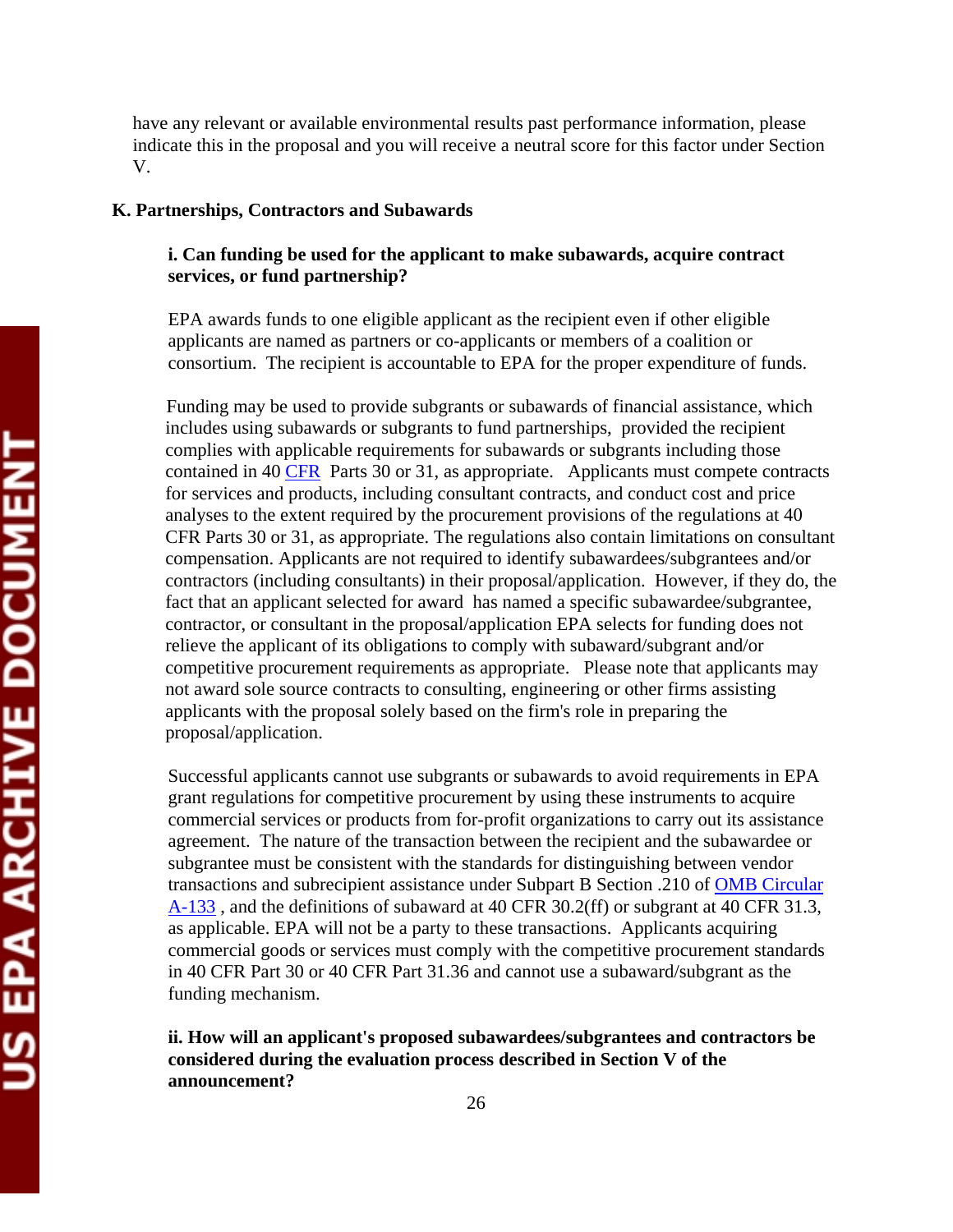Section V of the announcement describes the evaluation criteria and evaluation process that will be used by EPA to make selections under this announcement. During this evaluation, except for those criteria that relate to the applicant's own qualifications, past performance, and reporting history, the review panel will consider, if appropriate and relevant, the qualifications, expertise, and experience of:

(i) an applicant's named subawardees/subgrantees identified in the proposal/application if the applicant demonstrates in the proposal/application that if it receives an award that the subaward/subgrant will be properly awarded consistent with the applicable regulations in 40 CFR Parts 30 or 31. For example, applicants must not use subawards/subgrants to obtain commercial services or products from for profit firms or individual consultants.

(ii) an applicant's named contractor(s), including consultants, identified in the proposal/application if the applicant demonstrates in its proposal/application that the contractor(s) was selected in compliance with the competitive Procurement Standards in 40 CFR Part 30 or 40 CFR 31.36 as appropriate. For example, an applicant must demonstrate that it selected the contractor(s) competitively or that a proper noncompetitive sole-source award consistent with the regulations will be made to the contractor(s), that efforts were made to provide small and disadvantaged businesses with opportunities to compete, and that some form of cost or price analysis was conducted. EPA may not accept sole source justifications for contracts for services or products that are otherwise readily available in the commercial marketplace.

EPA will not consider the qualifications, experience, and expertise of named subawardees/subgrantees and/or named contractor(s) during the proposal/application evaluation process unless the applicant complies with these requirements.

# **L. Final Application Packages**

Following EPA's evaluation of proposals/applications, all applicants will be notified regarding their status. Only the applicants whose proposals are tentatively selected will be required to submit a final cooperative agreement application package to their EPA Regional office. Final applications will be requested from those eligible entities whose proposal has been successfully evaluated and preliminarily recommended for award. Those entities will be provided with instructions and a due date for submittal of the final application package.

Applicants will also be required to submit quarterly and final progress reports in accordance with grants regulations found in 40 Code of Federal Regulations (CFR) 30.51 or 40 CFR 31.40.

# **SECTION V--Proposal Review Information**

# **A. Evaluation Criteria.**

Each applicant's proposal that meets the threshold criteria in Section III will be evaluated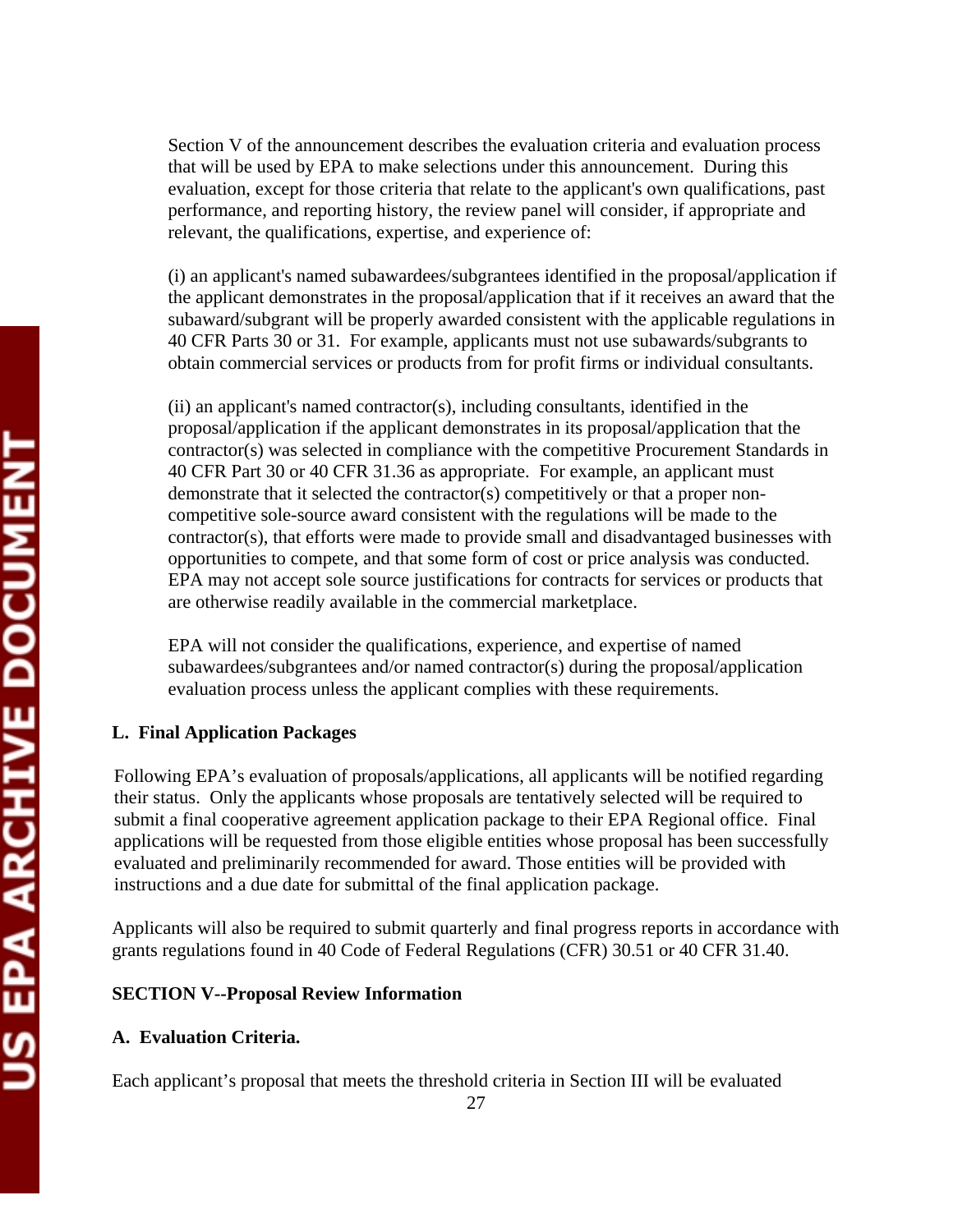in Appendix C when writing your proposal. according to the criteria set forth below. **EPA strongly suggests that you refer to the guidance** 

 **submittal and must state whether they are applying for a Level I or Level II agreement.** Applicants must clearly and explicitly address these criteria as part of their proposal

Each proposal will be rated under the specific Levels' point system, with a total of 100 points possible.

# **LEVEL I PROPOSAL EVALUTION CRITERIA**

**For the award of Level I cooperative agreements, the proposals will be evaluated on the following criteria:** 

| <b>Level I Evaluation Criteria</b>                                                                                                                                                                                                                                                                                                                                                                                                                                                                                            | <b>Maximum</b><br>Points per<br>criterion |
|-------------------------------------------------------------------------------------------------------------------------------------------------------------------------------------------------------------------------------------------------------------------------------------------------------------------------------------------------------------------------------------------------------------------------------------------------------------------------------------------------------------------------------|-------------------------------------------|
| 1. Extent of environment and public health problems: Proposals will be evaluated based<br>on the extent the community is:                                                                                                                                                                                                                                                                                                                                                                                                     |                                           |
| impacted by toxic pollution by various environmental media (air, water, land,<br>п<br>indoor environments, etc.), including significant community exposures to<br>toxics and environmental pollutants from multiple sources and/or multiple<br>stresses to the local environment, and/or,                                                                                                                                                                                                                                     |                                           |
| impacted by multiple stresses on economically disadvantaged communities<br>п<br>and/or vulnerable communities and populations.                                                                                                                                                                                                                                                                                                                                                                                                |                                           |
| <b>Note:</b> Proposals that describe multiple environmental concerns, instead of a single<br>environmental threat, may be given more weight in the evaluation process.                                                                                                                                                                                                                                                                                                                                                        |                                           |
| 2. Project Goals and Performance Plan: The proposal will be evaluated on the extent and<br>detail to which the project presents a comprehensive, well thought-out performance plan with<br>activities, milestones, and timelines to achieve the identified goals of the CARE project<br>including coming to consensus on priority risks, while remaining in line with the project<br>budget, and how the project will assist the partnership to be ready to apply in the future for a<br>CARE Level II cooperative agreement. | 25                                        |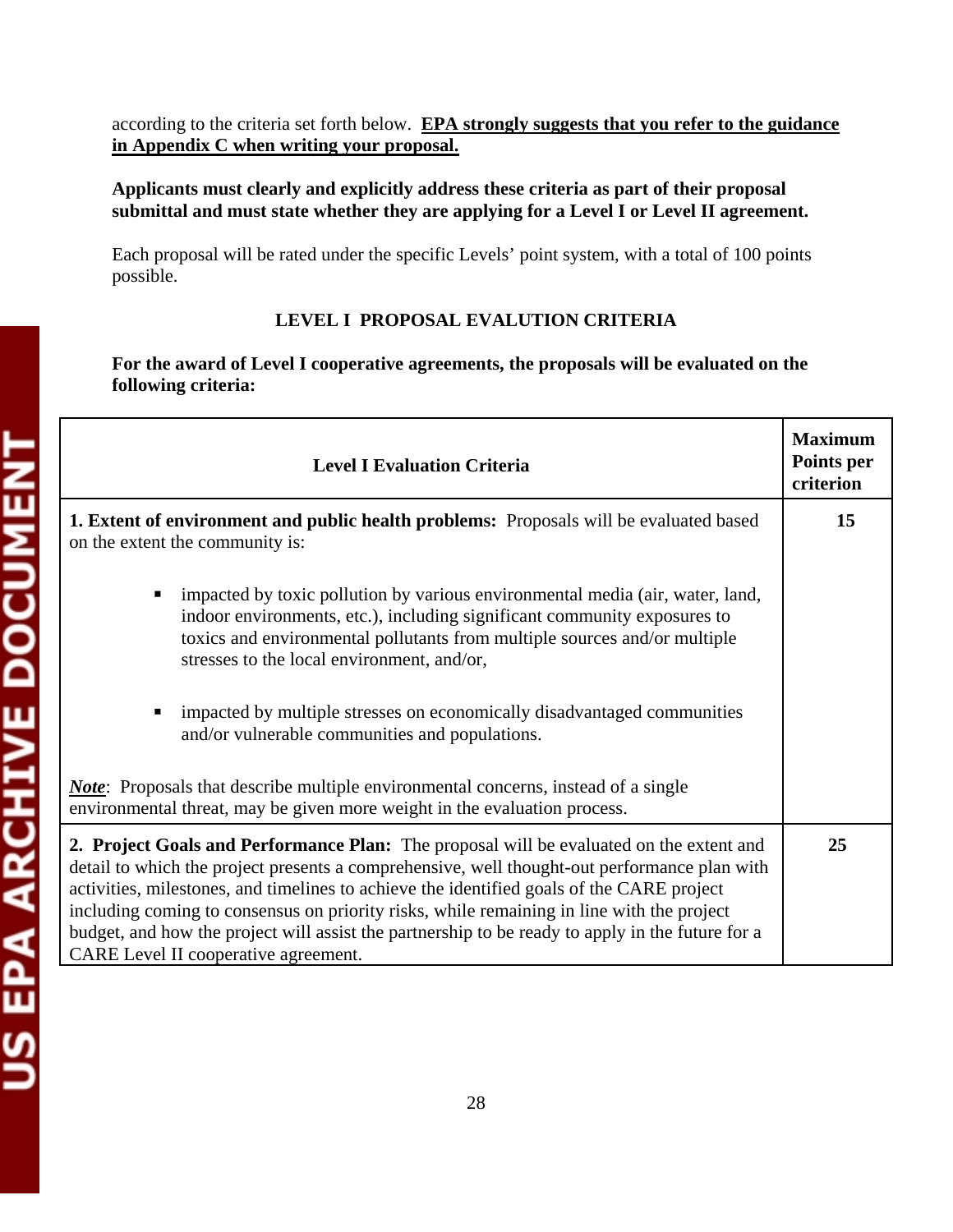| 3. Community Involvement/Collaboration/Partnerships: The proposals will be evaluated<br>based on the applicant organizational capacity and its ability to organize and run an effective<br>collaborative partnership (e.g., citizens, businesses, governments, academic institutions, non-<br>profit organizations) and any other appropriate partners. The partnership must include all<br>parties necessary to identify sources of toxics and environmental pollutants, set priorities, and<br>bring about solutions.<br>Any gaps in membership representation (e.g., community organizations, personnel or citizens<br>not now participating), and how those gaps will be addressed, should be described. Proposals<br>with detailed letters of specific commitment (explaining how the committed entity will act in<br>partnership with the applicant) from partnership members will be scored higher than<br>proposals which do not have them, or only include letters of general support. Proposals with<br>letters of commitment from multiple stakeholders representing different types of interests will<br>be scored higher than those with only a few stakeholders or with only a few types of interests<br>represented. |           |
|-------------------------------------------------------------------------------------------------------------------------------------------------------------------------------------------------------------------------------------------------------------------------------------------------------------------------------------------------------------------------------------------------------------------------------------------------------------------------------------------------------------------------------------------------------------------------------------------------------------------------------------------------------------------------------------------------------------------------------------------------------------------------------------------------------------------------------------------------------------------------------------------------------------------------------------------------------------------------------------------------------------------------------------------------------------------------------------------------------------------------------------------------------------------------------------------------------------------------------------|-----------|
| 4. Alignment with CARE Strategies: In the "Scope of CARE Projects" section (I.B.2) of<br>this solicitation, the CARE program has identified six strategies to achieve its goals.<br>Proposals will be evaluated based on the extent and quality to which they demonstrate how<br>they will address the following three CARE strategies:<br>Provide information, and a variety of tools, and technical assistance to help<br>п<br>communities understand and assess all potential potential sources of exposure to toxic<br>pollutants.<br>Focus on action and mobilize local resources and utilize EPA voluntary programs to<br>п<br>carry out risk reduction activities.<br>Build effective, long-term, collaborative partnerships that include community<br>п<br>organizations and residents, businesses, and governments and other appropriate<br>partners.<br>Each strategy is worth five points.                                                                                                                                                                                                                                                                                                                               | 15        |
| 5. Tracking and Measuring Environmental Results: The proposal will be evaluated on the<br>effectiveness of the proposed plan for tracking and measuring of the expected environmental<br>results, particularly documenting progress toward finalizing project activities and achieving<br>the expected project outputs and outcomes; including those identified in Section I.C and<br>Appendix A of the solicitation. The applicants should clearly specify the performance<br>measures they will be tracking. The performance measures should focus on solid,<br>quantitative measures related to the project activities, outputs, and outcomes.                                                                                                                                                                                                                                                                                                                                                                                                                                                                                                                                                                                   | <b>10</b> |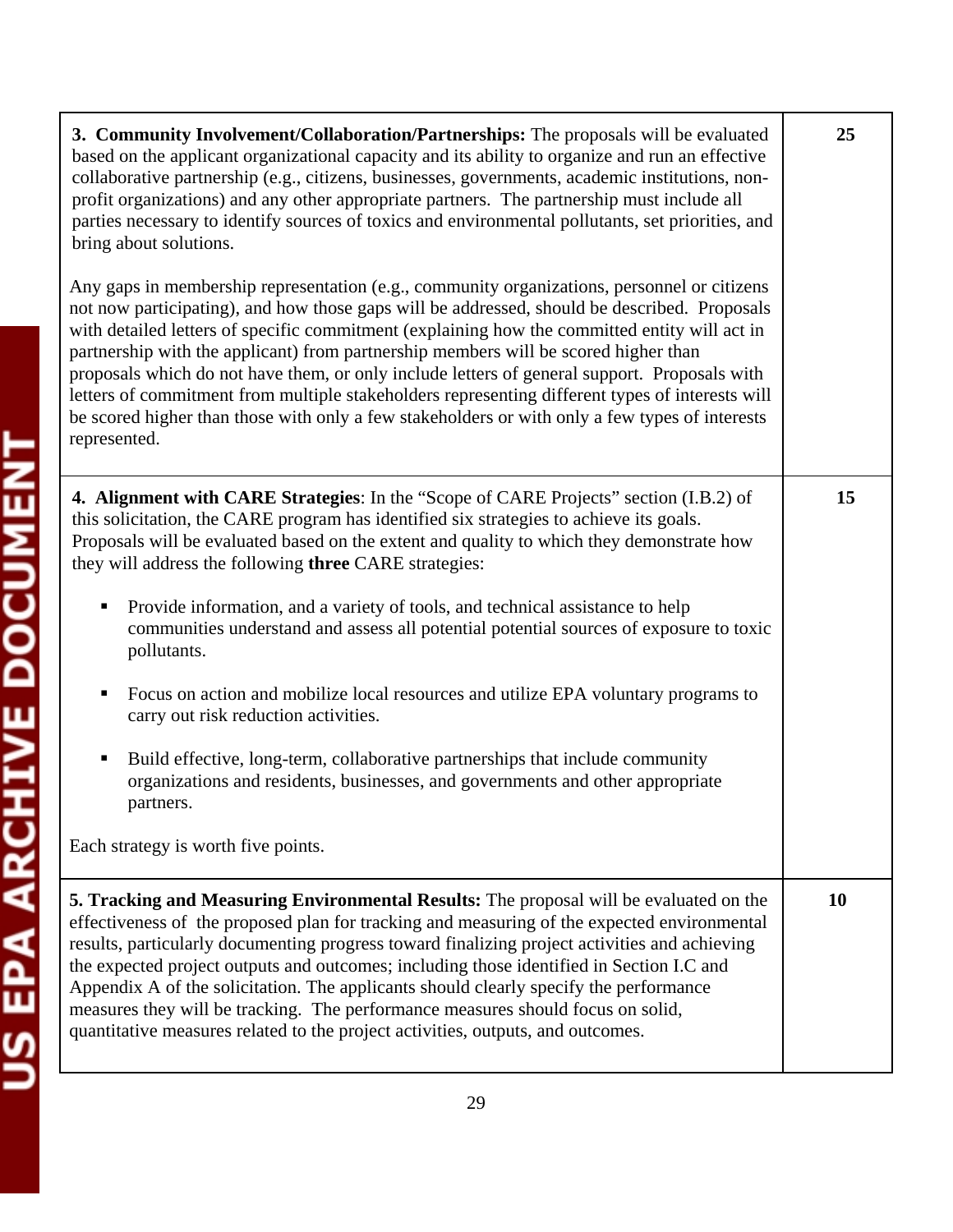| 6. Programmatic Capability/Reporting Environmental Results:<br>Proposals will be evaluated based on the degree and detail to which they describe and<br>demonstrate the applicant's ability to successfully complete and manage the proposed project,<br>taking into account the following factors:                                                                                                                                                                                                          |  |
|--------------------------------------------------------------------------------------------------------------------------------------------------------------------------------------------------------------------------------------------------------------------------------------------------------------------------------------------------------------------------------------------------------------------------------------------------------------------------------------------------------------|--|
| its past performance in successfully completing and managing federally-funded<br>assistance agreements similar in size, scope, and relevance to the proposed project<br>performed within the last three years (no more than five projects, and preferably EPA<br>projects);                                                                                                                                                                                                                                  |  |
| its history of meeting reporting requirements under federally-funded assistance<br>п<br>agreements similar in size, scope, and relevance to the proposed project performed<br>within the last three years and submitting acceptable final technical reports under<br>those agreements;                                                                                                                                                                                                                       |  |
| its organizational experience and plan for timely and successfully achieving the<br>objectives of the proposed project;                                                                                                                                                                                                                                                                                                                                                                                      |  |
| its staff expertise/qualifications, staff knowledge, and resources or the ability to obtain<br>them, to successfully achieve the goals of the proposed project; and                                                                                                                                                                                                                                                                                                                                          |  |
| the extent and quality to which they adequately documented and/or reported on their<br>progress towards achieving the expected results (e.g., outcomes and outputs) under<br>Federal agency assistance agreements performed within the last three years, and if<br>such progress was not being made whether the applicant adequately documented<br>and/or reported why not.                                                                                                                                  |  |
| <b>Note:</b> In evaluating proposals under this factor, EPA will consider the information provided<br>by the applicant and may also consider relevant information from other sources including<br>Agency files and prior/current grantors (e.g., to verify and/or supplement the information<br>supplied by the applicant). Applicants with no relevant or available past performance<br>reporting history in the first, second, and last bullets will receive a neutral score (5 pts) for<br>these factors. |  |
| Each item is worth 2 points.<br>LEVEL II PROPOSAL EVALUATION CRITERIA                                                                                                                                                                                                                                                                                                                                                                                                                                        |  |

**For the award of Level II cooperative agreements, proposals will be evaluated based on the following criteria:** 

| <b>Points per</b><br><b>Evaluation Criteria</b><br>criterion |
|--------------------------------------------------------------|
|--------------------------------------------------------------|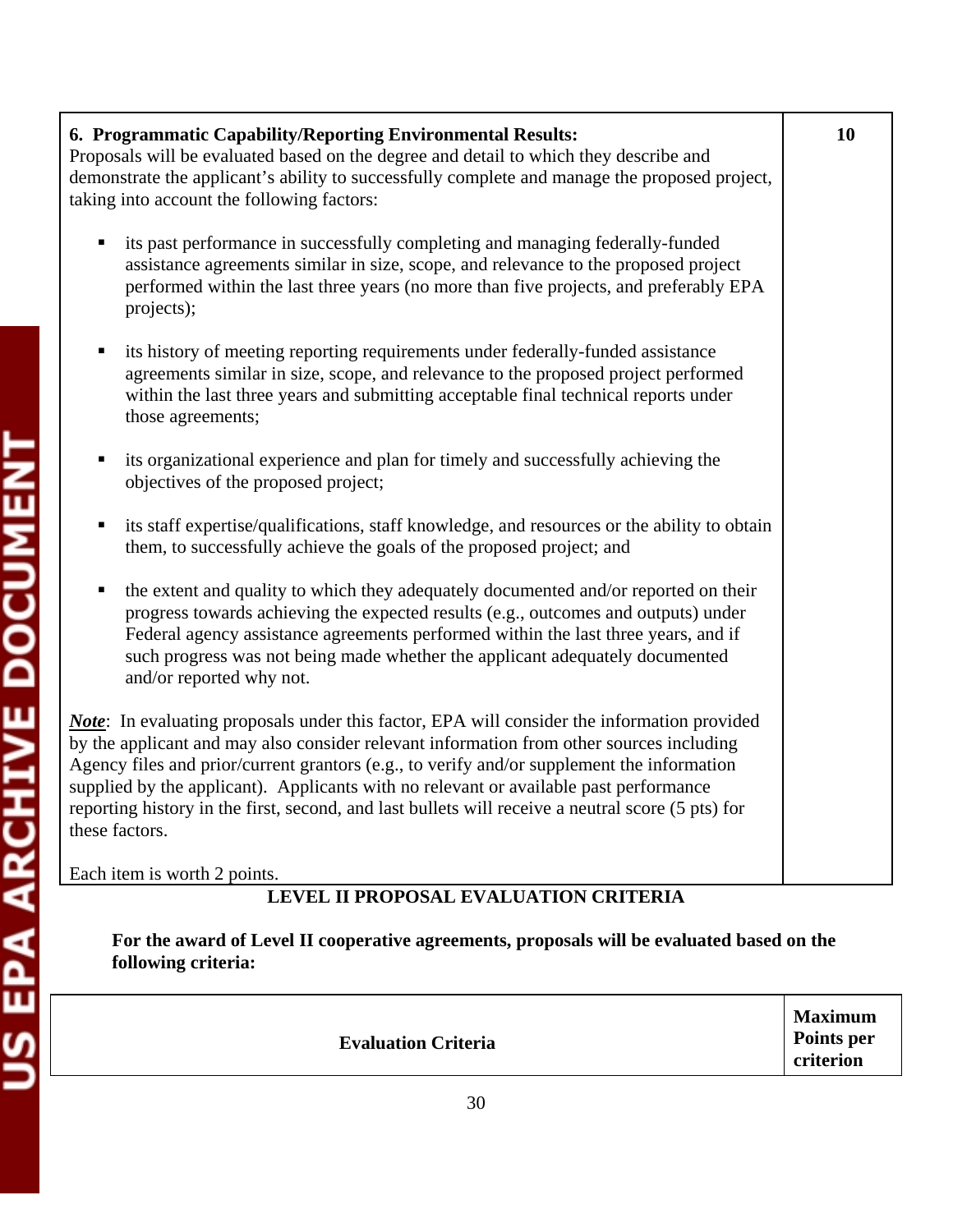| 1. Environmental issues and concerns: Proposals will be evaluated based on the extent and<br>detail they demonstrate the community is:<br>impacted by toxic pollution by various environmental media (air, water, land, indoor<br>environments, etc.), including significant community exposures to toxics and<br>environmental pollutants from multiple sources and/or multiple stresses to the local<br>environment, and/or,<br>impacted by multiple stresses on economically disadvantaged communities and/or<br>٠<br>vulnerable communities and populations.<br>10<br>Applicants should note the following:<br>Additional points will be given to proposals that are able to factually detail their unique<br>٠<br>multi-media concerns and how those concerns were identified and prioritized by a<br>community-based consensus.<br>Information that is specific to the community served by the project will be given more<br>ш<br>weight than general information.<br>Proposals that clearly describe the process by which the set of multiple environmental<br>ш<br>concerns went through the prioritization process may be given more weight in the<br>evaluation process. |    |
|------------------------------------------------------------------------------------------------------------------------------------------------------------------------------------------------------------------------------------------------------------------------------------------------------------------------------------------------------------------------------------------------------------------------------------------------------------------------------------------------------------------------------------------------------------------------------------------------------------------------------------------------------------------------------------------------------------------------------------------------------------------------------------------------------------------------------------------------------------------------------------------------------------------------------------------------------------------------------------------------------------------------------------------------------------------------------------------------------------------------------------------------------------------------------------|----|
| 2. Project Goals and Performance Plan: The proposal will be evaluated on the extent to<br>which<br>the project presents a detailed, comprehensive, well thought-out performance plan<br>with activities, milestones, and timelines to achieve the identified goals of the<br>CARE project while remaining in line with the project budget, and how the project<br>assists to continue a sustainable partnership to continue addressing the community<br>environmental concerns.<br>the goals of the project are based on and consistent with the risk prioritization<br>$\bullet$<br>process identified through the collaborative stakeholder process (Level I activities).                                                                                                                                                                                                                                                                                                                                                                                                                                                                                                        | 25 |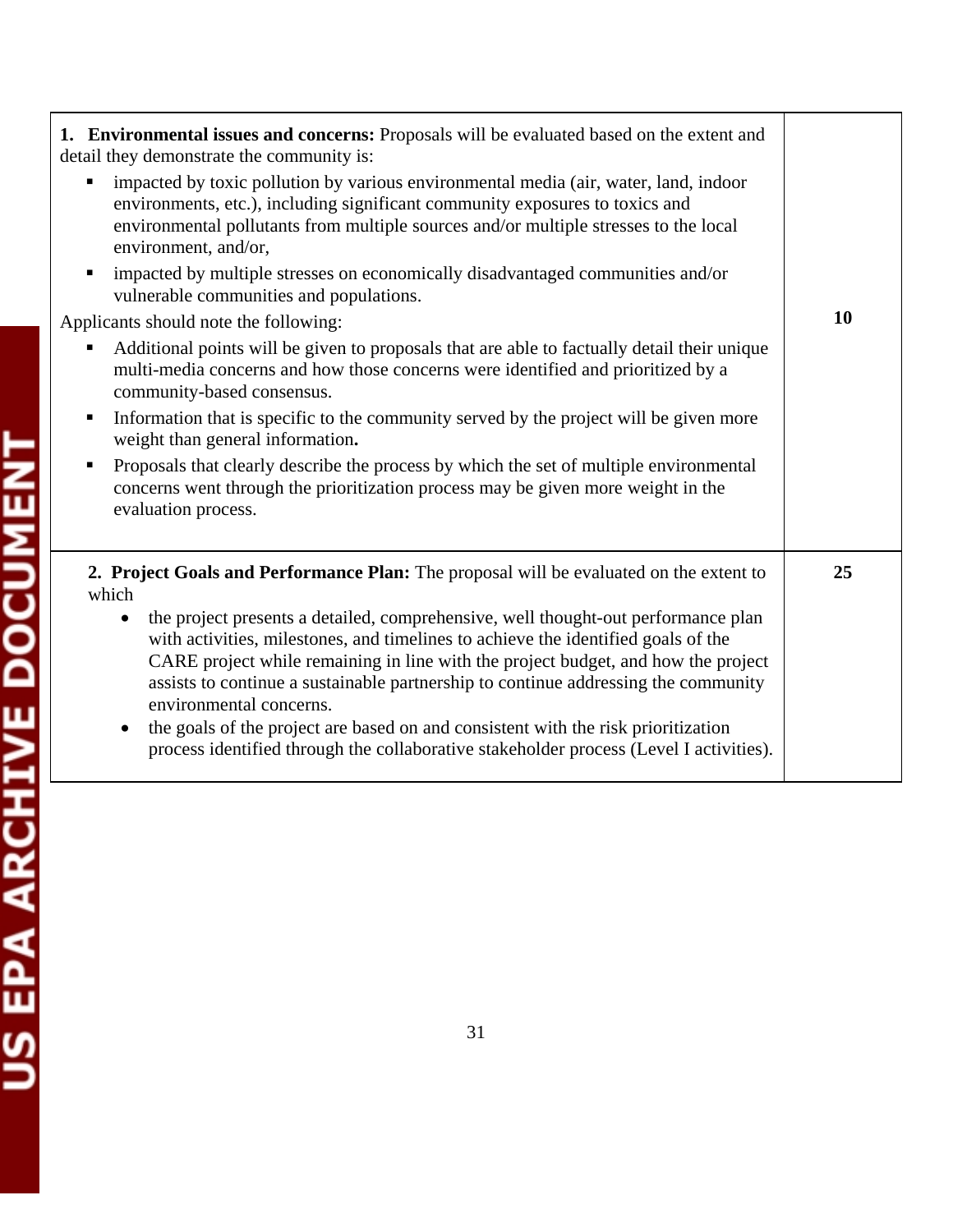| 3 Past and Continued Success of Broad-Based Stakeholder Group: Under this criterion,<br>proposals will be evaluated based on the current and expected future inclusiveness,<br>effectiveness, and overall success of the existing collaborative partnership and broad-based<br>stakeholder group and the processes it used to acquire Level I information and build<br>community-based consensus up to this point.<br>Inclusiveness looks at how broad based the partnership is and whether the participants<br>represent the various interests in the community and how it made consensus decisions.<br>Effectiveness looks at the multi-media nature and depth of the examination of toxics<br>and environmental pollutants in the community and how the current group (or a new<br>version of the group) will ensure progress and productive performance.<br>Success looks at the group's ability to build consensus on choosing their priority risks<br>п<br>and developing a sustainable partnership.<br>The proposal should also explain why the applicant is the appropriate recipient of the CARE<br>funds for the partnership. Proposals with detailed letters of specific commitment from the<br>partnership members (explaining how the committed entity will act in partnership with the<br>applicant) will be scored higher than applications which only general letters of support or those<br>proposals that are applicant-sponsored only. Proposals with letters of commitment from<br>multiple stakeholders representing different types of interests will be scored higher than those<br>with only a few stakeholders or with only a few types of interests represented. | 20 |
|--------------------------------------------------------------------------------------------------------------------------------------------------------------------------------------------------------------------------------------------------------------------------------------------------------------------------------------------------------------------------------------------------------------------------------------------------------------------------------------------------------------------------------------------------------------------------------------------------------------------------------------------------------------------------------------------------------------------------------------------------------------------------------------------------------------------------------------------------------------------------------------------------------------------------------------------------------------------------------------------------------------------------------------------------------------------------------------------------------------------------------------------------------------------------------------------------------------------------------------------------------------------------------------------------------------------------------------------------------------------------------------------------------------------------------------------------------------------------------------------------------------------------------------------------------------------------------------------------------------------------------------------------------------------------------------------|----|
| 4. Ability to Leverage New Resources and Sustain Community Efforts to Understand and<br>Improve the Environment: Proposals will be evaluated based on the demonstrated extent and<br>detail to which the applicant can demonstrate its ability to use the work and results of the<br>CARE project and the broad-based stakeholder partnership to leverage other resources<br>including technical assistance and volunteer resources to expand and sustain their efforts to<br>understand and improve the local environment and continue addressing the community's<br>prioritized concerns.                                                                                                                                                                                                                                                                                                                                                                                                                                                                                                                                                                                                                                                                                                                                                                                                                                                                                                                                                                                                                                                                                                | 15 |
| <b>5. Alignment with CARE Strategies:</b> In the "Scope of CARE Projects" section (I.B.2) of this<br>solicitation, the CARE program has identified six strategies to achieve its goals. Proposals will<br>be evaluated based on the extent and quality to which they demonstrate how the work proposed<br>for Level II cooperative agreements will address the following two CARE strategies:<br>Focus on action and mobilize local resources and utilize voluntary programs to carry<br>out risk reduction activities;                                                                                                                                                                                                                                                                                                                                                                                                                                                                                                                                                                                                                                                                                                                                                                                                                                                                                                                                                                                                                                                                                                                                                                    | 10 |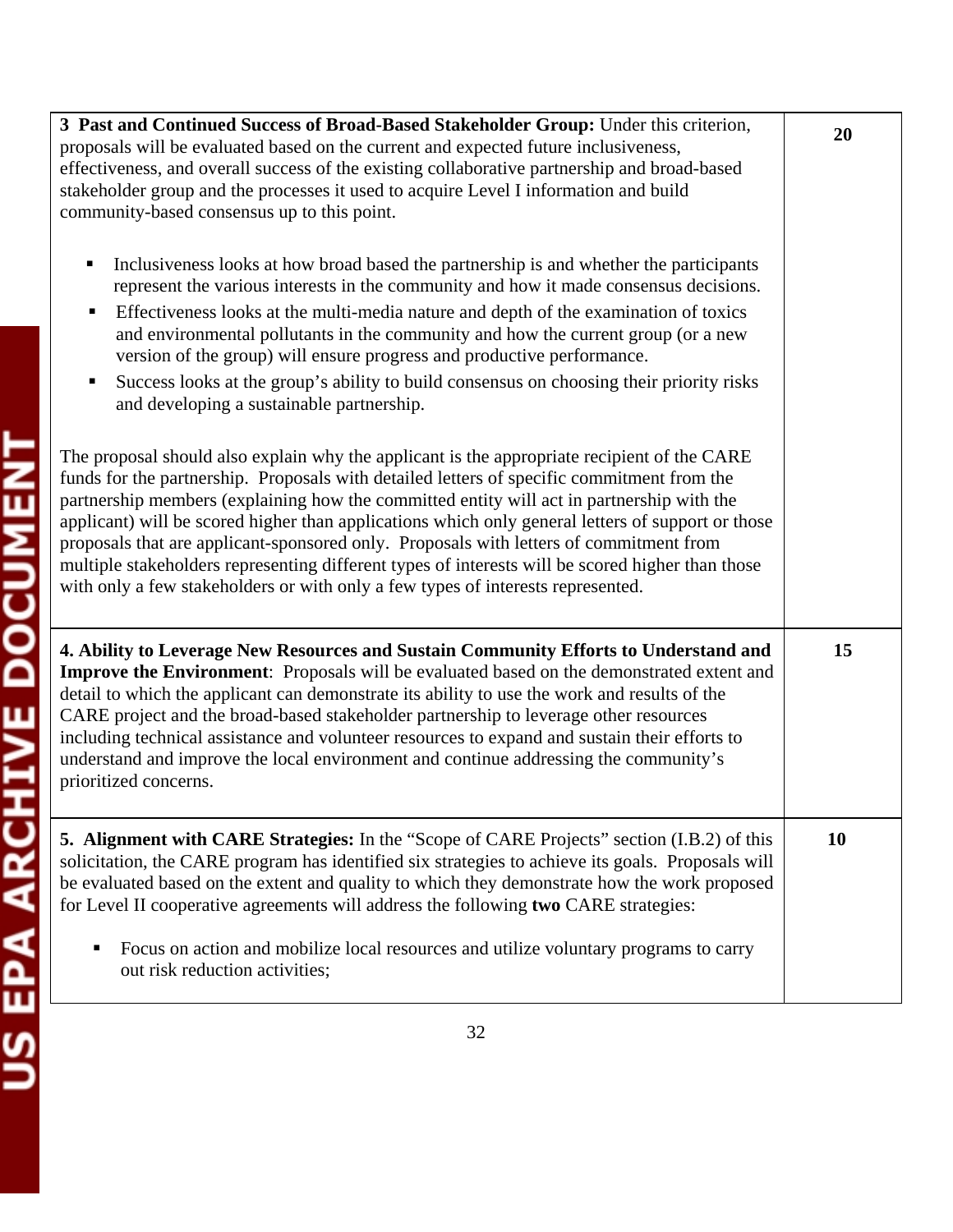| Build effective collaborative partnerships that include community organizations and<br>$\blacksquare$<br>residents, businesses, and governments and other appropriate partners.<br>Build long-term community capacity to continue improving the local environment.<br>п<br>Each strategy is worth 5 points.                                                                                                                                                                                                                                                                                                                                                                        |    |
|------------------------------------------------------------------------------------------------------------------------------------------------------------------------------------------------------------------------------------------------------------------------------------------------------------------------------------------------------------------------------------------------------------------------------------------------------------------------------------------------------------------------------------------------------------------------------------------------------------------------------------------------------------------------------------|----|
| 6. Tracking and Measuring Environmental Results: The proposal will be evaluated on the<br>extent and detail of a comprehensive proposed plan for an effective tracking and measuring of<br>the expected environmental results, particularly documenting progress toward finalizing<br>project's activities and achieving the expected project outputs and outcomes; including those<br>identified in Section I.C and Appendix A of the solicitation. The applicants should clearly<br>specify the performance measures they will be tracking. The performance measures should<br>focus on solid, quantitative measures related to the project's activities, outputs, and outcomes. | 10 |
| 7. Programmatic Capability/Reporting Environmental Results:<br>Under this criterion, applicants will be evaluated based on their ability to successfully complete<br>and manage the proposed project and to the extent and quality to which they adequately<br>documented and/or reported on their progress towards achieving the expected results (e.g.,<br>outcomes and outputs) taking into account the applicant's:                                                                                                                                                                                                                                                            | 10 |
| (i) past performance in successfully completing and managing federally funded assistance<br>agreements (assistance agreements include Federal grants and cooperative agreements but not<br>Federal contracts) similar in size, scope, and relevance to the proposed project performed<br>within the last 3 years,                                                                                                                                                                                                                                                                                                                                                                  |    |
| (ii) history of meeting reporting requirements under federally funded assistance agreements<br>(assistance agreements include Federal grants and cooperative agreements but not Federal<br>contracts) similar in size, scope, and relevance to the proposed project performed within the<br>last 3 years and submitting acceptable final technical reports under those agreements,                                                                                                                                                                                                                                                                                                 |    |
| (iii) organizational experience and plan for timely and successfully achieving the objectives of<br>the proposed project,                                                                                                                                                                                                                                                                                                                                                                                                                                                                                                                                                          |    |
| (iv) staff expertise/qualifications, staff knowledge, and resources or the ability to obtain them,<br>to successfully achieve the goals of the proposed project., and                                                                                                                                                                                                                                                                                                                                                                                                                                                                                                              |    |
| (v) the achievement, documentation and reporting of their environmental progress and if such<br>progress was not being made whether the applicant adequately documented and/or reported                                                                                                                                                                                                                                                                                                                                                                                                                                                                                            |    |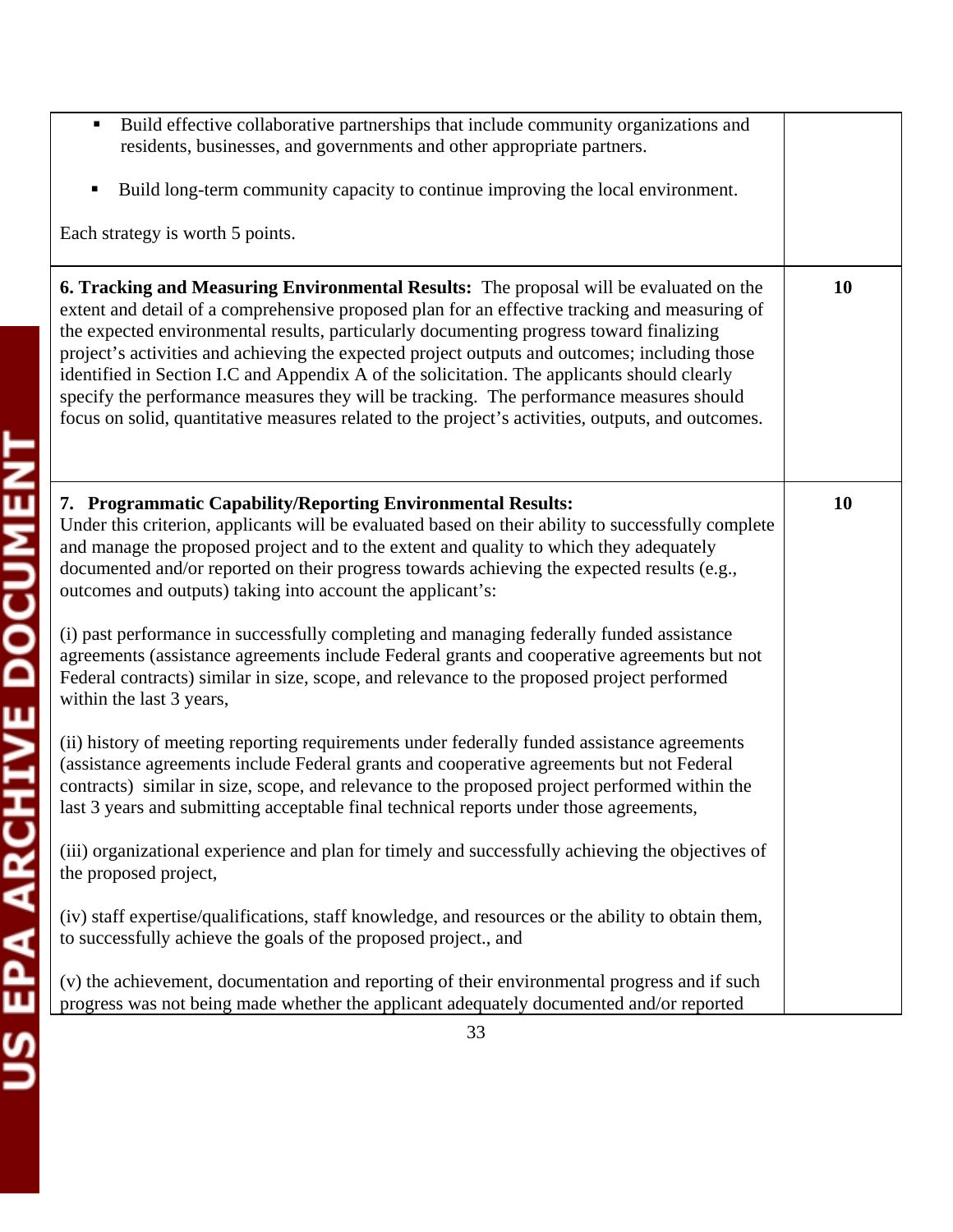# why not.

Note: In evaluating applicants under this criterion, the Agency will consider the information provided by the applicant and may also consider relevant information from other sources including agency files and prior/current grantors (e.g., to verify and/or supplement the information supplied by the applicant). Applicants with no relevant or available past performance or reporting history (items i and ii above), will receive a neutral score (5 pts) for those elements of this criterion.

*Note*: In evaluating proposals under this factor, EPA will consider the information provided by the applicant and may also consider relevant information from other sources including Agency files and prior/current grantors (e.g., to verify and/or supplement the information supplied by the applicant). Applicants with no relevant or available past performance reporting history in the first, second, and last bullets will receive a neutral score (1 pt for each bullet) for these factors.

Each item is worth 2 points.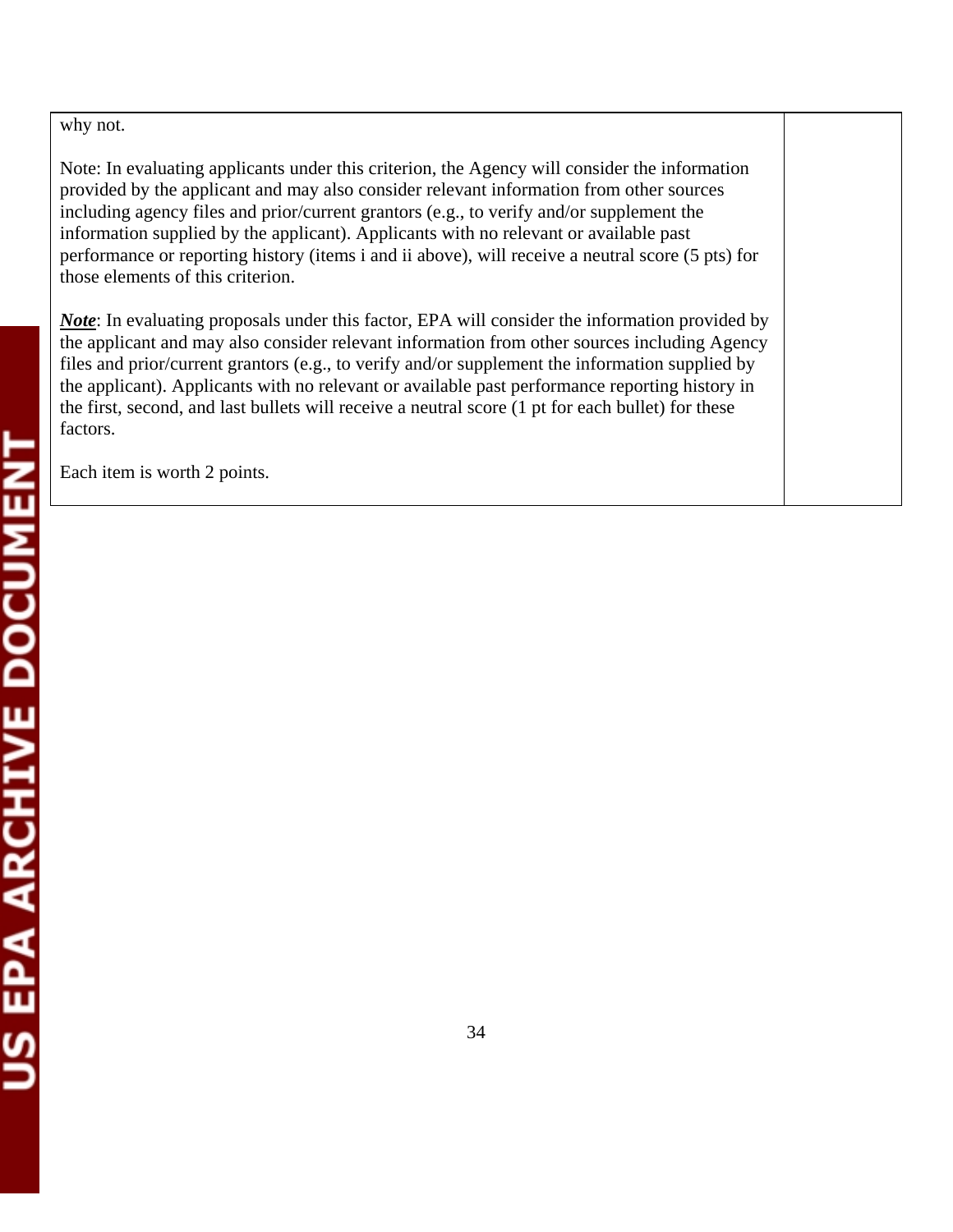### **B. Review and Selection Process.**

#### Eligibility Determination and EPA Regional Review and Ranking

Step 1: All Level I and II proposals will first be evaluated by EPA Headquarters staff to see if they meet the threshold criteria identified in Section III. Those that do not meet the threshold criteria will be considered ineligible and will not be scored or considered further.

Step 2: An Evaluation Team in each EPA regional office will then evaluate the eligible proposals from the states covered by their region based on the ranking criteria described in Section V.A. The appropriate regional office will be determined by the location of the community served by the project and not by the location of the applicant.

Step 3: After the evaluation is complete, the regional offices that reviewed proposals will forward to the National Selection Committee (described below) the two (2) highest ranked Level I and Level II proposals, or any combination of their four highest ranked proposals (e.g., three Level I and one Level II). Regions can forward up to four (4) proposals to the National Selection Committee, although they can send less than four (4) depending on the quality of proposals received and reviewed.

#### EPA National Selection Committee Determination

Step 4: As described above, the highest ranked proposals, based on the evaluation of the proposals against the Section V.A. criteria, from EPA regional offices will be referred to the National Selection Committee for further evaluation. The National Selection Committee will consist of staff from a cross section of EPA programs and regional offices. The National Selection Committee will consider and review the highest ranking proposals received from the regions against the following other factors:

- An appropriate balance of Level I and Level II projects;
- Geographic balance of projects within each EPA region and throughout the nation geographic diversity of all of the CARE funded projects collectively is preferable, so two projects in the same city or county are unlikely (see the listing of past funded CARE projects at www.epa.gov/care.)
- The diverse environmental nature of the projects (different major environmental concerns addressed);
- Type of community (rural, urban, low-income, minority, vulnerable population, etc.);
- Type of grantee (tribe, community group, local government agency, university);
- The extent to which the projected use of funds will be spent to directly benefit the community.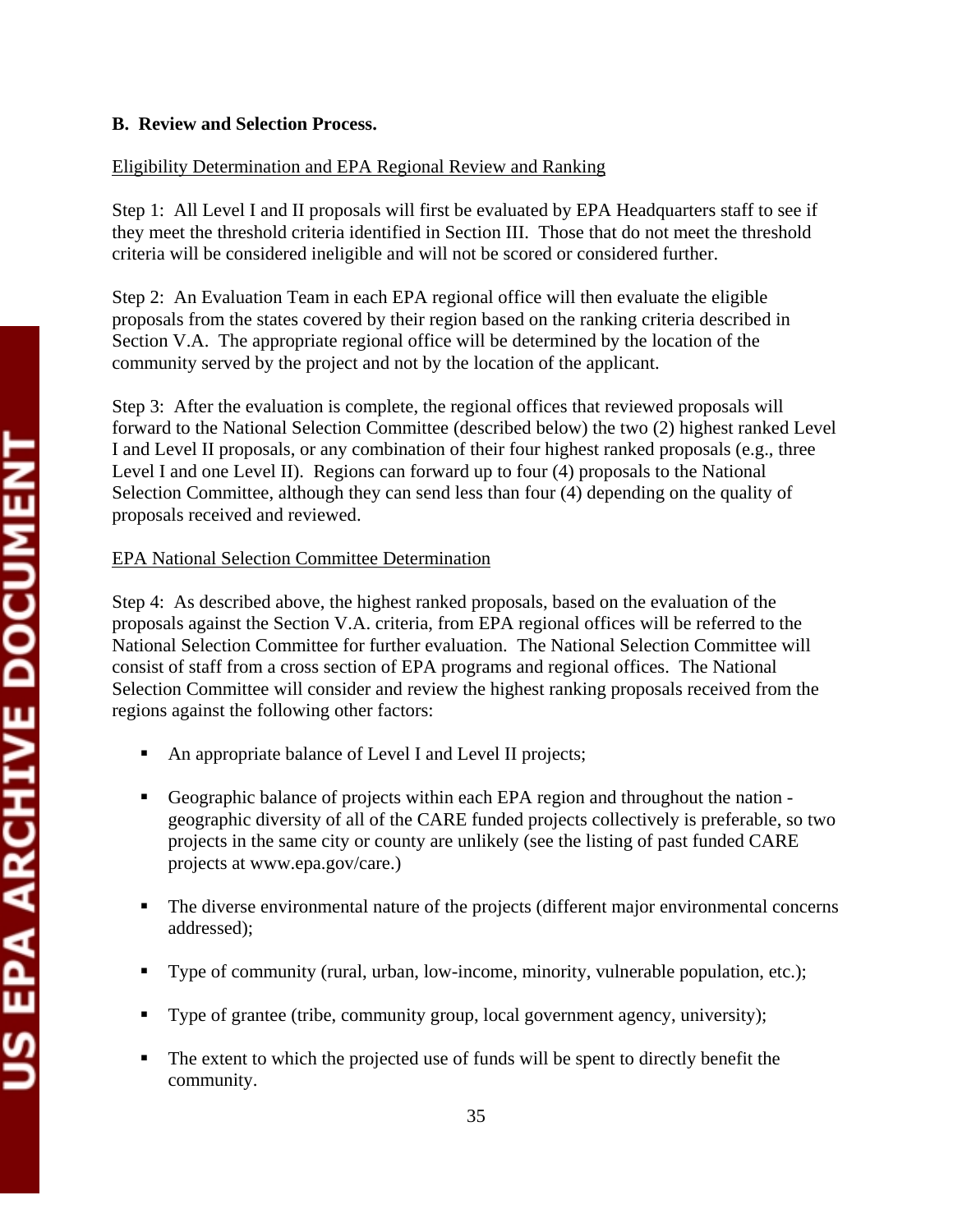- **Projects whose environment and/or public health benefits can be sustained after the** cooperative agreement is completed: and
- **Projects that are consistent with the priorities established in the Regional Strategic Plans.** EPA Regional Strategic Plans can be found at: www.epa.gov/ocfo/regionplans/regionalplans2.htm

Step 5: Final proposal selection recommendations will be made by the National Selection Committee to the Selecting Official from among the highest ranked proposals and based on consideration of the other factors identified in Step 4 above.

Step 6: Final applications for cooperative agreement funding will be requested only from those eligible entities whose initial proposals have been tentatively selected for funding**.** EPA will notify selected applicants on or before October 1, 2008.

Step 7: The regional grants office will review the final application for cooperative agreement funding and will work with the regional project officer to finalize a project work plan. Once the final application and work plan are approved, the regional grants office will notify the applicant that it has been formally approved for selection and funding.

# **Section VI--Award Administration Information**

# **A. Award Notices**

Following final selections, all applicants will be notified regarding their application's status.

EPA anticipates notification to *successful* applicant(s) will be made via telephone, electronic or postal mail by October 1, 2008 by the corresponding EPA regional grants offices. This notification, which advises that the applicant's proposal has been selected and is being recommended for award, is not an authorization to begin performance. The award notice signed by the EPA grants officer is the authorizing document and will be provided through postal mail, and issues after the cooperative agreement is negotiated. At a minimum, this process can take up to 90 days from the date of selection.

 notification will be sent to the original signer of the application. EPA anticipates notification to *unsuccessful* applicant(s) will be made by the corresponding EPA regional office via electronic or postal mail by October 1, 2008. In either event, the

# **B. Administrative and National Policy Requirements**

A listing and description of general EPA Regulations applicable to the award of federal assistance agreements may be viewed at: http://www.epa.gov/ogd/AppKit/applicable\_epa\_regulations\_and\_description.htm.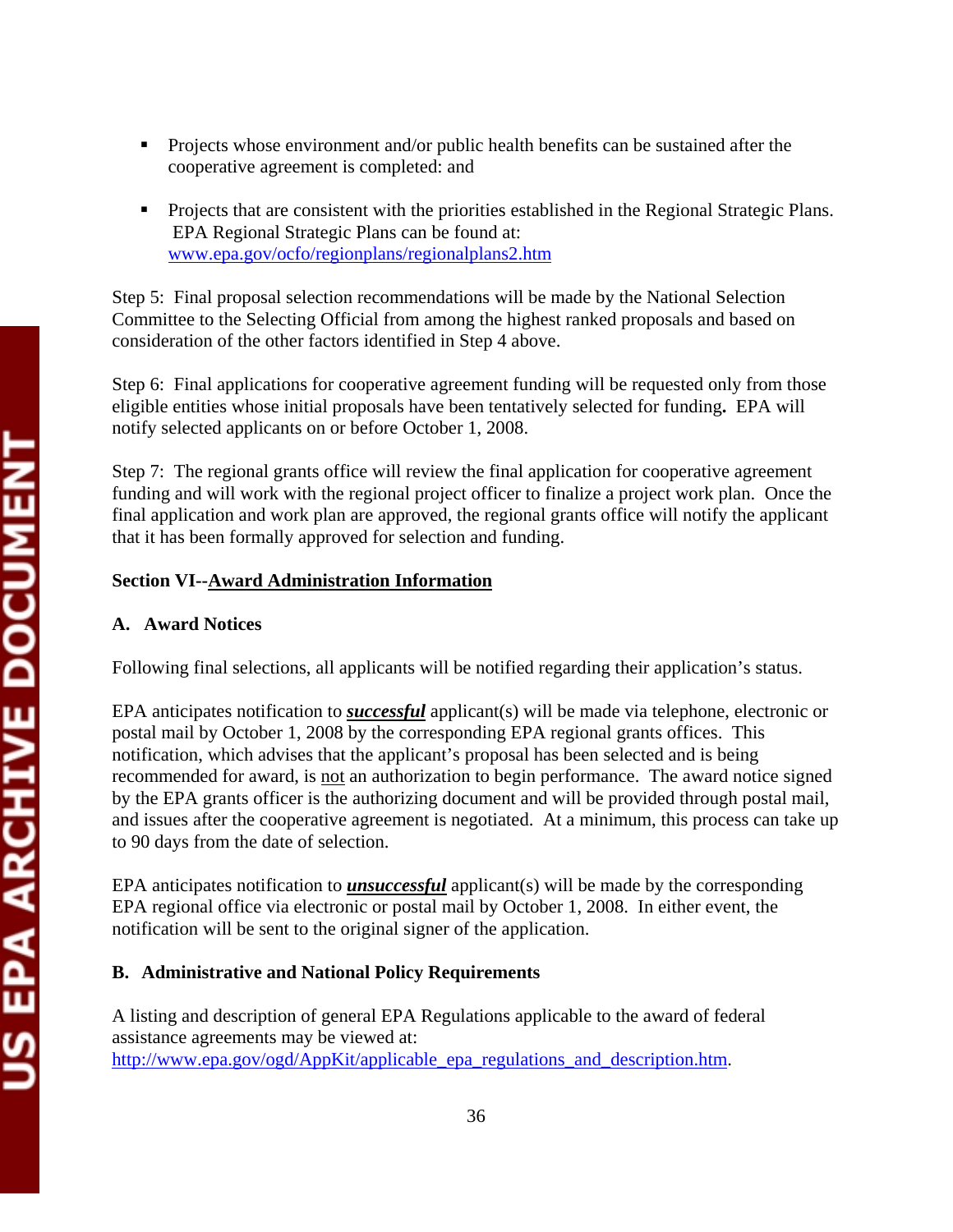This program may be eligible for coverage under Executive Order 12372, "Intergovernmental Review of Federal Programs." An applicant should consult the office or official designated as the single point of contact in the state where the proposed project will be conducted for more information on the process the state requires to be followed in applying for assistance, if the state has selected the program for review (http://www.whitehouse.gov/omb/grants/spoc.html). This review is not required with the initial proposal and not all states require such a review.

Grants and agreements with institutions of higher education are subject to 40 CFR Parts 30 and 40 and OMB circular A-122 for non-profits and A-21 for institutions of higher learning.

Programmatic terms and conditions in the cooperative agreements will be negotiated between EPA and the selected recipient.

#### **C. Non-profit Administrative Capability**

Non-profit applicants that are recommended for funding under this solicitation are subject to preaward administrative capability reviews consistent with Section 8b, 8c and 9d of EPA Order 5700.8 - *Policy on Assessing Capabilities of Non-Profit Applicants for Managing Assistance Awards* (http://www.epa.gov/ogd/grants/award/5700\_8.pdf). In addition, non-profit applicants that qualify for funding may, depending on the size of the award, be required to fill out and submit to the Grants Management Office the Administrative Capabilities Form with supporting documents contained in Appendix A of EPA Order 5700.8.

#### **D**. **Reporting Requirement**

Quarterly progress reports and a detailed final report will be required. These quarterly reports will be required to be written and sent electronically to the official EPA regional Project Officer. They will summarize the technical progress, planned activities for next quarter, and give a summary of expenditures. These quarterly reports should also include: a summary of performance progress-to-date, detailed expenditures-to-date, problems encountered, successes achieved, and lessons learned.

The final report shall be completed within 90 calendar days of the completion of the period of performance. The schedule for submission of quarterly reports and any additional specific information required in the reports will be established, by EPA, after award.

While the Agency will negotiate precise terms and conditions relating to substantial involvement as part of the award process, EPA expects to closely monitor:

- the successful applicant(s) performance;
- collaborate during the performance of the scope of work;
- approve the substantive terms of proposed grants;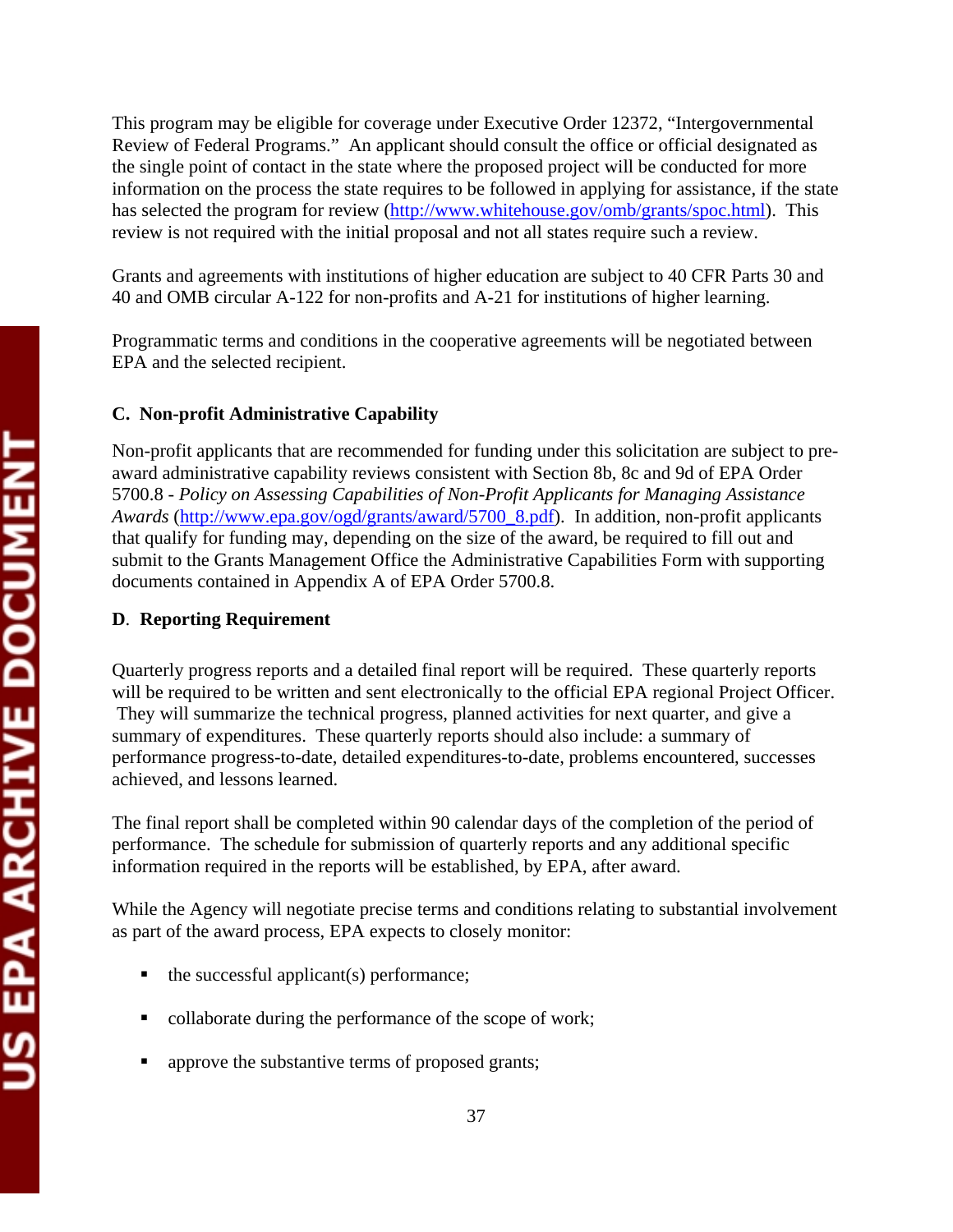- approve the qualifications of key personnel;
- review and comment on reports prepared under the resulting cooperative agreement; and
- evaluate the engineering improvements on an EPA demonstration project.

After award and during administration of the resulting cooperative agreements, the EPA Project Officer(s) expects to hold monthly telephone conference calls with all successful award recipients. A template will be furnished on those items to be discussed.

As part of EPA's efforts to evaluate the long-term effectiveness of the CARE program, EPA or its contractors or future grantees may attempt to follow up with community stakeholders groups involved in the CARE program from time to time to ask a series of questions from the applicant regarding the accomplishments of the community after the end of the cooperative agreement. Such questions would be of a general nature such as to additional funding received and programs accomplished. EPA expects that the cooperative agreement recipients will be willing to provide such information when requested.

# **E. Disputes**

Assistance agreement competition-related disputes will be resolved in accordance with the dispute resolution procedures published in 70 FR (Federal Register) 3629, 3630 (January 26, 2005) which can be found at http://www.epa.gov/ogd/competition/resolution.htm. Copies of these procedures may also be requested by contacting Dennis O'Connor at oconnor.dennis@epa.gov

# **Section VII--Agency Contacts**

We have prepared a Question and Answer document which can be found on the CARE Web site (www.epa.gov/care). Any additional questions or comments must be communicated in writing via postal mail, facsimile, or by using our Web site listed above. Answers will be posted, biweekly, until the closing date of this announcement at the OAR Grants/Funding Web page (http://www.epa.gov/air/grants\_funding.html).

Send mail to:

US EPA Attn: CARE Program (Dennis O'Connor) Mail Code 6601J Room 448 1310 L Street, NW Washington, DC 20005 Phone: 202-343-9213

Send fax to: 202-564-7739 (attention CARE program).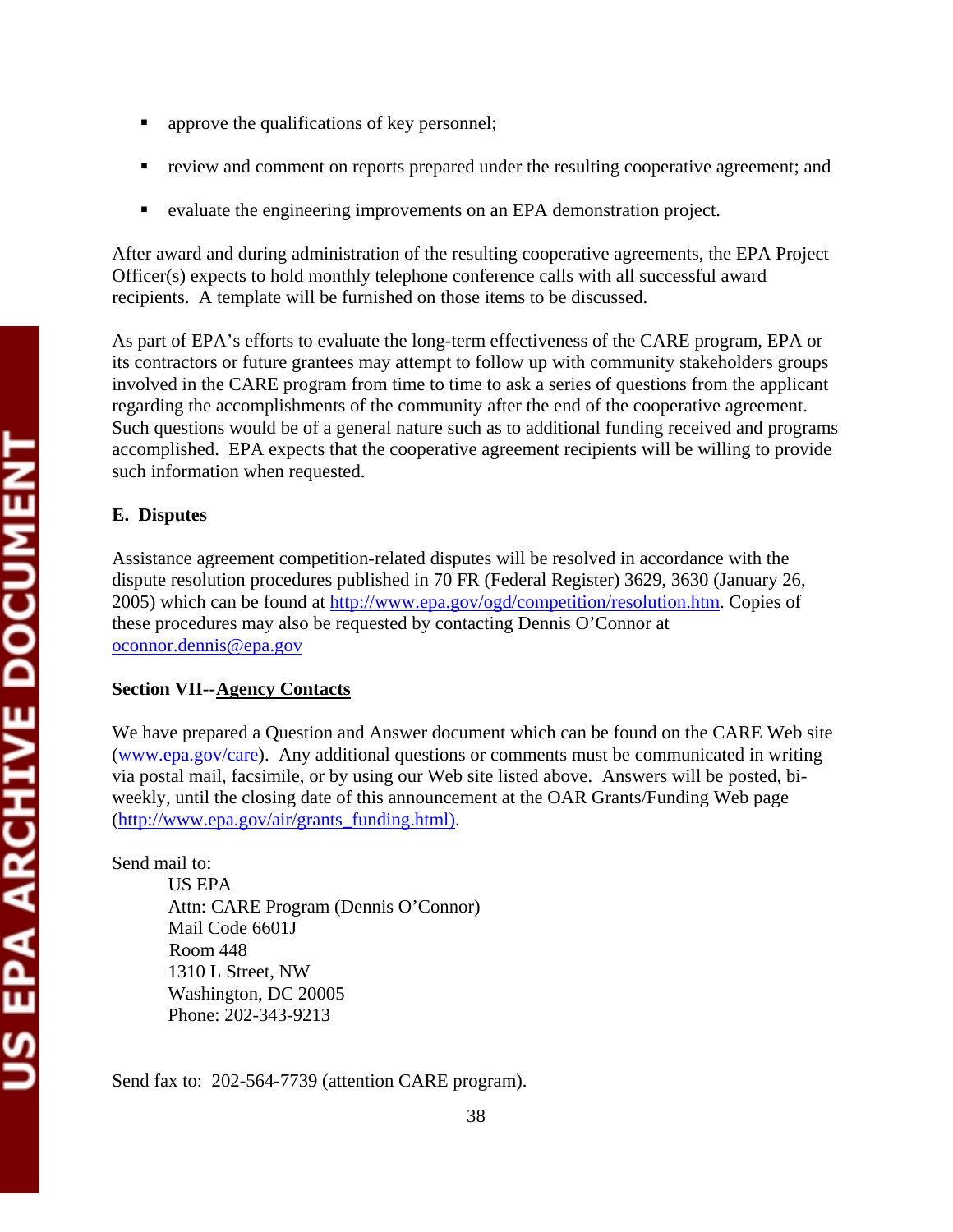#### **Note that only questions and not proposals are accepted via fax.**

# **FOR FURTHER INFORMATION CONTACT:**

Go to our Web site, and click on the words contact us at the bottom of the screen: www.epa.gov/care

Email: oconnor.dennis@epa.gov; Phone: 202-343-9213

# **Section VIII --Other Information**

The EPA Grant Award Officer is the only official that can bind the Agency to the expenditure of funds for selected projects resulting from this announcement.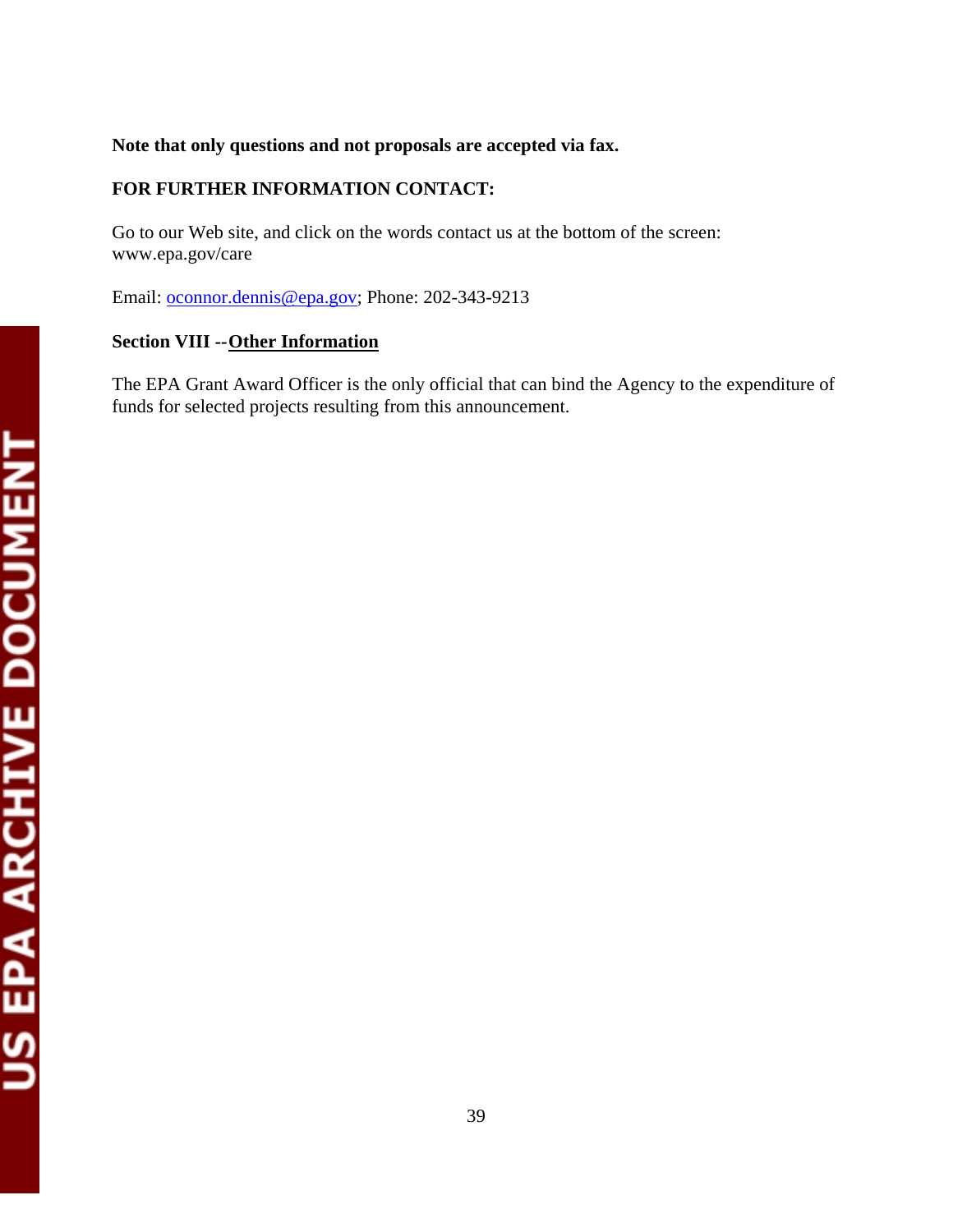### **Appendix A CARE Required Performance Measures**

### Why measure performance?

Measuring project progress is critical to achieving your desired goals. Targeting work toward specific project outcomes can help you manage your project to achieve these results. Measurement can tell you what is working with your project and what is not, and when it may be necessary to adapt your approach. It will give you the information to know that your efforts are having a positive impact on your community. It will help you remain sustainable, by giving you the information to demonstrate to EPA and other supporting organizations that you are achieving your project goals.

# CARE Performance Measurement Requirements

To ensure the long-term viability of individual CARE projects it is critical that the program as a whole demonstrate strong results. As a part of each cooperative agreement, CARE requires grantees to provide performance information through quarterly progress reports and a final report. This information will help the CARE Team track the successes of the program and manage the program effectively.

### "Output" and "Outcome" measures

Under EPA Order EPA Order 5700.7 "Environmental Results Under Assistance" (http://www.epa.gov/ogd/grants/award/5700.7.pdf), EPA requires that all of its grants and cooperative agreement programs ensure that grantee work plans contain not only well-defined outputs, but also, to the maximum extent practicable, well-defined outcomes.

The term "outcome" means the result that will occur from carrying out an activity that is related to a project goal. Outcomes may be environmental, behavioral, health-related, or programmatic in nature, must be quantitative, and may not necessarily be achievable within an assistance agreement funding period.

The term "output" means an environmental activity, effort, and/or associated work products related to an environmental goal or objective, that will be produced or provided over a period of time or by a specified date. Outputs may be quantitative or qualitative but must be measurable during an assistance agreement funding period. Outputs reflect the products and services provided by the recipient, but do not, by themselves, measure the programmatic or environmental results of an assistance agreement.

There are two major types of outcomes - end outcomes and intermediate outcomes. End outcomes are the desired end or ultimate results of a project or program. They represent results that lead to environmental/public health improvement. A change in water quality and resultant change in human health or environmental impacts are examples of end outcomes.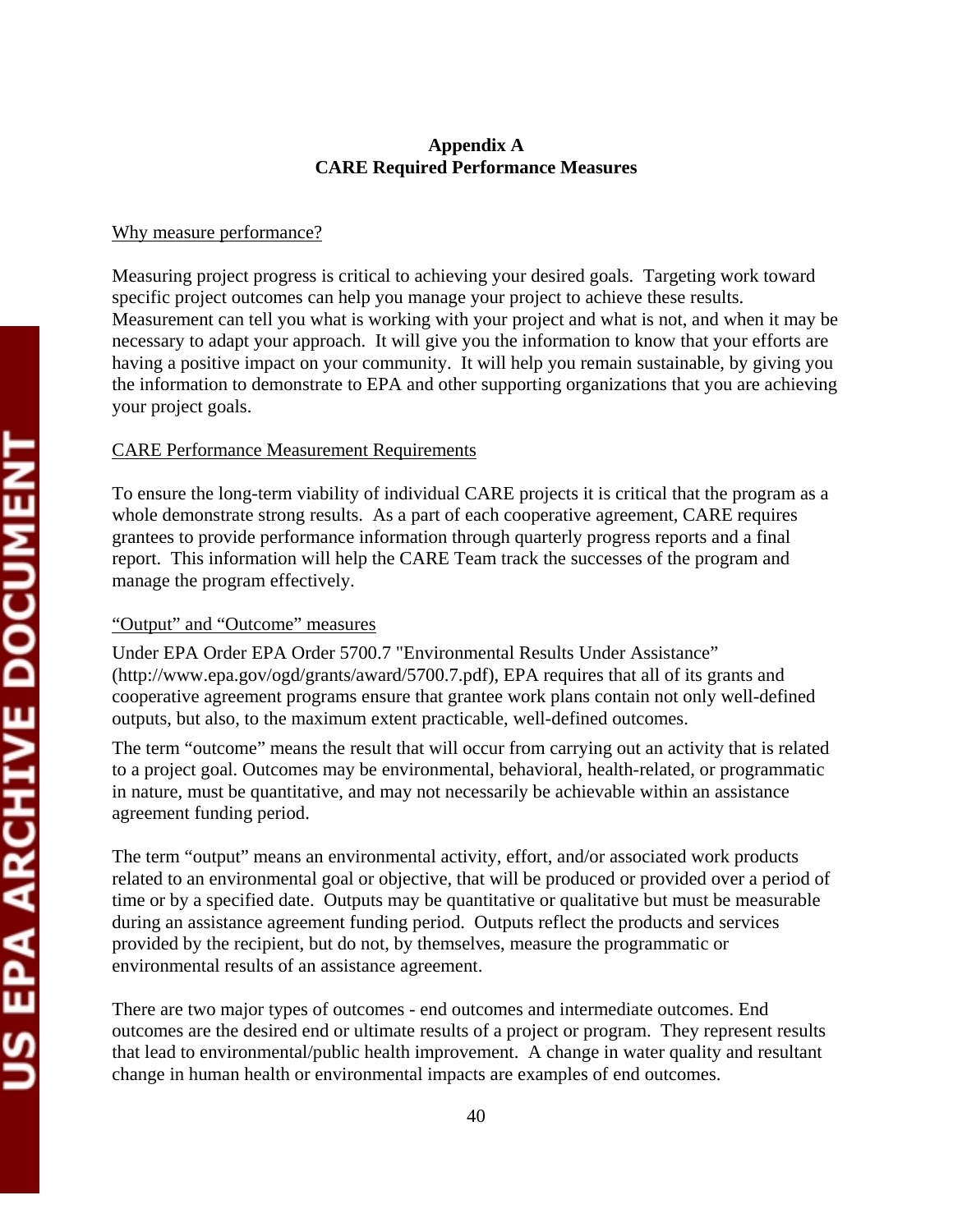Intermediate outcomes are outcomes that are expected to lead to end outcomes but are not themselves "ends." Given that the end outcomes of an assistance agreement may not occur until after the assistance agreement funding period, intermediate outcomes realized during the funding period are an important way to measure progress in achieving end outcomes. For example, for an air pollution program, reductions in pollution emissions may be viewed as an intermediate outcome to measure progress toward meeting or contributing to end outcomes of improved ambient air quality and reduced mortality from air pollution.

The following examples illustrate the relationship between outputs and outcomes.

1. If a project goal is to meet regularly with partners to plan for and conduct business or other outreach activities to involve others in pollution prevention activities, you may wish to measure:

**Outputs:** The frequency of these meetings, whether an outreach plan is developed. **Outcomes:** The percentage of targeted businesses involved in pollution prevention programs or efforts—before and after outreach, the results of the pollution prevention activities' contact (e.g., financial, technical, or in kind assistance).

2. If a project goal is to reduce idling at schools through an anti-idling campaign, you may wish to measure:

**Outputs:** The number of schools that are a part of the campaign, the percentage of the target population reached with the anti-idling messages.

**Outcomes:** Reductions in air toxic emissions at schools from buses and cars and based on the calculations of pre and post idling campaign estimates.

# Developing Performance Measures for your Proposed Work Plan

The following are questions to consider when developing output and outcome measures of quantitative and qualitative results.

1) What are the measurable short term and longer term results the project will achieve? 2) How does the plan measure progress in achieving the expected results (including outputs and outcomes) and how will the approach use resources effectively and efficiently?

One tool that may be useful to you in developing output and outcome measures is a "logic model." A logic model is a visual model that shows the relationship between your work and your desired results. It communicates the performance story of your project, focusing attention on the most important connections between your actions and the results. A logic model can serve as a basic road map for the project, explaining where you are and where you hope to end up.

The following Web Sites provide information on how to develop a logic model and how to use a logic model as a tool to develop your project measures.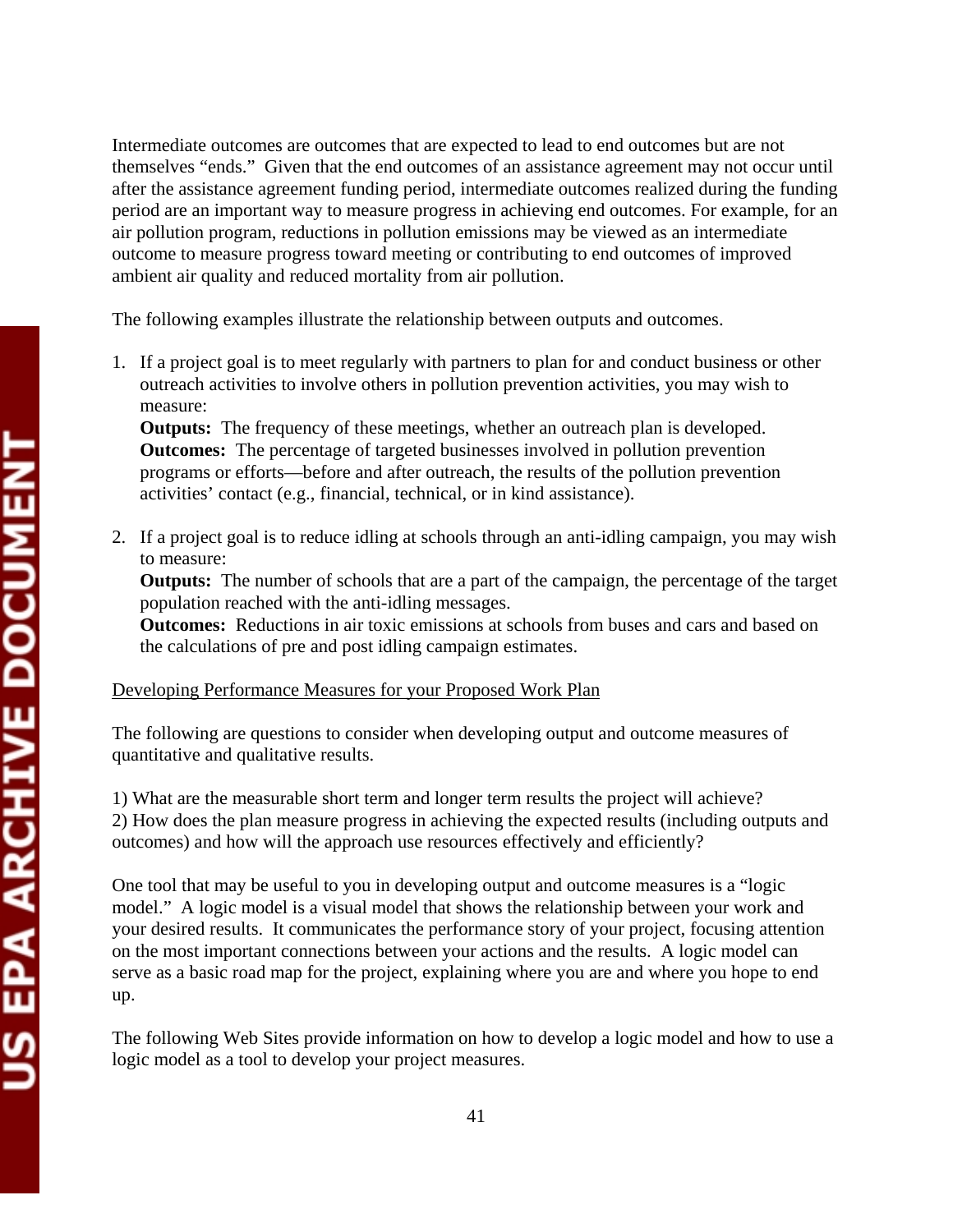The Kellogg Foundation guide to developing logic models: www.wkkf.org/Pubs/Tools/Evaluation/Pub3669.pdf

An EPA Region 10 Web Page with measurement information and tools: http://yosemite.epa.gov/R10/ECOCOMM.NSF/webpage/measuring+environmental+results

A University of Wisconsin Extension Service online course on enhancing performance using logic models: http://www.uwex.edu/ces/lmcourse/

A page with National Fish and Wildlife Foundation logic framework examples: http://www.nfwf.org/evaluation/logicframework.cfm

#### Data collection

There are various methods for collecting or tracking data. Those selected will depend on the specifics of the project.

Example 1: To measure the effectiveness of an educational training workshop, the applicant may want to administer a pre and post tests to those who attended.

community members. Example 2: The pre and post tests may be appropriate for this element of the project, while another element of the project may want to document pre and post project behavioral changes by

For your measures, think about what your data source will be (e.g., people, existing records, observation) and how you will collect the data (e.g., observing behavior changes, administering pre and post tests). Note that measures of environmental or human health benefits resulting from the project may be estimated or projected.

# CARE Program Measures

The EPA CARE team has developed a set of measures to track the progress and results of all CARE projects. To develop this set of measures, EPA used a "logic model" approach. Using this approach, the EPA CARE tracking team first mapped out the relationships between the program's key activities and intended results, and then used this model to identify feasible and informative measures of progress. This information will be gathered primarily from grantee quarterly progress reports and final reports. EPA will use these measures to track and communicate program results.

The information that EPA is tracking for all of its CARE grantees is: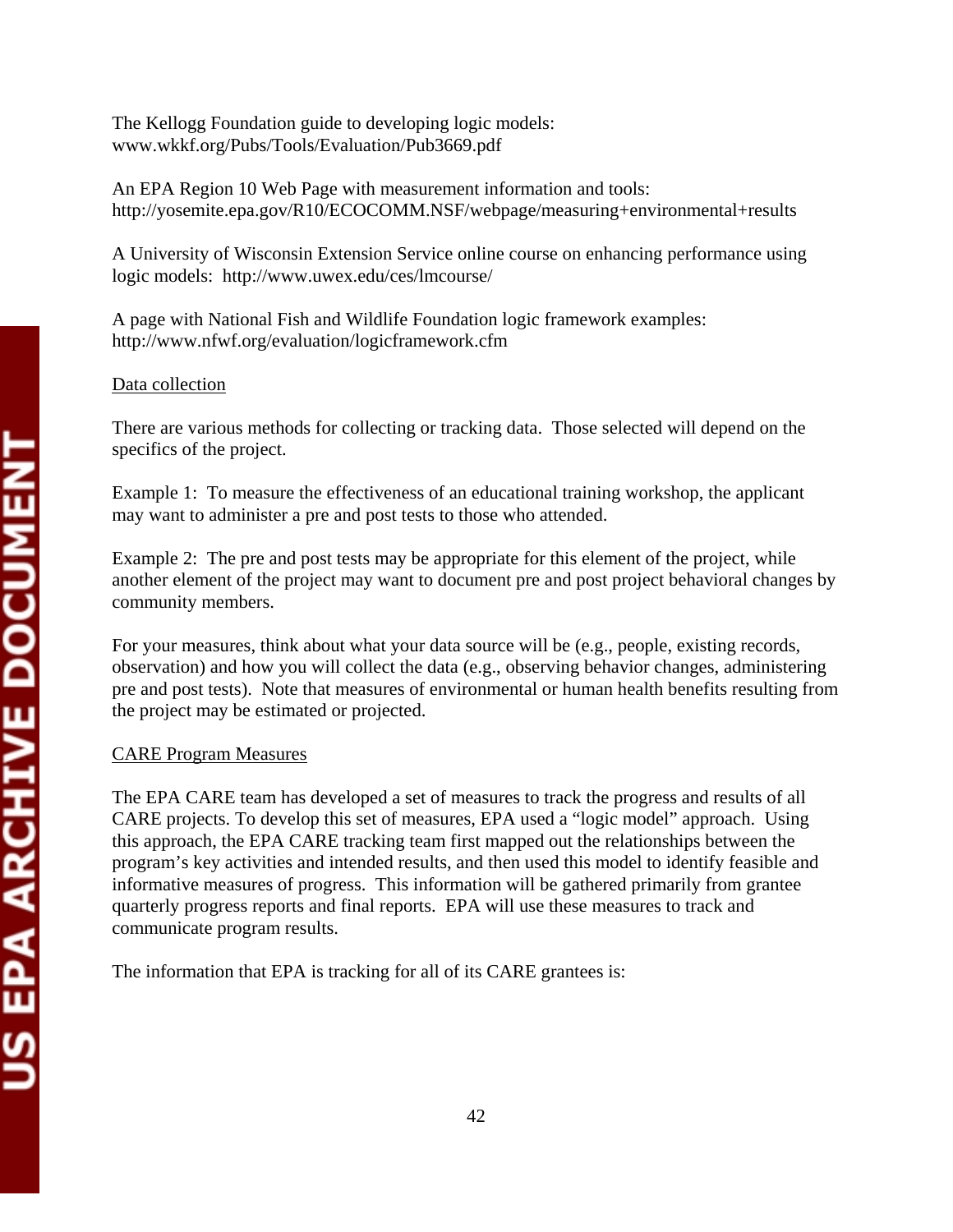# **Level I Measures:**

- Whether you form or focus a broad, results-oriented, collaborative, multi-stakeholder partnership to address toxics and environmental pollutants within 18 months of beginning work;
- How many and which toxic awareness raising and analytical risk screening and assessment tools did the stakeholder group use;
- Whether the stakeholder group obtained consensus on a list of priority toxic concerns;
- The amount of reductions of toxics and environmental pollutants and associated benefits achieved, if any;
- Whether you choose to apply for a CARE Level II cooperative agreement grant;
- The number and type of other organizations with whom you are partnering; and
- The resource contributions (dollar and other) the partnership has obtained from other organizations.

# **Level II Measures**

- Whether the stakeholder group reaches consensus and produces a set of priority actions based on their priority toxics concerns within nine months of beginning work;
- Which voluntary programs you implement;
- The amount of toxics and environmental pollutants reductions and associated benefits achieved;
- Whether you are reaching your priority action targets;
- Whether you are meeting your milestones to achieve sustainability, as outlined in your work plan;
- The number and type of other organizations with whom you are partnering;
- The resource contributions (dollar and other) the partnership has obtained from other organizations;
- The amount of money the partnership raises after CARE grant funding ends; and
- Whether the partnership continues to exist after CARE grant funding ends.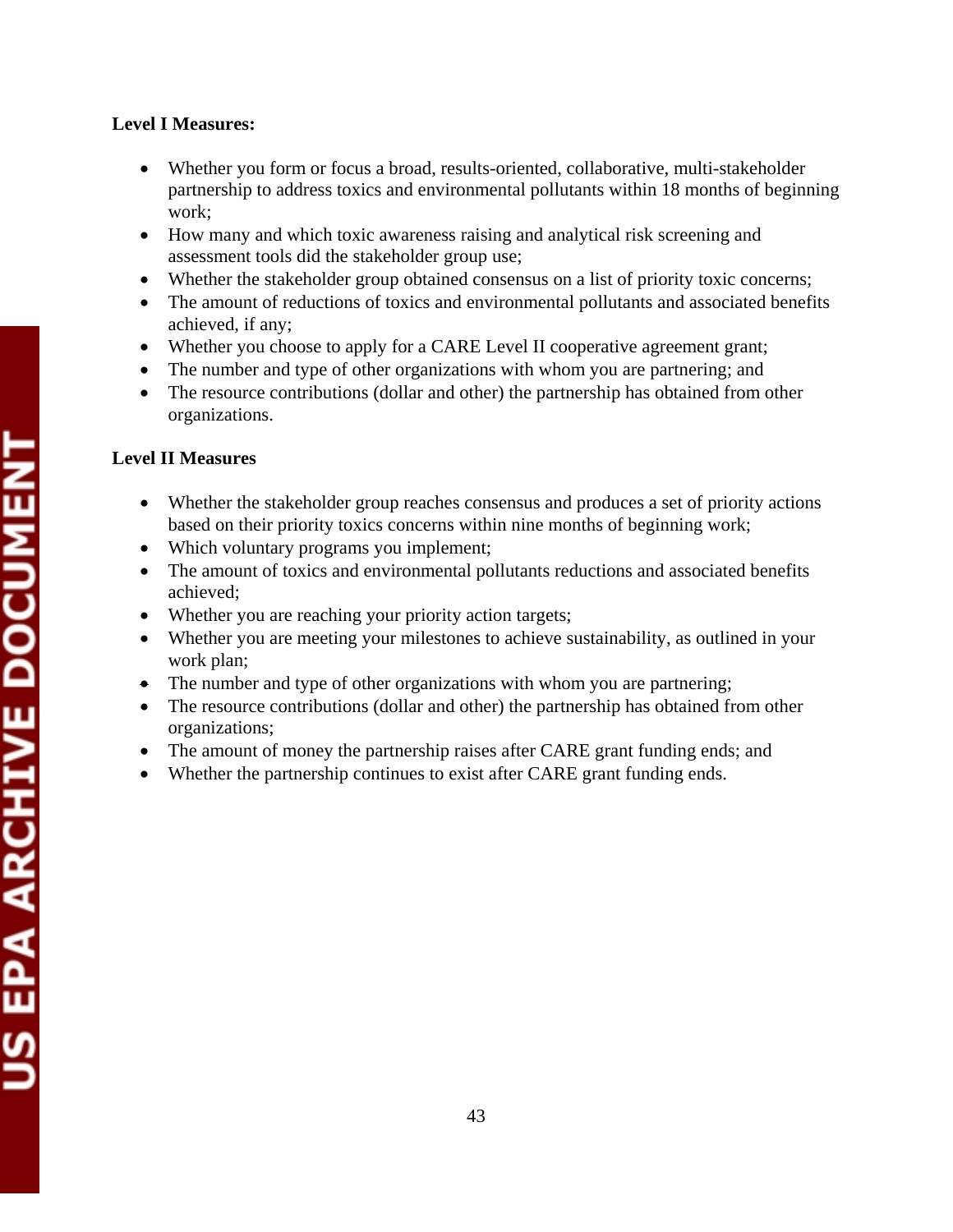# **Appendix B Sample Budget Narrative**

| The budget narrative for the project should correspond to the project goals and   |
|-----------------------------------------------------------------------------------|
| performance plan. This is only one example and is for illustrative purposes only. |

**Personnel** (these costs are for the CARE recipient employees, if any are hired)

 $\mathbb{S}$ 

**Fringe Benefits** (tied to any personnel costs identified above) \$\_\_\_\_\_

Overhead Rate \$\_\_\_\_\_

#### **Travel**

Meetings with Partners — miles  $\omega$  .45 \$

National Training Workshop

Airfare Estimated \$550

Hotel 2 nights  $@$150 = $300$ 

Per Diem 3 days @\$46 = \$138

Total \$988

Total Estimated Travel \$\_\_\_\_\_

**Equipment** (only items over \$5,000 should be included)

#### **Supplies**

To complete tasks for project goal (s) \_\_\_\_\_ to do \_\_\_\_\_\_\_\_requiring office supplies such as pens, staplers, notebooks, etc.

Paper  $\frac{1}{2}$ 

Computer and Printer Supplies \$\_\_\_\_

Envelopes \$\_\_\_\_

Pencils/Pens \$\_\_\_\_

Folders  $\frac{1}{2}$ 

Educational brochures on environmental issues related to project goal \_\_\_\_\_\_ to do\_\_\_\_

5,000 brochures @ \$\_\_\_\_ each \$\_\_\_\_\_

Total Supplies  $\frac{1}{2}$ 

#### **Other**

Printing <u>e</u>nvironmental education signs for project goal <u>s</u> to do \$

Postage for 2500 mailings (issues of newsletter plus meeting announcements, other literature, and required documents) @ .37 each \\$

Telephone charges to conduct outreach for project goal \_\_\_\_\_\_ \$\_\_\_\_\_

Total Other Costs  $\frac{1}{2}$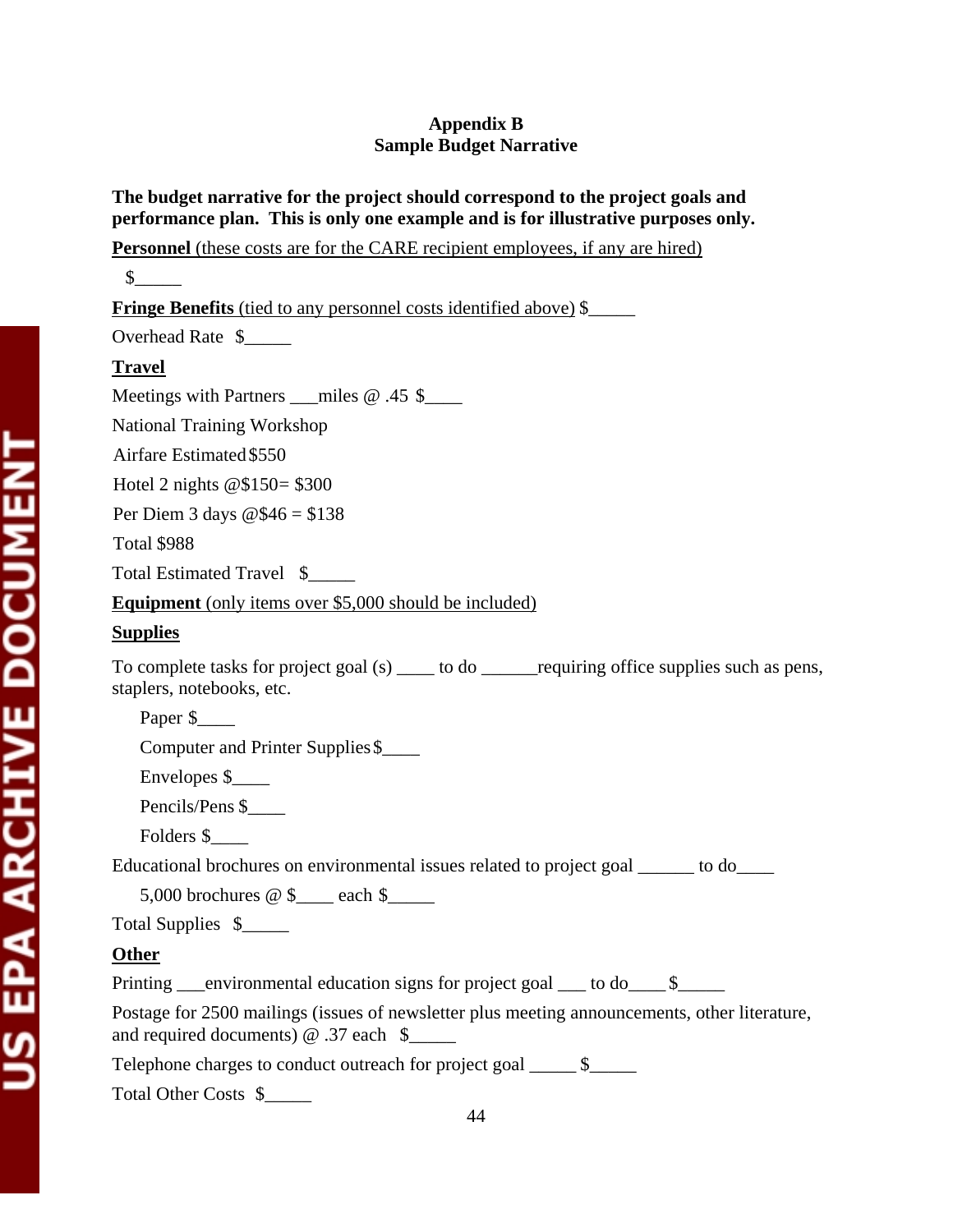#### **Contractual**\*

Lead Abatement contractor to support project goal\_\_\_\_\_\_ \$\_\_\_\_\_ XYZ Company to conduct \_\_\_\_\_ to support project goal \_\_\_\_. \$\_\_\_\_\_ Total Contractual Costs \$\_\_\_\_\_

**Total Project Estimate** \$\_\_\_\_\_

**\* Please note that any contract or grant you award with federal dollars is subject to federal competition rules. This means that you cannot guarantee funding to any specific contractor or organization. Whether they win the contract or grant will depend on the competition which will determine whether or not they receive any money.** 

**Appendix C**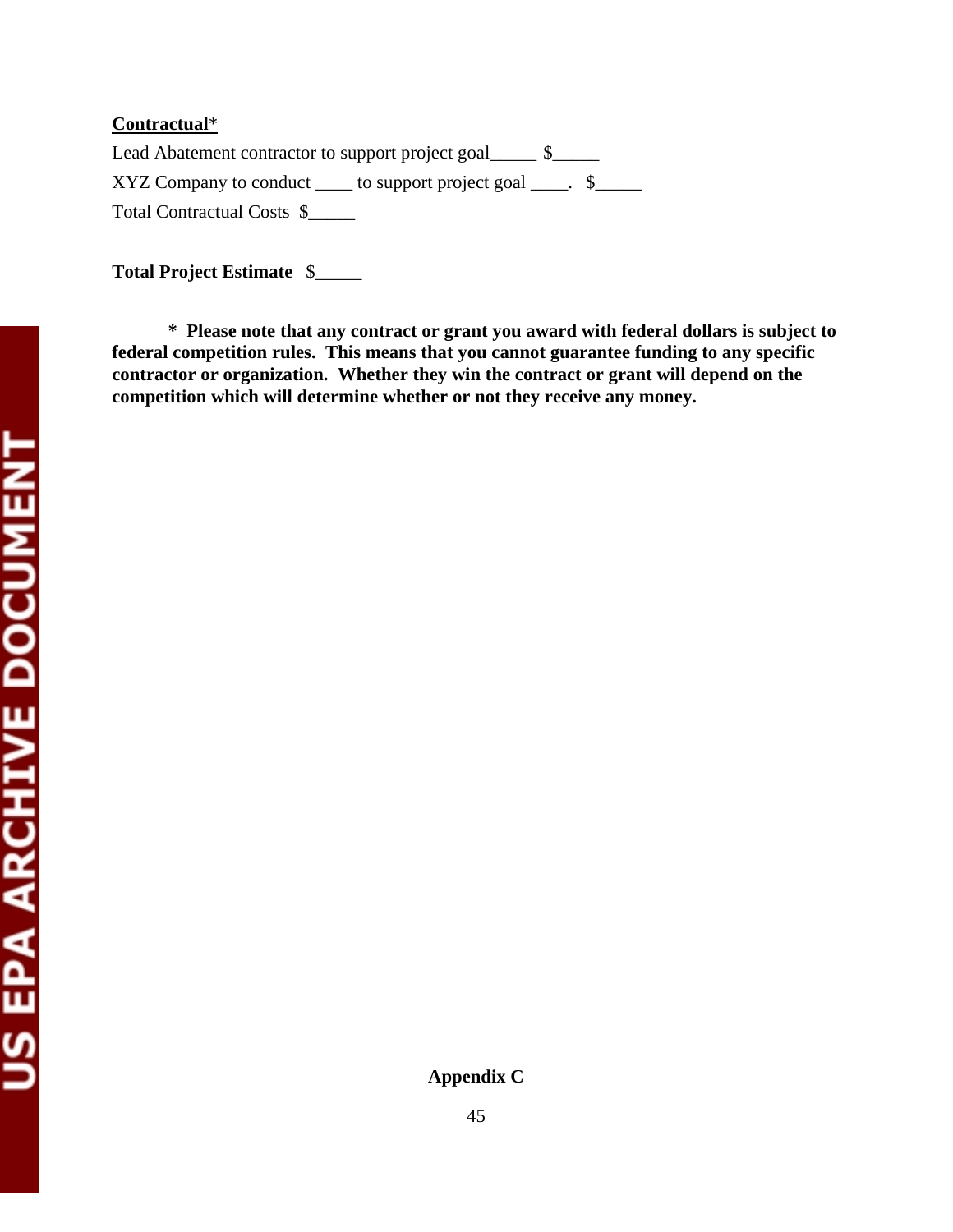#### **Suggestions for the Type of Information To Include in Your Narrative Proposal**

Section V.A contains the evaluation criteria. EPA is providing Appendix C to give the applicant a description of the types of material we are looking for in your narrative. The same numbering system is being applied that is used in the Evaluation Criteria to make it easier to follow.

#### **The following list is applicable to Level I Projects only**

#### **1. Extent of environment and public health problems:**

Level I projects should be designed to help communities assess and prioritize risks, so communities are not expected to present a detailed analysis of community risks and impacts. Available information and community knowledge can be used to present a preliminary picture of community risk and impacts.

- Describe the environmental problems that cause the applicant to seek a Level I CARE cooperative agreement.
- Using available information, describe the nature of pollution in your community and identify any health and/or environmental impacts that may be related to toxics.

#### **2. Project Goals and Performance Plan:**

The Agency encourages applicants to use a one-page Logic Model to detail the project's plan. (See Appendix A for information on resources to help you develop a Logic Model)

- Specifically identify measurable project goals, outcomes and outputs;
- Describe how the project work planned will directly address the community's needs.
- Enumerate in the proposal tasks, and milestones (i.e. dates by which tasks will be carried out and outputs will be produced.)
- Identify what persons or organizations will have lead responsibility for tasks and milestones.
- The budget narrative should show support and alignment with the project goals and performance plan.
- The plan needs to explain the timeline the applicant will use to be ready to apply for a CARE Level II cooperative agreement. The explanation should clearly state whether they will be ready to apply for a CARE Level II in 18 or 30 months and how they will keep the partnership together until they receive additional funding.
- A Level I applicant should, to the extent possible, include a description of your plan to identify risks by identifying possible data sources and potential ways of gathering information about possible risks, the ways those risks will be communicated to the stakeholders in the community, and to the extent possible, applicants should also discuss some options that you may employ to rank and prioritize those risks once identified. There are no required sets of data or required risk ranking tools and therefore applicants are encouraged to be as descriptive as possible as to their scope of work.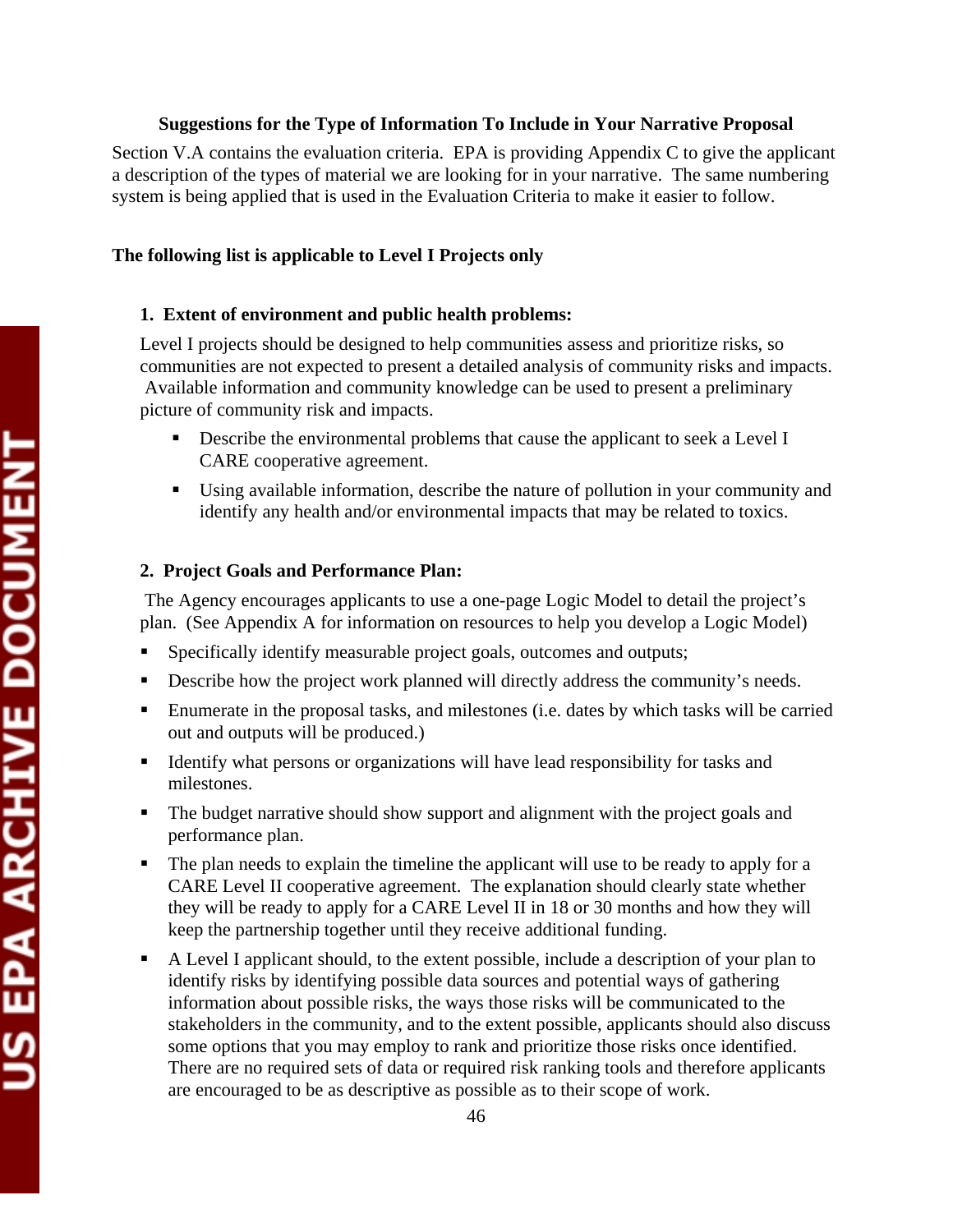The scope of the CARE work project need only reflect the federally funded work.

# **3. Community involvement/collaboration/partnerships:**

- Describe what you will do to bring the community together for the purpose of collaboratively, identifying, and reducing exposure to toxics in the community.
- Be clear about how you will identify and prioritize risks.
- The narrative should explicitly describe what groups (i.e. community, business government and others as appropriate) the applicant will work with. The point of this is to allow us to evaluate your proposal in terms of whether you (1) understand who is needed, (2) understand who is missing and (3) have a plan to either get them to the table or deal with their absence.
- Explain how you not only will work with key community groups but how you will engage the community as a whole regarding the process. CARE's Level 1 intent is to engage the community as a whole regarding the identification, education and the understanding of the environmental problems and their ideas of what should be their prioritized concerns.
- List all groups that have already agreed to work with you on this project and their reason for inclusion. Use of a table which includes the name of the partner, which part of the community they represent and what they bring to or will do for the group is a good way to make this clear to reviewers.
- Indicate if you have ever worked with any of these groups in the past, and if so, when and what were the results. Please understand that consultants who are going to be paid for working on the CARE project are not considered businesses when we look to see if you have businesses represented in your partnership.
- To the extent known, spell out the roles the different organizations will play and the processes through which the organizations will work together and communicate.
- For any organization listed include a contact name with a phone number in order for EPA to consider that organization to be part of the partnership.
- **Please include letters of commitment from your partners wherever possible. (The** discussion of the organizations you will work with will count against your page total - the letter of commitment will not). Remember EPA gives more weight to letters of specific commitment over general support. EPA reserves the right to contact organizations to verify their involvement.
- Explain your plans for providing meaningful stakeholder participation in the decisionmaking process and facilitating stakeholder meetings and your plans and/or process for bringing the diverse group of stakeholders together to achieve consensus.
- Also, include (if known) partners within your community that may need to be involved but are not a part of this proposal. Explain why these partners are not included.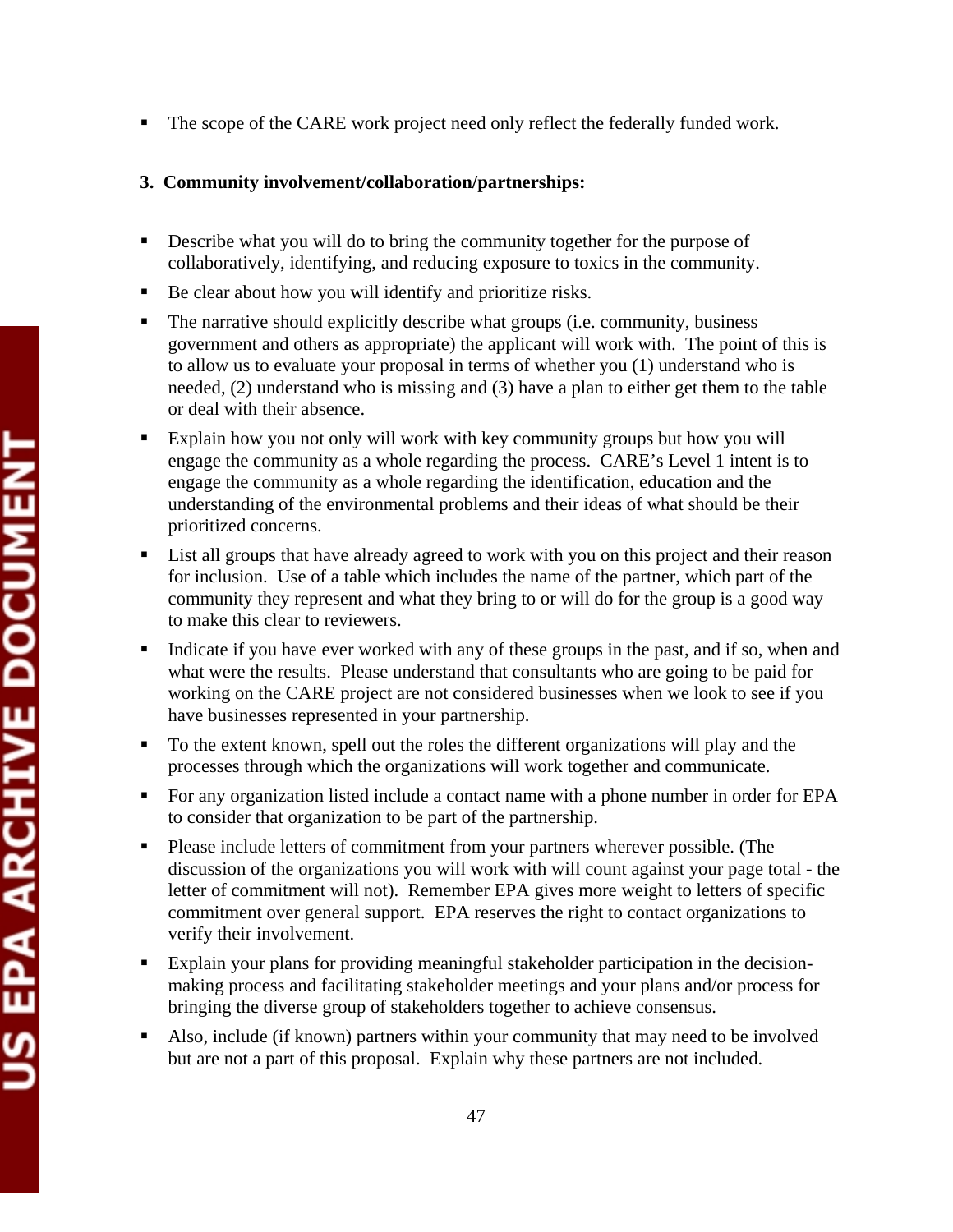#### **4. Alignment with CARE Strategies:**

Discuss the connection between the three specific CARE strategies listed in Section V.A, Evaluation Criteria 3 and the problems the CARE project is intended to address, the approach the applicant plans to use, and how the proposed work aligns with these strategies. EPA recommends a separate short write-up for each strategy.

# **5. Tracking and Measuring Environmental Results:**

- **Describe the applicant's plan for tracking environmental results and what performance** measures will be used (outputs and outcomes). Outputs are what is done and what the level of effort is (i.e. will hold a number of meetings throughout the district). Outcomes are the quantitative and qualitative effects of the results from the actions taken (i.e. the meetings engaged four additional neighborhood groups to commit to the project).
- Identify indicators and performance measures the applicant will use to determine at the conclusion of the project if goals were achieved and if the project is a success.

 "CARE Required Performance Measures" for specific information. For additional information regarding performance measures and tracking, refer to "Developing Performance Measures" Section I.C.5 for general information and Appendix A

### **6. Programmatic Capacity:**

- Describe other projects that have been successfully managed, or organizational features and controls that will help ensure the project can be effectively managed and successfully completed.
- Describe and provide substantiation of the applicant's ability to manage this CARE project.
- Describe the system(s) that will be used to appropriately manage, expend, and account for federal funds.
- If the applicant is, or has been, a recipient of an EPA grant/cooperative agreement in the last 3 years the applicant must provide information regarding compliance reporting measures, and annual financial status reporting.

# **The following list is applicable to Level II Agreements** *only***.**

- **1. Environmental issues and concerns:** 
	- Include information from the stakeholder group's multi-media investigation of the risks in the community.
	- Specifically identify the extent of the environmental and human health toxic problems in the community.
	- Describe the severity of the environmental and human health problems in the community.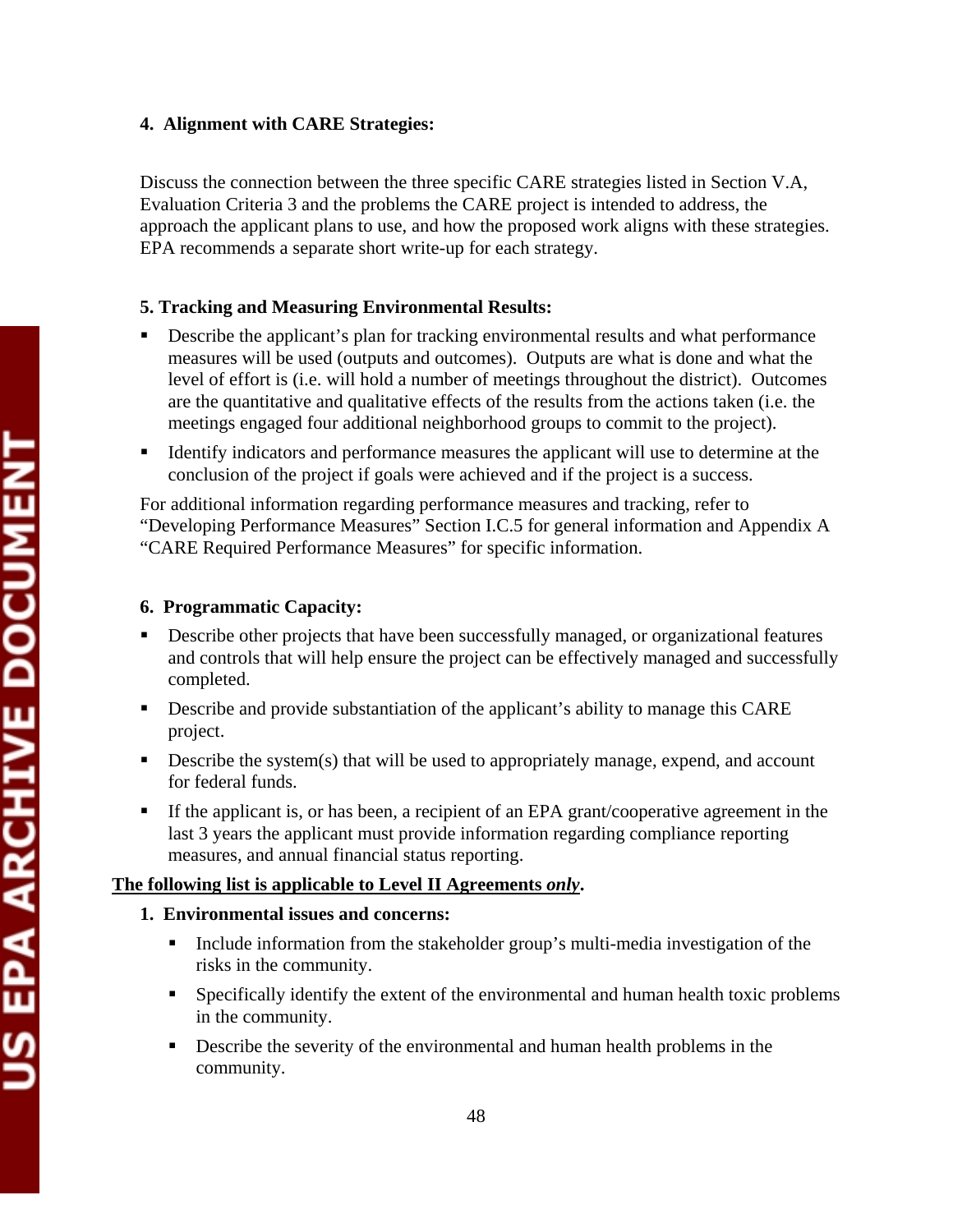#### **2. Project Goals and Performance Plan and Budget Accountability:**

The Agency encourages applicants to use a one-page Logic Model to detail the project's plan. (See Appendix A for information on resources to help you develop a Logic Model)

- **Specifically identify measurable project goals and outputs;**
- Describe how the planned project work will directly address the community's needs.
- Enumerate in the proposed tasks, each task's milestones (i.e. dates by which tasks will be carried out and outputs will be produced.)
- Identify what persons or organizations will have lead responsibility for tasks and milestones.
- The budget narrative should show support and alignment with the project goals and performance plan.
- The applicant must discuss the relationship between the risk prioritization process identified through the collaborative stakeholder process (Level I activities) and the current project goals and activities being proposed in this Level II project. The scope of the CARE work project need only reflect the federally funded work

#### **3. Past and Continued Success of Broad-Based Stakeholder Group:**

This criterion is designed to inform us about the work that you did in the past so we can judge if you are ready to be a CARE Level II community. Therefore, when answering this question you need to focus on what you have done and what you will do.

- **Describe the community's risk reduction priorities and describe the process through** which the community priorities were identified.
- Describe how broad-based the current stakeholder group is. Explain how the group represents all relevant constituencies in the community? Provide specific information on how all sectors of the community, especially community residents, were involved in the process. The point of this is to allow us to evaluate your proposal in terms of whether you (1) understand who is needed, (2) understand who is missing and (3) have a plan to either get them to the table or deal with their absence.
- **Describe how consensus was built within the partnership and the community to** determine the community's priorities.
- problems in the community? Describe how effective the stakeholder group has been in examining the toxic
- **Describe how the community members and partnerships have participated and will** participate in the planning, performance, and evaluation of the Level II proposed project.
- Substantiate the group and it's its accomplishments by submitting information about the already formed Stakeholder Group including membership, meeting notes and any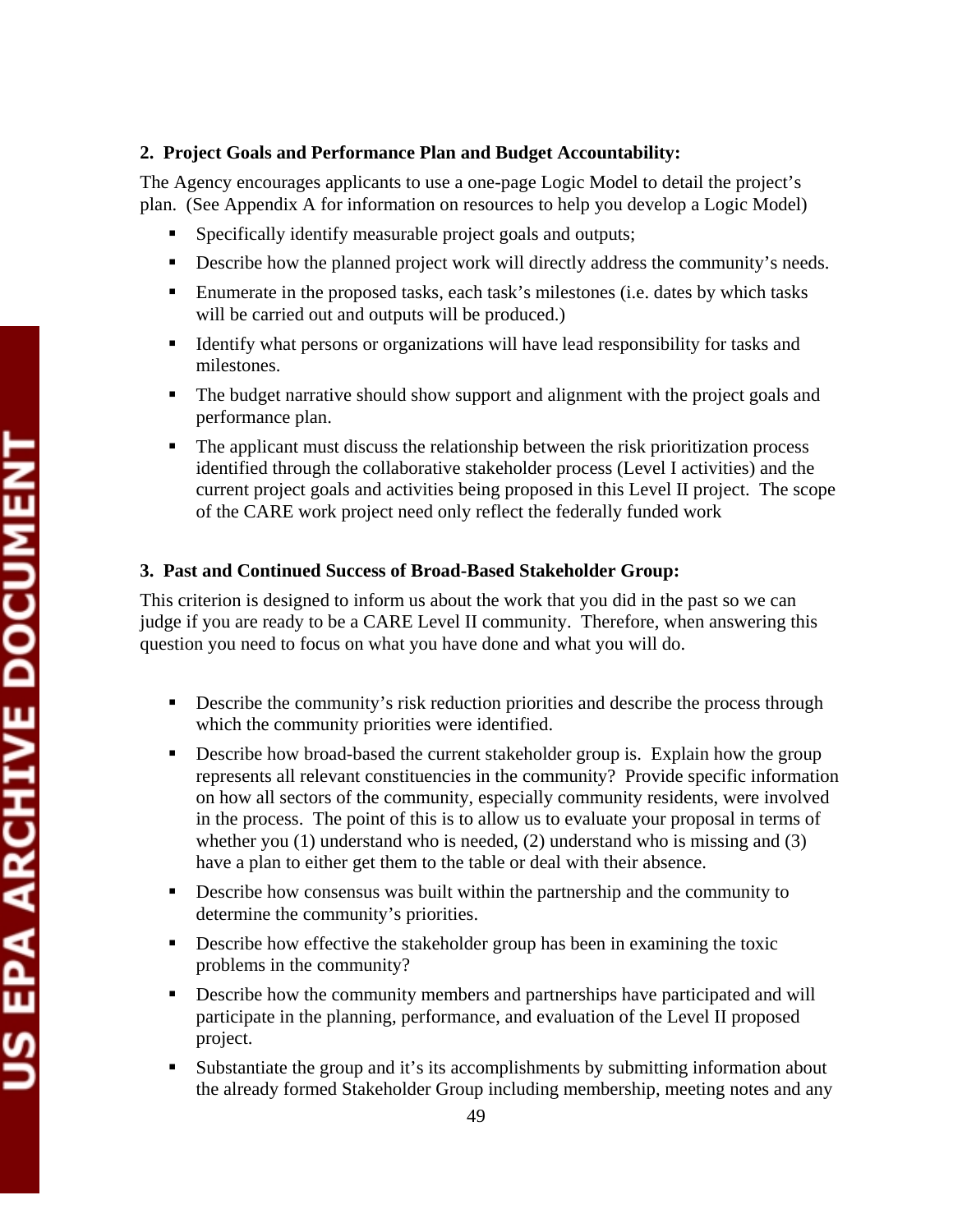reports or work products produced.

 Be clear about how you identified and prioritized risks. Be clear about how you will come to consensus on the actions you will take to reduce those risks.

### **4. Ability to Leverage New Resources and Sustain Community Efforts to Understand and Improve the Environment**:

- Describe funds or other resources that have been committed, will be committed and/or have been sought to support the goals of this project (in addition to the EPA CARE proposal).
- Detail if there are current or future plans to solicit funding from any other EPA source(s) for work related to this proposal.
- Include letters of commitment from your partners wherever possible. Letters of commitment do not count toward the page limitation.
- **Provide a plan for leveraging local and national funding resources to address** community priorities and can describe how Level II CARE funds will be used as a part of this broader plan.
- Describe how the applicant will develop a partnership and community infrastructure so that the stakeholder group can continue the community-based environmental and health protection work in the future.

# **5. Alignment with CARE Strategies:**

Discuss the connection between the two strategies listed in Section V.A, Evaluation Criteria #4, the problems the CARE project is intended to address, the approach the applicant plans to use, and how the proposed work aligns with the three strategies. EPA recommends, but does not require, a separate short write-up for each strategy.

# **6. Tracking and Measuring Environmental Results:**

- Describe the applicant's plan for tracking environmental results and what performance measures will be used (outputs and outcomes). Outputs are what is done and what the level of effort is (i.e. will hold a number of meetings throughout the district). Outcomes are the quantitative and qualitative effects of the results from the actions taken (i.e. the meetings engaged four additional neighborhood groups to commit to the project).
- Identify indicators and performance measures the applicant will use to determine at